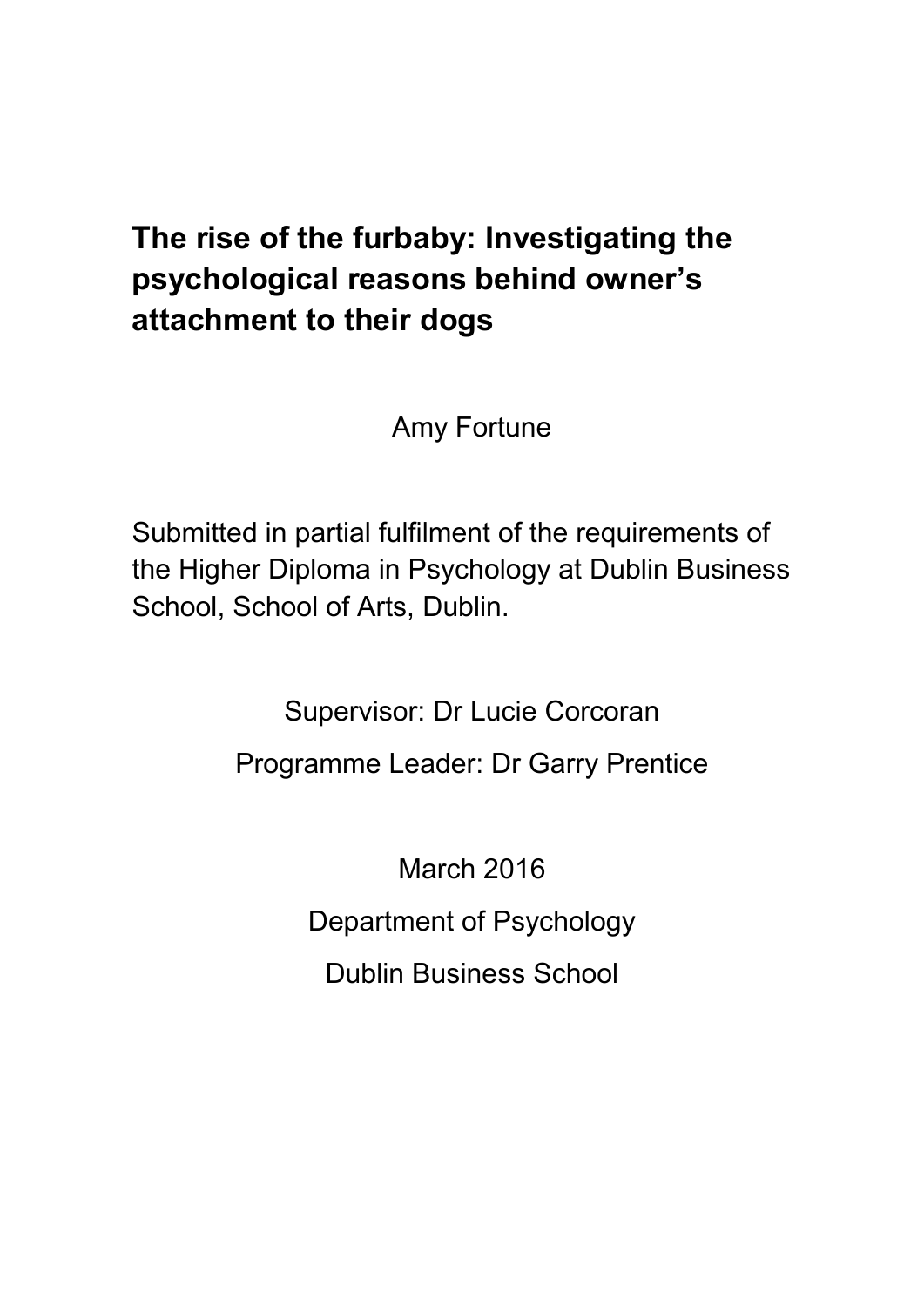## **Table of contents**

| <b>Acknowledgements</b> |                                                                  | $\mathbf{2}$   |
|-------------------------|------------------------------------------------------------------|----------------|
| <b>Abstract</b>         |                                                                  | 3              |
| <b>1. INTRODUCTION</b>  |                                                                  | $\overline{4}$ |
|                         | 1.1. The origins of attachment theory                            | 5              |
|                         | 1.2. Attachment figures and the internal working model           | 5              |
|                         | 1.3. Attachment styles and the importance of the secure base     | 6              |
|                         | 1.4. Dogs as surrogate children and the rise of the furbaby      | 8              |
|                         | 1.5. The use of dogs to cope with negative psychological effects | 10             |
|                         | 1.6. Aims, rationale and main hypotheses of the study            | 11             |
| 2. METHODS              |                                                                  | 13             |
| 2.1.                    | <b>Participants</b>                                              | 13             |
| 2.2.                    | <b>Design</b>                                                    | 13             |
| 2.3.                    | <b>Materials</b>                                                 | 14             |
| 2.4.                    | <b>Procedure</b>                                                 | 16             |
| 3. RESULTS              |                                                                  | 18             |
| 3.1.                    | <b>Hypothesis 1</b>                                              | 18             |
| 3.2.                    | Hypothesis 2 a) and b)                                           | 20             |
| 3.3.                    | <b>Hypothesis 3</b>                                              | 21             |
| 3.4.                    | <b>Hypothesis 4</b>                                              | 23             |
| 3.5.                    | <b>Qualitative Report</b>                                        | 24             |
| <b>4. DISCUSSION</b>    |                                                                  | 29             |
| 4.1.                    | <b>Hypothesis 1</b>                                              | 29             |
| 4.2.                    | Hypothesis 2 a) and b)                                           | 30             |
| 4.3.                    | Hypothesis 3 and 4                                               | 31             |
| 4.4.                    | Strengths and limitations of the study                           | 32             |
| 4.5.                    | <b>Future research and conclusion</b>                            | 32             |
| <b>5. REFERENCES</b>    |                                                                  | 34             |
| <b>6. APPENDICES</b>    |                                                                  | 37             |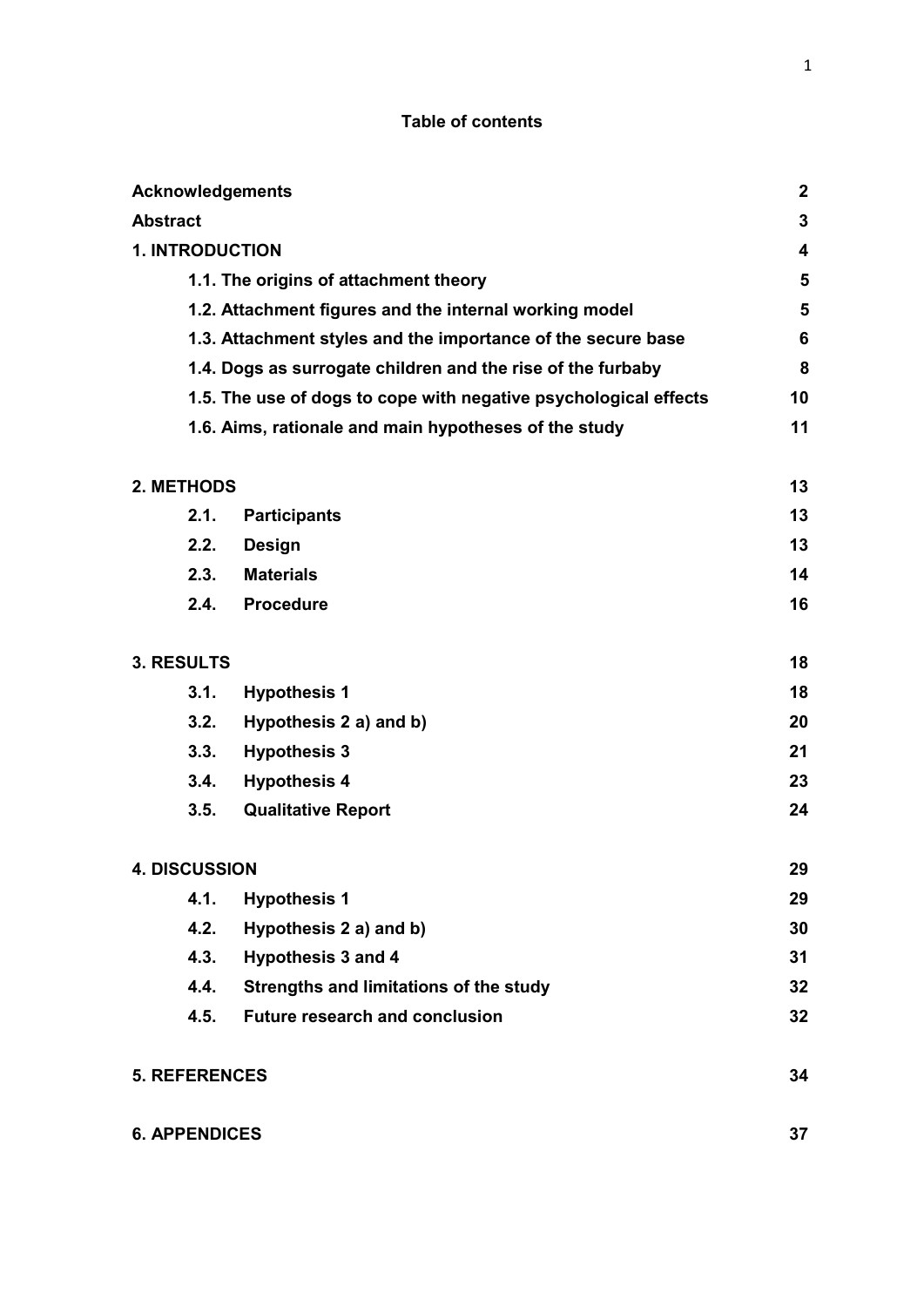#### **ACKNOWLEDGEMENTS**

I would like to take this opportunity to especially thank my supervisor Dr Lucie Corcoran for all the invaluable help, advice, suggestions and constructive criticism she provided to me during the process of writing this thesis. Now that the thesis is finished her email inbox can finally breathe a sigh of relief.

I would also like to thank Dr Pauline Hyland for becoming my 'deputy' supervisor. Her patience and help kept us all calm and collected throughout the year.

A big thank you is also due to all the participants who took valuable time to complete my online survey and without their responses this study would not have been possible.

Thank you to my family, my parents especially, for always being my secure base to turn to throughout my life and recently for filling out numerous psychological scales to help me find the right measures for my thesis.

Finally I would like to acknowledge my own furbaby Pam who was the inspiration for this thesis. She has taught me so many lessons over the past years but none greater than what it is to unconditionally love.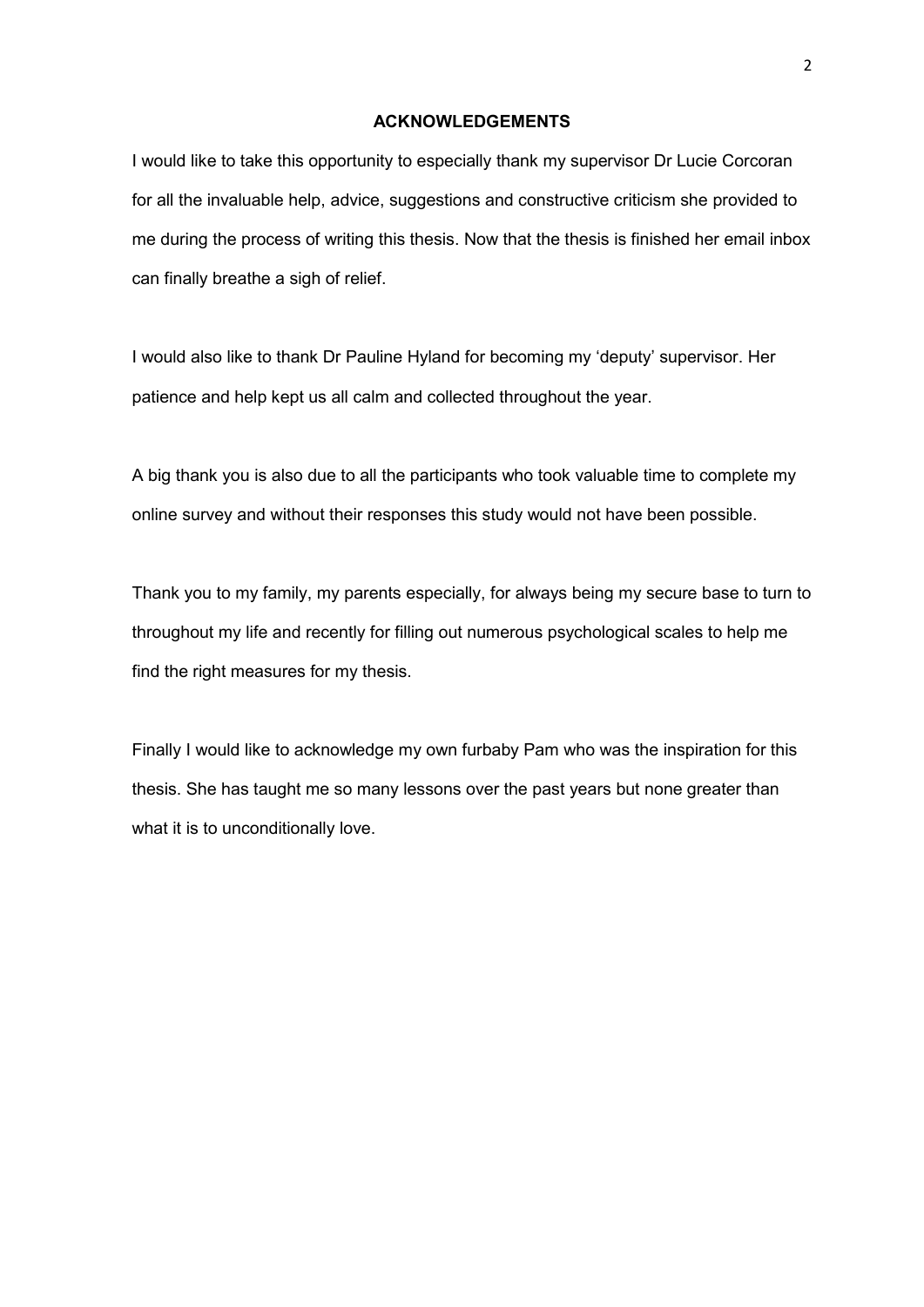#### **ABSTRACT**

The aim of this study was to explore the psychological reasons behind owner's attachment to their dogs by investigating whether dogs are being used to fulfil an absent maternal/ paternal need, whether an owner's personal attachment style affects how attached they become to their dog and also whether owners are developing attachment to their dog as a way to cope with certain types of psychological stress. This was a mixed method correlational study employing snowball, convenience and self-selecting sampling in order to recruit participants who were required to fill out a five part online questionnaire. 172 participants took part in this study. Inferential statistical analysis reported no significant results for all hypotheses although descriptive statistics showed small nonsignificant trends that lend support to each hypothesis. Qualitative analysis was also performed to get a deeper understanding into attitudes held by people with and without children in relation to pet attachment.

Keywords: Pet attachment, Attachment theory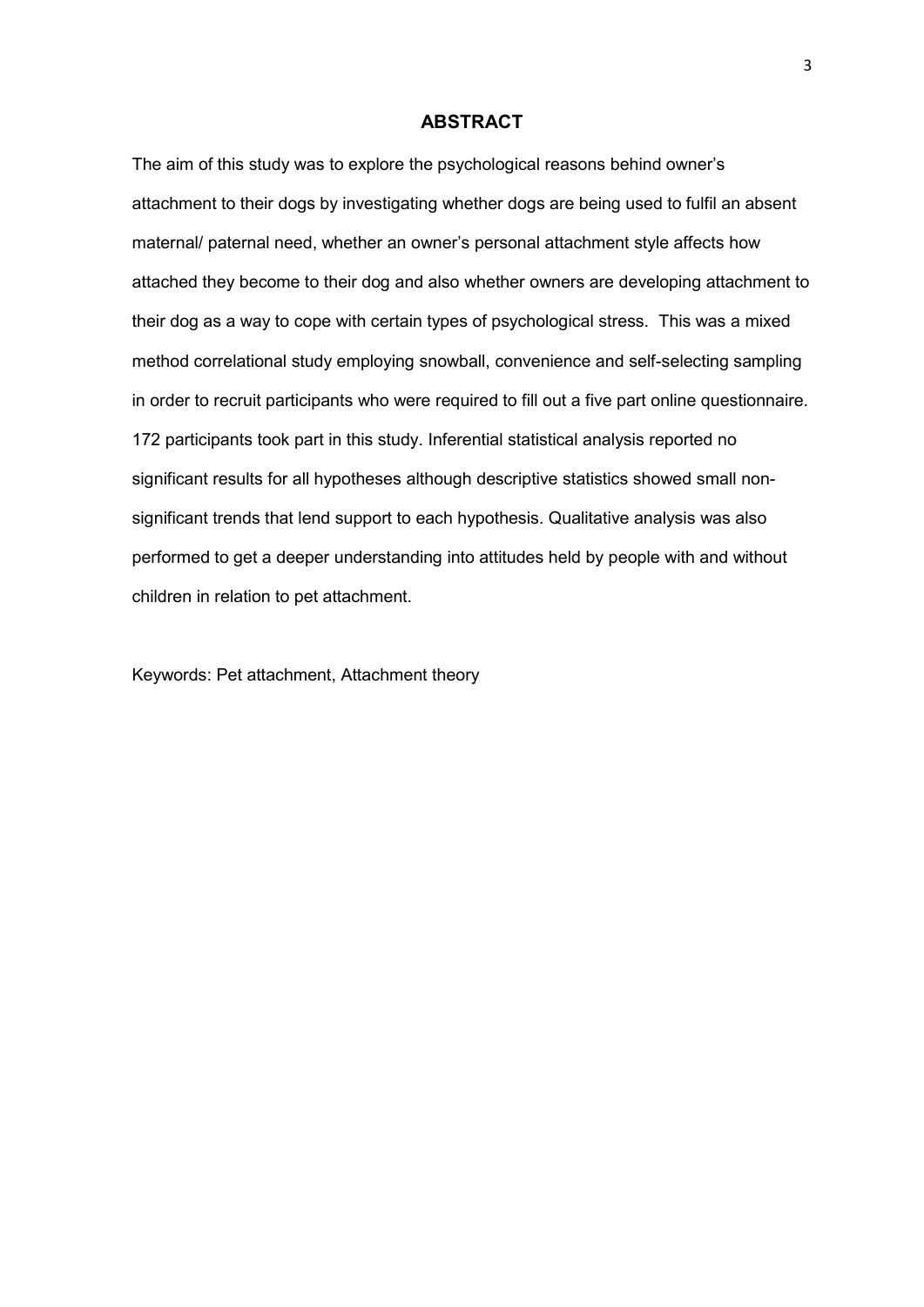#### **1. INTRODUCTION**

The term 'furbaby' will be defined, for the purposes of this study, as a term of endearment for a dog which has been elevated by their owner to hold equal status with other family members, usually as a child. Although the term 'furbaby' is not used directly in literature discussing pet attachment and, perhaps, not frequently used amongst the local population, many pet dogs enjoy this elevated status (whether their owners recognise them as a furbaby or not). This study aims to explore the psychological reasons behind the ensuing attachment bond that owners develop for their dog as a result (Greenbaum, 2004) and, by doing so, validating that this attachment is caused by something deeper in the human psyche. This study will specifically concentrate on whether dogs are being used by their owner to fulfil an absent maternal/paternal need, to address whether an owner's personal attachment style has a bearing on how attached they become to their dog and also to explore whether owners are developing attachment to their dogs as a way to cope with certain types of psychological stress.

Up until recently Ireland would have been considered to have a rural attitude to animals, meaning that the material value of the animal took precedent over any other value the animal had to offer, with affection for animals being a rare occurrence (Kellert, 1984). They were merely there to serve a material purpose rather than elicit any emotional bonds with family household members. However, it is clear that in Irish culture today, with the availability of doggy day care facilities, dog hotels, dog grooming parlours, pet shops offering bespoke clothing and accessories for dogs and the opening of the first purpose built dog friendly cafe in South Dublin that the position of our canine companions has changed. Dogs are now beginning to be accepted as an integral part of the family unit and in doing so, people are now forming attachment bonds to them that are just as valid and enduring as those formed with other people (Margolies, 1999; Turner, 2011) which is why this study wishes to investigate the main reasons behind this new found attachment. Recent research (Sable, 2013; Rockett & Carr, 2014) into the area of pet attachment has employed attachment theory as a means to explore this profound bond and therefore it is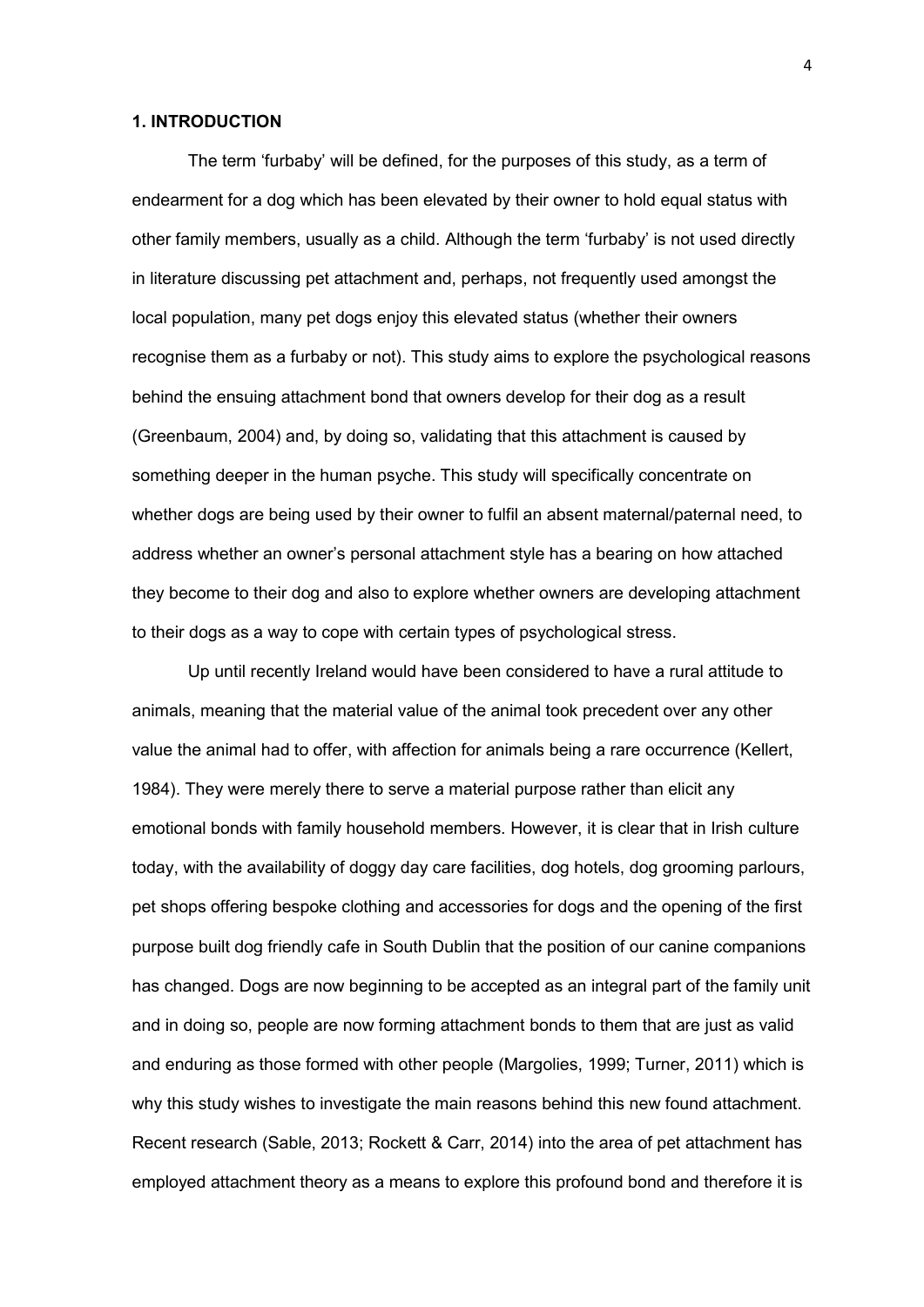necessary to explain some of the basic concepts of attachment theory starting with its origins.

#### **1.1. The origins of attachment theory**

Bowlby defined attachment behaviour as "any form of behaviour that results in a person attaining or maintaining proximity to some other clearly defined individual who is conceived as better able to cope with the world" (Bowlby, 2003, p.26). He was encouraged to explore the area of attachment behaviour after becoming interested in the work of ethologists, who study animals in the wild. One such ethologist was Lorenz who, recognising this attachment behaviour in animals, sought to explore and understand it and through his experiments examining the imprinting behaviour of geese, and various other birds, was responsible for the discovery of a 'critical period' in which attachment behaviour is most salient (Lorenz, 1935, as cited by Crain 2005). Furthermore, Harlow and Zimmerman's (1958) experiments with Rhesus monkeys demonstrated that attachment behaviour is not just required to satisfy the biological needs of infants, such as hunger, but also is needed to fulfil emotional needs too, such as the need to feel comforted and safe. Bowlby, however, was one of the first to apply the ethological approach to human behaviour and as a result attachment theory was produced. Attachment theory is an attempt to "explain both attachment behaviour... and also the enduring attachments that children and other individuals make to particular others," (Bowlby, 2003, p.29) and this study will use its concepts to explore whether the attachments that adults have developed with other humans influence the intensity of the attachment they feel to their dog. As a result it is necessary to discuss how attachment theory explains the development of attachment bonds and the internal cognitive processes involved.

#### **1.2. Attachment figures and the internal working model**

Bowlby (1969) observed that different attachment behaviours, such as crying, smiling, hand holding and selective babbling at familiar figures, are used by young children to encourage the proximity of their caregiver and ensure that their caregivers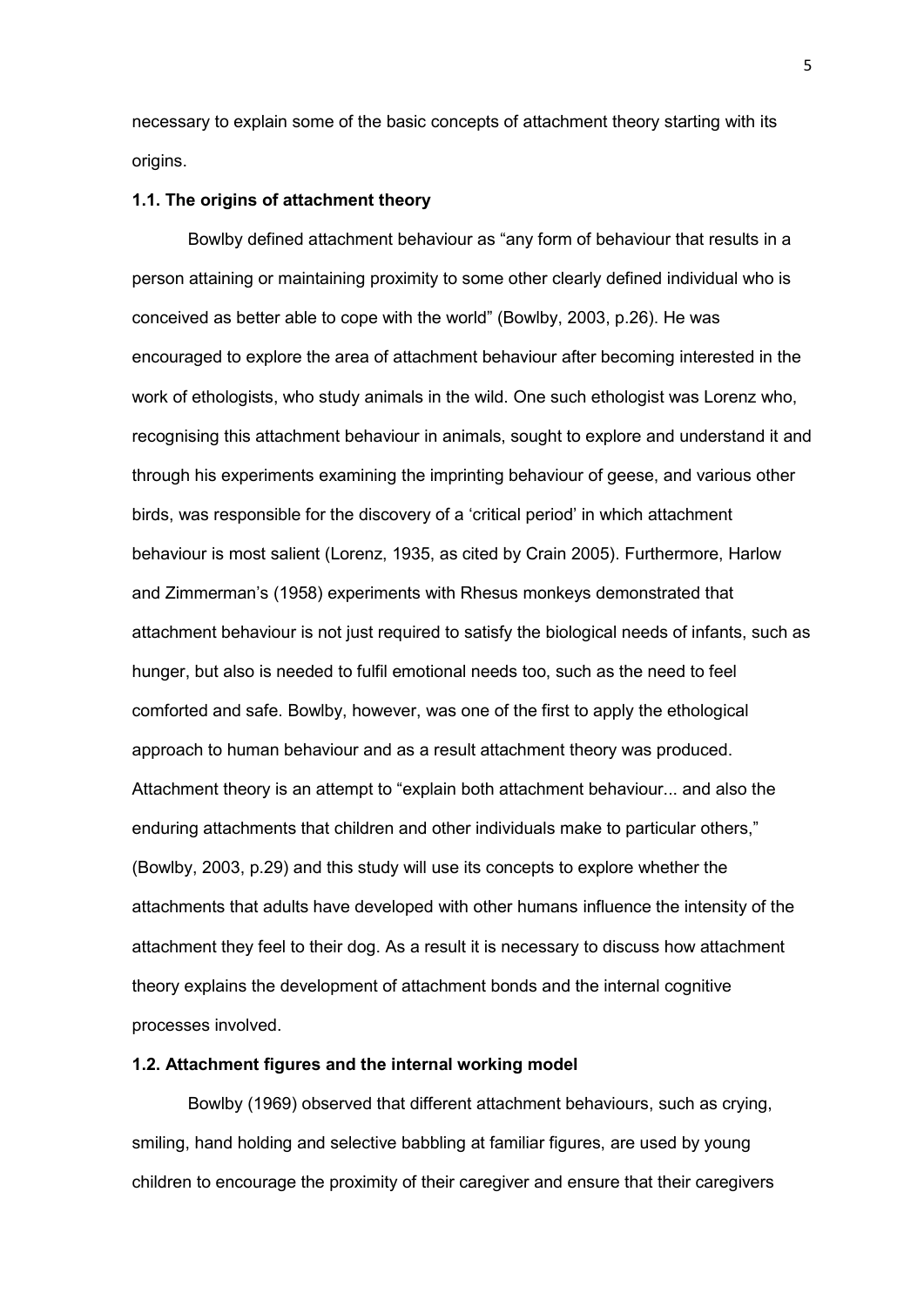develop an attachment to them thereby guaranteeing their biological and emotional needs are met. Bowlby believed there are four phases of development with the most important of these phases spanning from 6 months to 3 years as this is when children develop a general idea of how responsive to their needs their caretaker is and how accessible they tend to be (Crain, 2005). During this time the infant also develops an attachment to these figures and it is the quality of this attachment bond that will eventually have an impact on how children will engage with, and attach to, other people in the future (Crain, 2005). How children view this attachment is explained by Bowlby's (1969) idea of the 'internal working model', where young children, through repeated exposure to their attachment figures gradually develop a mental representation of the "self, other people and the relationship between the self and others" (Howe, 2011, p.33). That is, they learn, through associating and examining different negative and positive interactions between themselves and their attachment figures "... expectations and beliefs about (1) one's own and other people's behaviour; (2) the lovability, worthiness and acceptability of the self; and (3) the emotional availability and interest of others, and their ability to provide protection" (Howe, 2011, p.35).These internal working models are important as they guide the way the child thinks, feels and behaves with regard to relationships in general and these working models can continue right into adulthood affecting their adult relationships also. For example, a study by McCarthy and Maughan (2010) found that adults who reported that they experienced negative parenting in childhood were found to have insecure working models of attachment and were more likely to report problems in adult love relationships. The concepts of attachment figures and internal working models are important as they form the basis of another important feature of attachment theory, the development of attachment styles.

#### **1.3. Attachment styles and the importance of the secure base**

Whilst investigating the nature of attachment behaviour, Ainsworth and Bell (1970) developed the 'Strange Situation', which is still considered to be the most effective way of measuring a child's attachment style. The strange situation consists of a caregiver and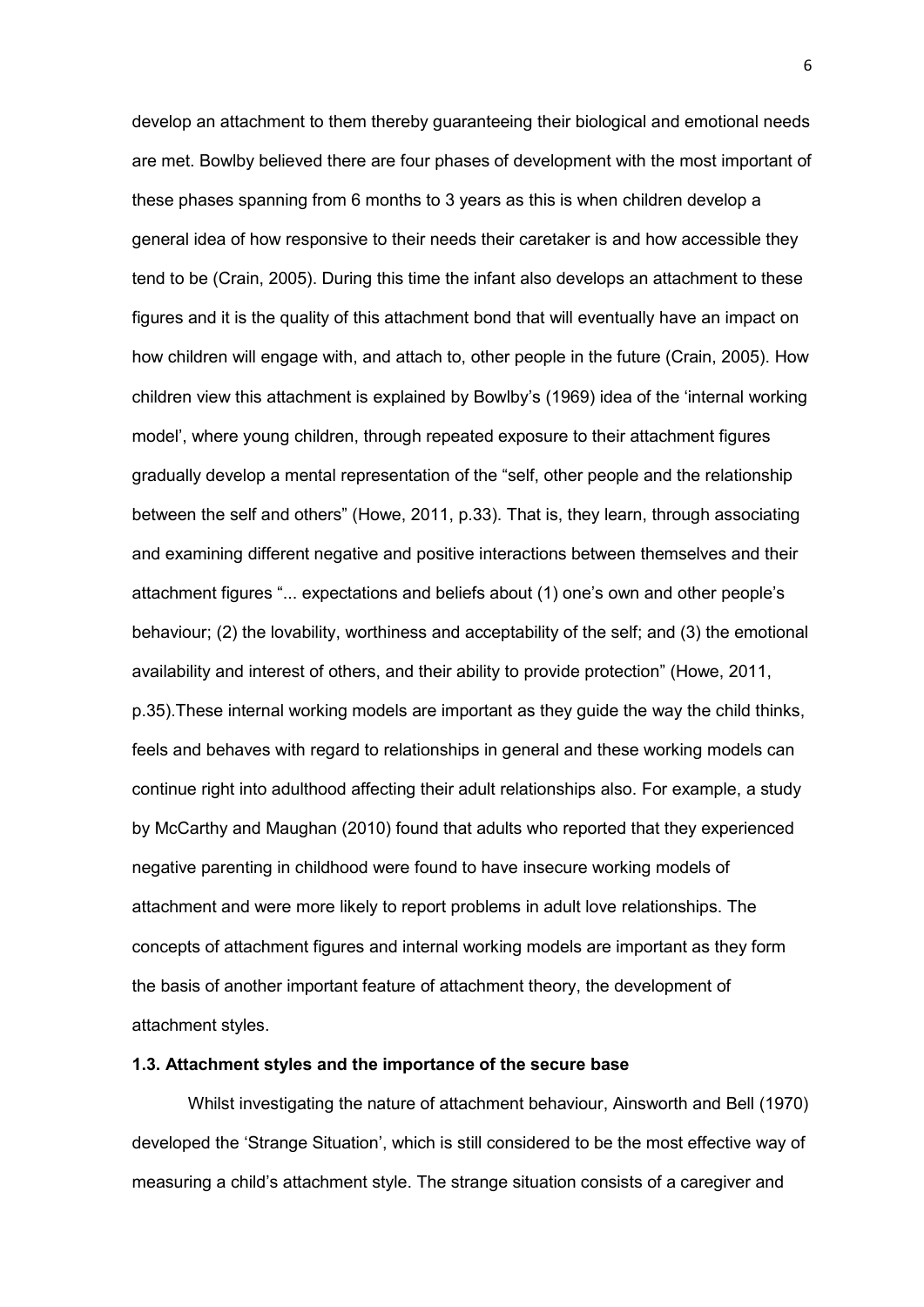young child, approximately 1 – 2 years old, being exposed to a series of separations and reunions that gradually escalate in duration affecting the amount of stress the child experiences at the departure of their caregiver whilst being left with a stranger. The child's reaction at the return of their caregiver is recorded each time. As a result of this experiment, three main attachment styles were defined; *secure*, *insecure-avoidant and insecure-ambivalent*. Securely attached children have experienced reliable and responsive parenting and therefore have developed an internal working model of the self as being loved and lovable and see other people as reliable and trustworthy allowing them the confidence to develop trusting relationships both in childhood and adulthood (Howe, 2011). Children who are insecure avoidant have experienced parenting that has been insensitive and rejecting and, as a result, tend to downplay their emotions and avoid explicit displays of attachment behaviour and affection. Their working model of the self has been developed to make them feel that they can only be loved once they do not cause a fuss and look for attention (Howe, 2011). Children who are insecure ambivalent have experienced parenting that has been inconsistent and consequently the child does not know what to expect leading them to overplay their needs and distress and become easily stressed and aroused (Howe, 2011). Ainsworth also was the first to introduce the concept of the 'secure base' meaning that parents should always be a source of security and comfort should their child become distressed and require reassurance. This ultimately leads the child to develop positive attachment behaviour later into adulthood due to the development of an internal working model that sees oneself and others as trustworthy and reliable (McCarthy & Maughan, 2010).

Bowlby always hoped that attachment theory would offer a "lifecourse theory of human behaviour and relationships" (Howe, 2011, p.55), and stressed that as adults, it is necessary for humans in times of great stress, threat and upheaval, to be able to turn to their attachment figures as a source of comfort and support. Bowlby (2003) felt that this should not be seen as weakness on the part of the adult but as something that is natural and necessary for human beings to function properly in society. Today in Ireland house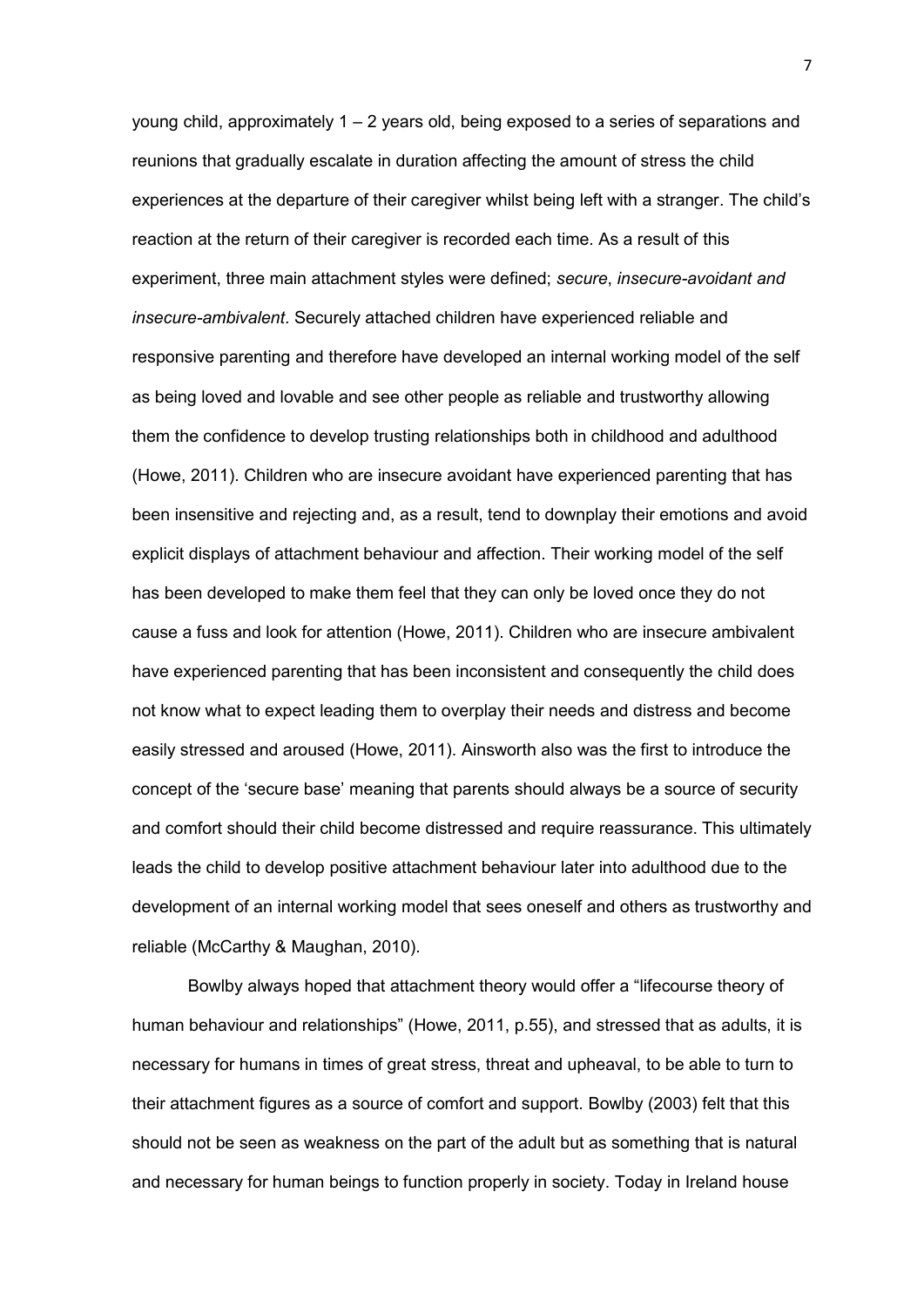prices are increasing in urban areas forcing some people to move further away from their close relatives, or secure base, which they rely on for support in times of need. According to the results of the last Irish census (CSO, 2011) there were more single people (630,157) than married people (595,031) living in Leinster alone between the ages of 20 and 55. It also revealed that there were more single person households (392,000) than married and co habiting households combined (313,257). Consequently many adults, now finding they live alone, may find they are turning to a different type of secure base for company and comfort and in many cases dogs have become this safe haven which is why it is important to investigate the reasons behind the development of this attachment and establish its importance.

#### **1.4. Dogs as surrogate children and the rise of the furbaby**

Attachment behaviour not only encourages care seeking behaviour from the child but also encourages care giving behaviour from the primary caregiver enabling the care giver to get to know their child and form an attachment bond with them. However in the absence of having a child, either voluntarily or due to circumstances beyond their control, it is often the case that adults turn elsewhere to fulfil this maternal/paternal need missing from their lives. In some circumstances this leads to people forming strong attachment bonds to their dogs in order to compensate for the absence of a child in their lives (Blackstone, 2014; Margolies, 1999). People can also use their dog to replace an attachment bond that has been lost with their adult children, such as when they leave the family home, maybe to go to college or to start a family of their own (Turner, 2011).

Recently Siniscalchi, Stipo and Quaranta (2013) adapted Ainsworth's strange situation in order to identify the attachment styles of dogs. It was found that there was a direct correlation between an owner's attachment style and the attachment style of their dog with dogs of insecurely attached owners engaging in more exploratory behaviour in the absence of their owner as they did not regard their owner as a secure base from which to explore their environment. Similar research conducted by Konok, Kosztolányi, Rainer, Mutschler, Halsband and Miklósi (2015) also revealed that there is a correlation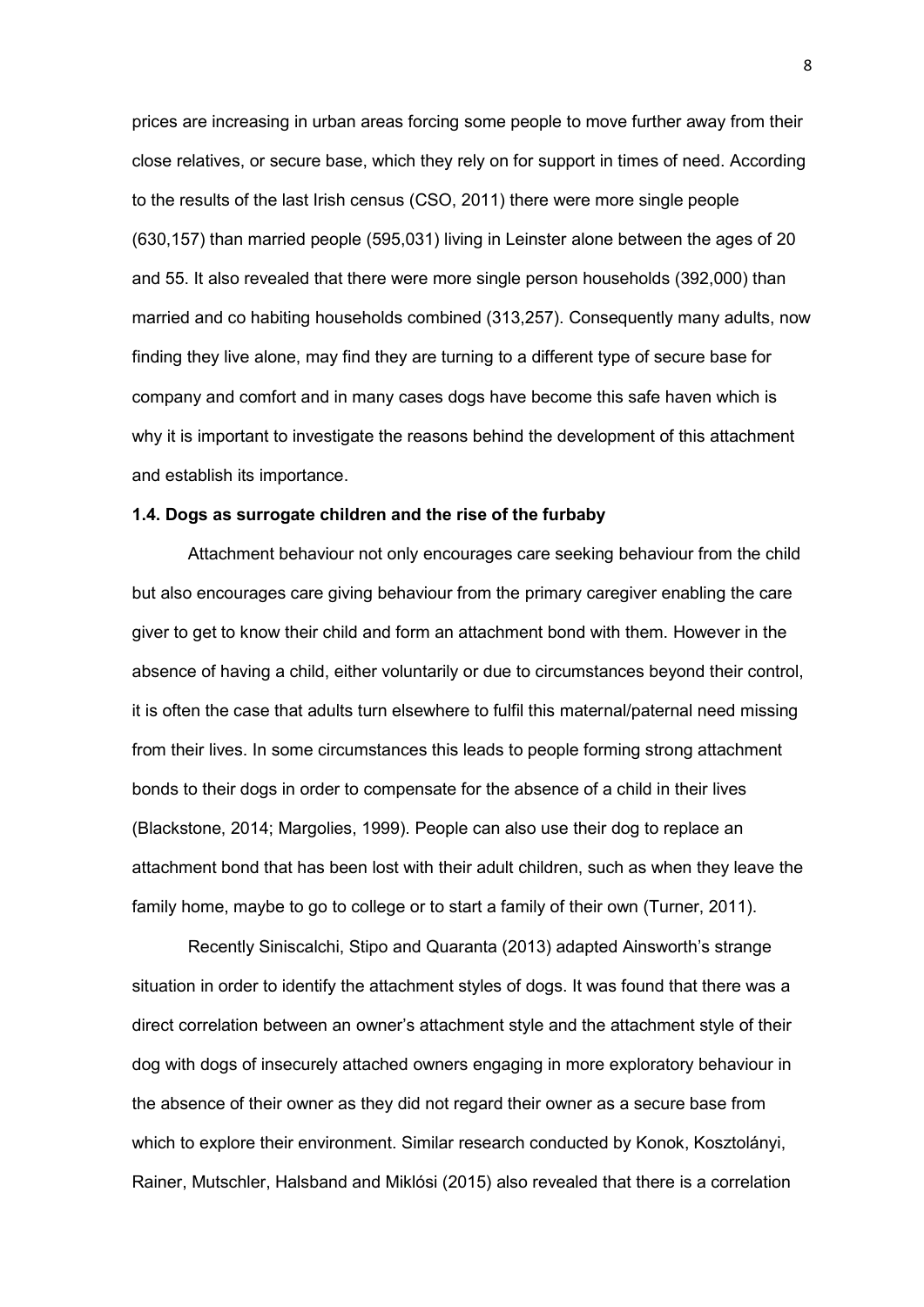between dog's level of separation anxiety and their owner's attachment style, with avoidant owners eliciting a greater amount of separation anxiety from their dog as a result of not being completely responsive to their needs. Additionally it was demonstrated that oxytocin levels (a hormone released to encourage bonding in social animals, including humans) increase in dog owners when they are able to look in to their dogs eyes whilst interacting with them and they also report stronger feelings of attachment to them when allowed to do so (Nagasawa, Kikusui, Onaka & Ohta, 2009). These studies indicate that dogs have evolved to become more socially responsive to their owner's attachment styles, much the same way children have with their parents or primary caregivers, engaging in their own attachment behaviours in order to elicit care giving behaviour from humans and perhaps this is a reason why some people find it natural to develop a maternal/paternal attachment to their dog or furbaby as dogs elicit the same cues and responses from their owners as a young infant would from a parent.

A qualitative study by Greenebaum (2004) examined a group of dog owners who considered themselves as parents of their dog rather than owners and looked upon their pets as a furbaby. It showed that the relationship they have with their dog is similar to one that they would experience with a child, even down to the gender roles each person is assigned in the care of the dog with the males typically being the one to initiate play and being in control of achieving obedience and females assuming the caring motherly role, responsible for duties such as feeding, cleaning and providing comfort to the dog. This and the aforementioned research identifies that owners, especially women, can use their dogs as a means to address the absence of the maternal bond in their lives and, as such, will be investigated in this study on a dog owning sample in Ireland as most of the literature above has taken place in the United States. So far the discussion has been about how people develop attachment bonds to their dogs in order to engage in care giving behaviours, however this study also wishes to investigate how attachment develops when this is reversed and people engage in care seeking behaviour in order to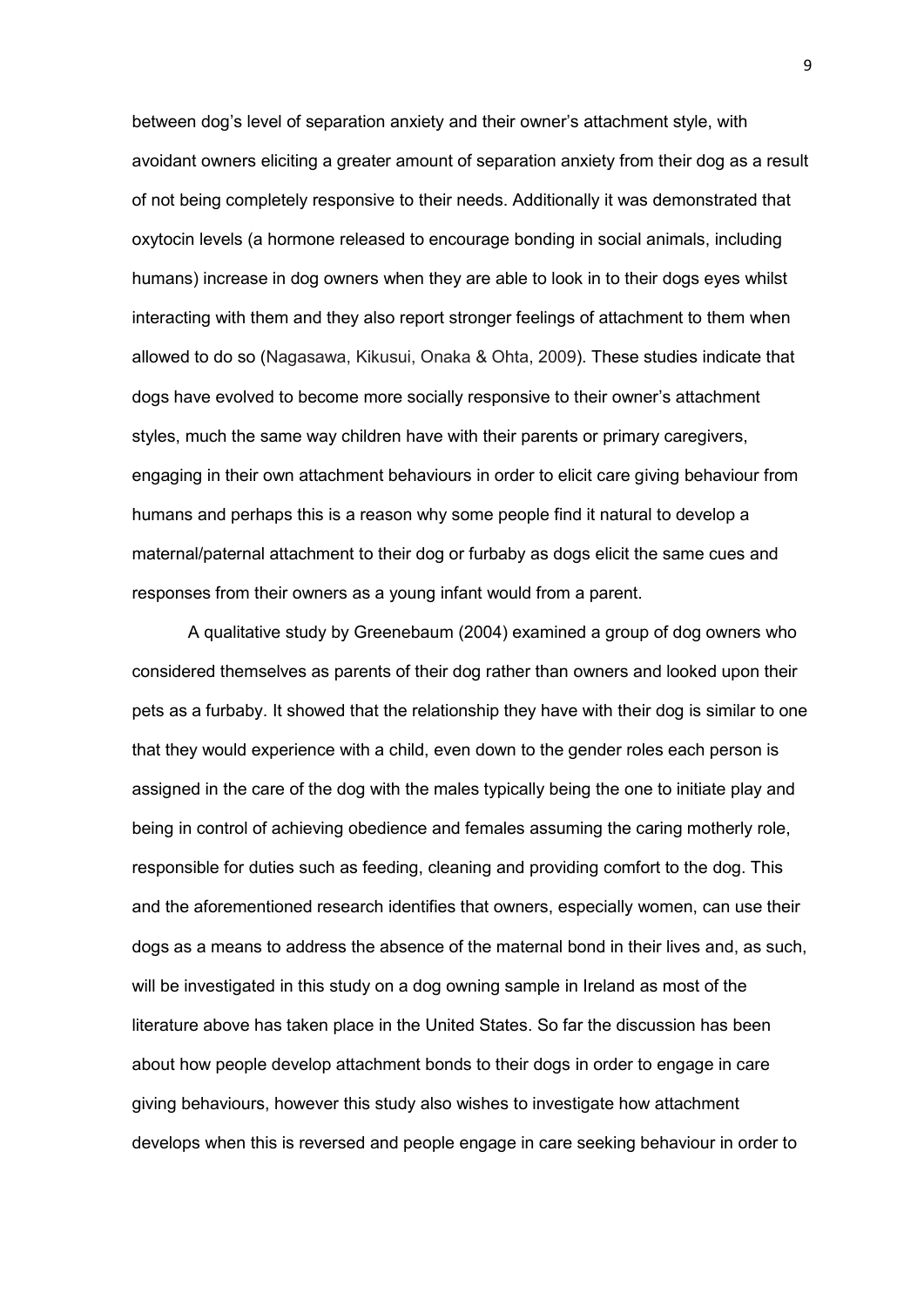elicit care giving behaviour from their pets as a means to cope with certain types of psychological stress.

#### **1.5. The use of dogs to cope with negative psychological effects**

There is much research highlighting the positive psychological effects that an attachment bond to a dog can bring to a person's life such as a decrease in blood pressure, depression, anxiety and loneliness (Sable, 2013) but, conversely, there are also some negative aspects to pet attachment. For example in some cases people (especially elderly people) are so attached to their pets that they are willing to forego medical treatment or respite care because they will be unable to have their pet with them and do not want to see them being surrendered to a shelter or adopted by a new owner (Chur-Hansen, Winefield & Beckwith, 2009). Problems specifically arise when, as already mentioned, people develop an insecure attachment bond with their pets and engage in care seeking behaviours to encourage care giving behaviour from their pets to cope with underlying psychological stress which may otherwise be treated using therapy or social support. One study (Peacock, Chur-Hansen & Winefield, 2012) saw that attachment to a companion animal was a stronger predictor of psychological stress than gender and marital status but the support from a companion animal was not equivalent to support gained from human interaction and this is echoed in the before mentioned study where elderly people sighted their main reason for getting a pet was for companionship and to combat loneliness, and by association, depression and anxiety (Chur-Hansen et. al, 2009). Young adults especially tend to report having higher feelings of attachment to their dogs and this seems to again coincide with feelings of social exclusion and isolation from close family and relatives on the part of the owner (Netting, Wilson, Goodie, Stephens, Byers & Olsen, 2013). Some studies even suggest that when a client presents themselves for therapy the attachment style they have with their dog possibly should be considered, along with other factors, as an important indicator of underlying attachment issues relating to important attachment figures they have had in their life especially if a person is suffering a severe grief reaction to their pet's death (Margolies, 1999). The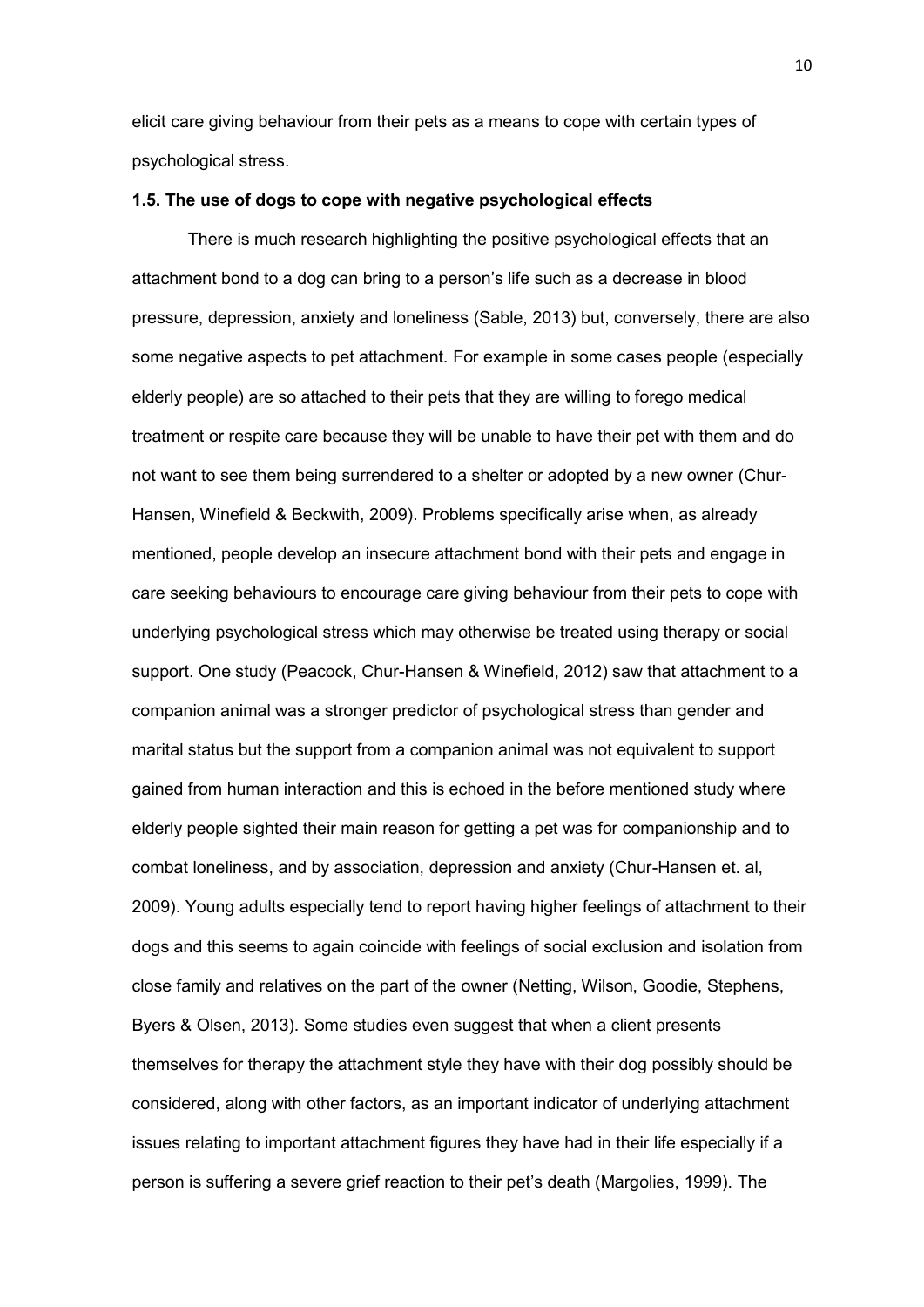notion of considering a person's relationship with their dog should they present themselves for therapy is not surprising considering the groups that have been identified as most likely to be highly attached to their pets are those who are socially isolated, childless or suffering from a psychological or chronic illness (Chur-Hansen, 2010). This links in with the findings of Kurdek (2009) which suggests that, apart from romantic partners, people turn to their dogs for security more frequently in times of high stress than any other attachment figures in their lives, such as parents, siblings and friends, meaning that humans can form attachment bonds with their dogs that are comparable to those outlined in the literature explaining attachment theory which is why this study wishes to investigate this further in relation to the newly emerging dog friendly population in Ireland.

#### **1.6. Aims, rationale and main hypotheses of the study**

As already mentioned, this study aims to explore the psychological reasons behind why people become attached to their dogs in Ireland today in order to demonstrate that the attachments that develop have their basis in valid psychological processes. Attachment theory has established that the type of attachment style developed in early childhood can have implications on future attachments and relationships formed in adulthood (Howe, 2011; Bowlby, 1969). Whilst some studies (Siniscalchi et al., 2013; Konok et al., 2015) explored how an owner's attachment style can affect a dog's behaviour this study aimed to take a different perspective and investigate whether a person's attachment style affects how attached they become to their dog.

 **It is hypothesised that there will be a relationship between a dog owner's personal attachment style and the level of attachment to their dog.**

Based on previously discussed research (Turner, 2011; Margolies, 1999; Blackstone, 2014) it has been established that some people become attached to their dog in order to fulfil an absent maternal/ paternal bond. To study this with relation to the Irish population the following hypotheses are proposed:

 **Dog owners without children will be more attached to their dog than owners with children**.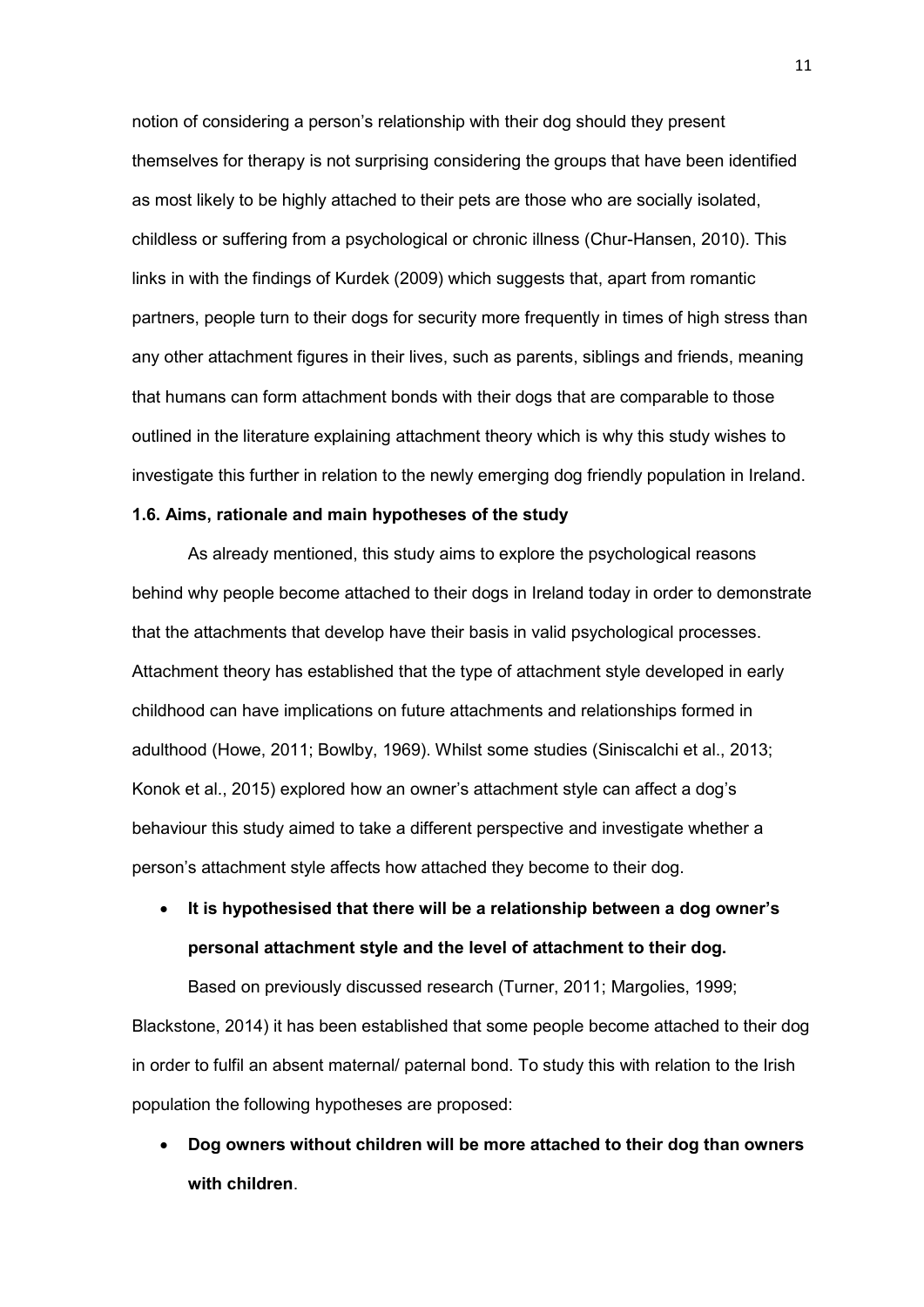#### **Single people without children will show the highest attachment to their dog.**

Previously discussed research also suggests that dogs can be used to mask certain psychological distress such as loneliness and depression (Peacock et al., 2012; Chur-Hansen, 2010). With the rising amount of single households in Ireland (according to the most recent census) and the fact that young adults tend to report higher attachment to their pet as a result of feelings of social isolation (Netting et al., 2013) it was prudent to explore whether this is true in Irish culture.

- **There will be a relationship between dog owners' satisfaction with life and their level of attachment to their dog**
- **There will be a relationship between dog owners' general mental health and their level of attachment to their dog**

In order to achieve a deeper understanding of the attitudes and opinions held by owners with and without children in relation to their pet dog thematic analysis will also be performed using the data from five qualitative questions that participants were required to answer such as, "What are the positive aspects of owning a dog?" and "What are the negative aspects of owning a dog?" This analysis aims to complement the main quantitative hypotheses by providing a 'real life' perspective on how people feel and think about their pet dogs in Ireland today.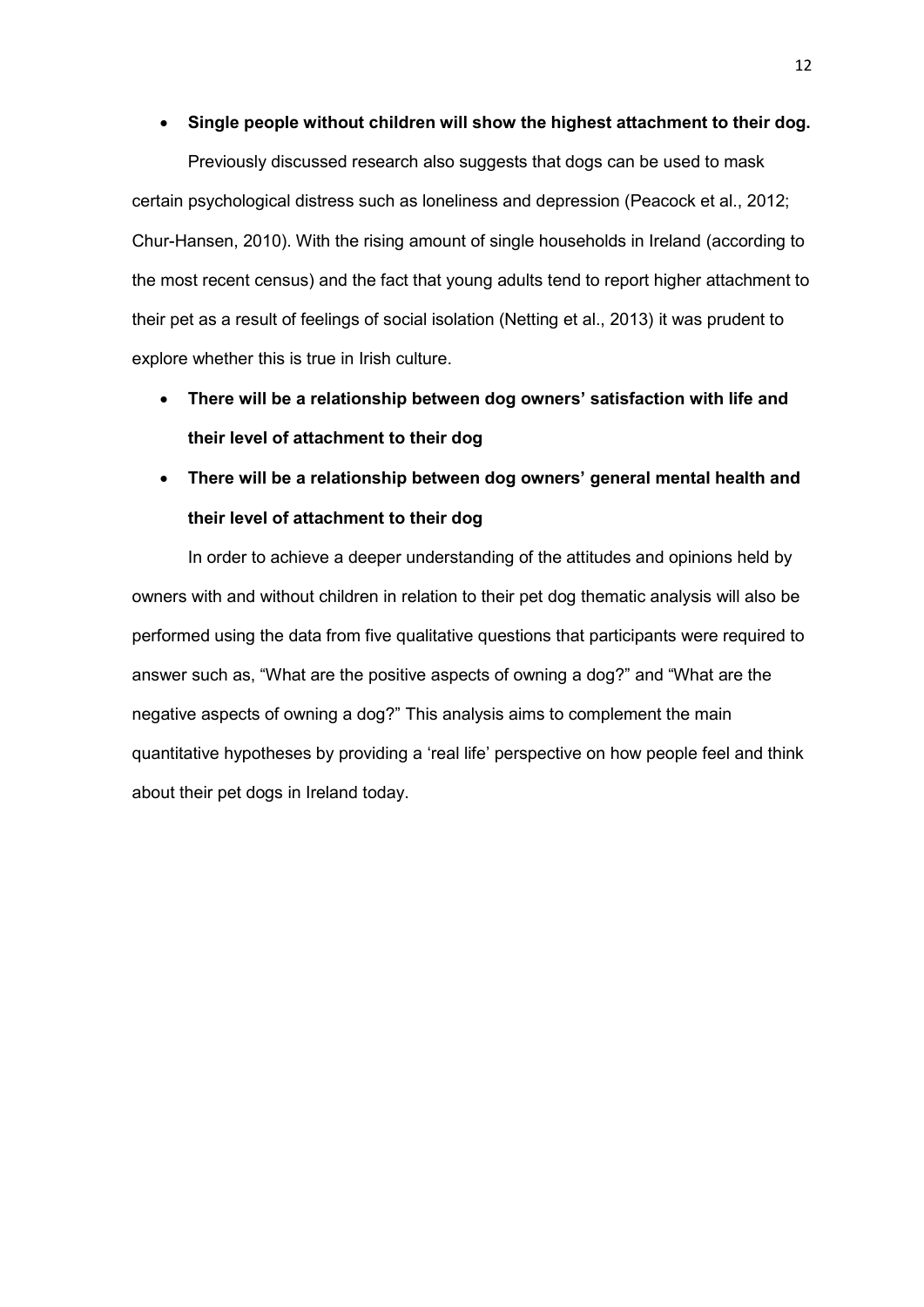#### **2. METHODS**

#### **2.1. Participation**

Convenience, snowball and self-selecting sampling were used and a total of 172 participants took part in the study by filling out an online questionnaire. This questionnaire was posted to the author's personal facebook page and the facebook pages of Dogs Trust Ireland, D.S.P.C.A., D.S.P.C.A. King of Paws training, G.R.A.I (Greyhound Rescue Association of Ireland), Cork D.A.W.G. (Dog Action Welfare Group) and pages belonging to two doggy day care centres which cannot be named in order to protect the anonymity of any participants who may use their services. All participants needed to be over 18 years of age and to own a dog to participate. 135 participants reported not having children and 37 participants had children. Participants included 156 females and 16 males. Participants were single (n=46), married (n=69), co habiting (n=45) and divorced (n=5). Participants reported belonging to the following age groups: 18-25 (n=14), 26-35 (n=90), 36-45 (n=41), 46-55 (n=20), 56-65 (n=6), 66-75 (n=1).

#### **2.2. Design**

This was a mixed methods, correlational study employing convenience sampling, snowball sampling and self-selecting sampling through the use of an anonymous, confidential and voluntary online questionnaire to recruit participants for the study. The questionnaire consisted of five sections that the participant had to complete in order to capture general demographics, level of attachment to their dog, personal attachment style, satisfaction with life and general mental health. Dogs were chosen as the pet of choice for this study so that pet attachment scores were measured using the same variable for consistency of results The criterion variable (CV) used for all hypotheses was the level of attachment that people had to their dogs (measured using participant's scores on the Pet Attachment Scale (Holcomb, Williams & Richards, 1985). Apart from using general demographics such as marital status, and whether a participant had a child or not, there were three predictor variables (PVs) used; scores on the Measures of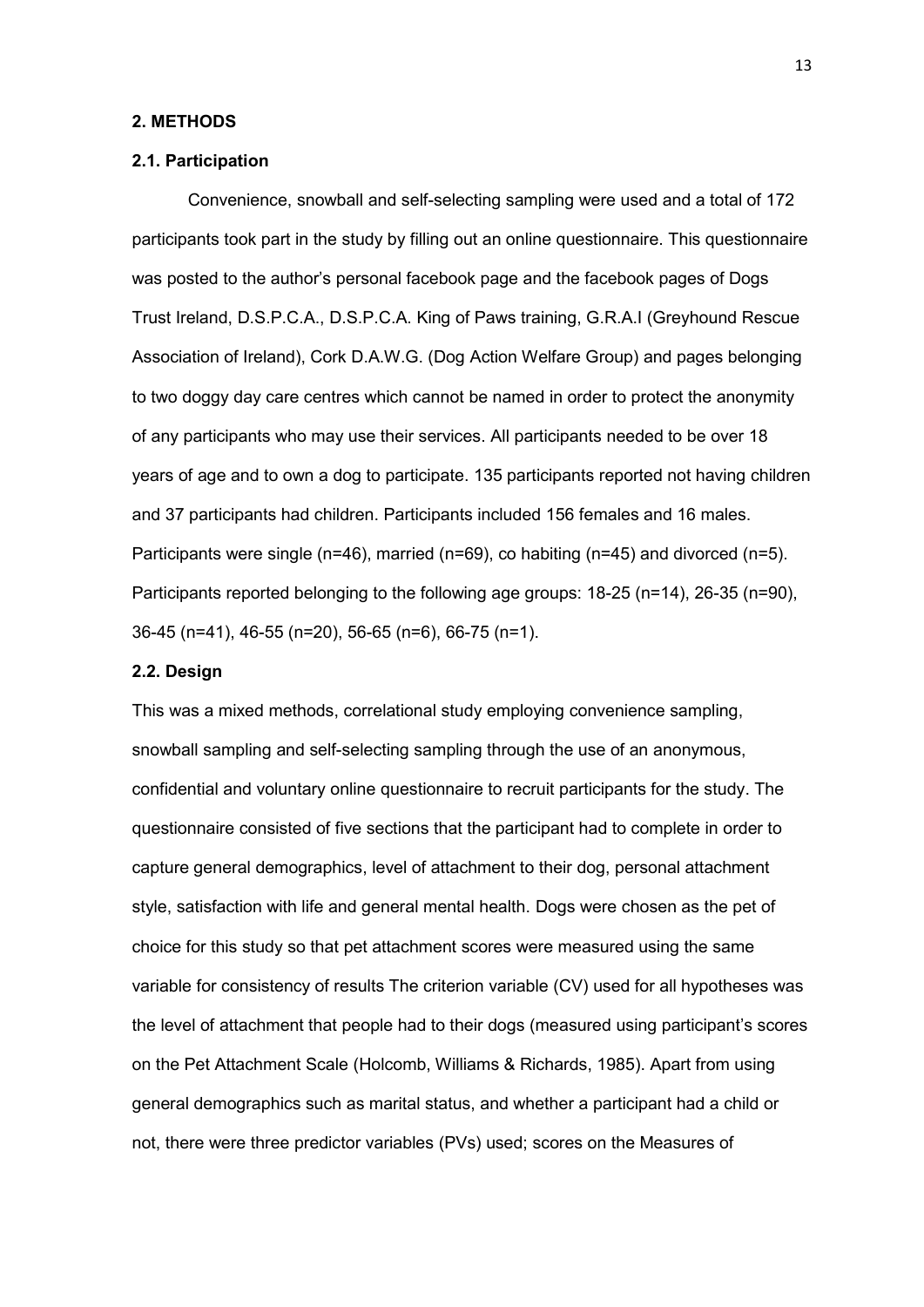Attachment Qualities Questionnaire (Carver, 2003), the Satisfaction with Life scale (Pavot & Diener, 2013) and the General Health Questionnaire (Goldberg, 1992).

#### **2.3. Materials**

Google forms was used to create the questionnaire, post it online and collect the subsequent data.

Demographic details: Demographic data was gathered on each participant to ascertain their gender, what age group they belonged to, whether they had children or not, how many children they had and what age group they belong to and marital status. Questions were also asked to ascertain whether participants had a dog and if they were the primary carer of the dog. Participants were also asked for their answers to five qualitative questions such as "For what reason did you buy/ rescue/ adopt your dog?" (Appendix 2). Pet Attachment: In order to measure participant's attachment to their dog the CENSHARE Pet Attachment Survey (PAS) was used. The PAS is a 27-item scale of personalised statements, each rated on a 4-point scale, ranging from1 (almost always) to 4 (almost never). For the purposes of this study question 19, "When your pet misbehaves, you hit him/her" was omitted as it was regarded as inappropriate and therefore only 26 questions were included in the study (Appendix 3).The questions of the PAS measures aspects of attachment through physical interaction ("You like to touch and stroke your pet") and aspects of attachment surrounding emotional importance ("Within your family, your pet likes you best"). If a participant had more than one dog they were asked to answer the questionnaire with relation to the dog that they felt closest to. Total scores were obtained by first reverse-scoring items (2, 13, 19 and 26) and then summing item responses, such that, the lower the score the greater the level of attachment (the minimum score being 26 and the highest being 108).

Owner's Attachment Style: In order to measure participant's individual attachment style the Measures of Attachment Qualities Questionnaire (MAQ) was used. The MAQ is a 14 item scale of personalised statements, each rated on a 4-point scale, ranging from 1 (I disagree with the statement a lot) to 4 (I agree with the statement a lot). For the purposes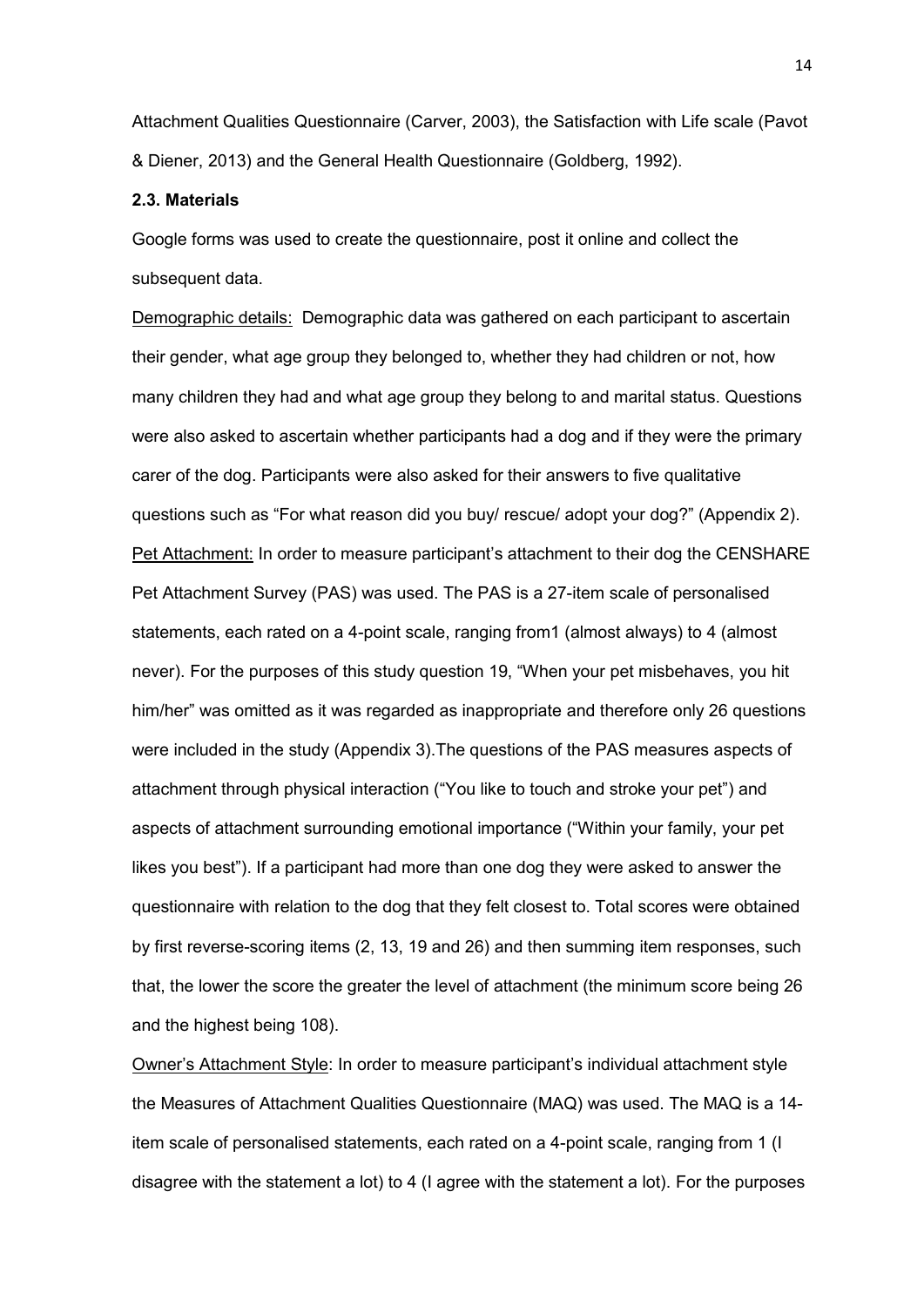of this study the word 'others' was replaced with 'other people' (items 3,4,6,8,9 and 11) to ensure that participants were certain they were answering regarding their view on people and not on dogs (Appendix 4). The MAQ has four scales that measure: (a) Secure Attachment (sum of items 1, 7 and 14) with questions such as "It feels relaxing and good to be close to someone", (b) Avoidant attachment (sum of items 4, 6, 8, 11 and 13) with questions such as "I find it easy to be close to other people", (c) Ambivalence-worry (sum of items 2,5 and 9) with questions such as "I often worry that my partner doesn't really love me," and (d) Ambivalence-merger (sum of items 3,10 and 12) with questions such as "My desire to merge sometimes scares people away". Scale scores were obtained by first reverse-scoring items 4, 8 and 9 and then summing the appropriate item responses already indicated above.

Satisfaction with life: The Satisfaction with Life scale (SWL) was used to measure participant's satisfaction with life. The SWL is a 5-item scale of personalised statements, each rated on a 7-point scale, ranging from 1 (Strongly disagree) to 7 (Strongly agree) and measures the participant's current satisfaction with life through their answers to questions such as, "In most ways my life is close to ideal" (Appendix 5). The total score was obtained by summing the five item responses where the higher the score the higher the participant's satisfaction with life (the minimum score being 5 and the maximum score being 35).

General Mental Health*:* In order to measure the general mental health of participants the General Health Questionnaire (GHQ) was used. The GHQ is a 12-item scale of personalised statements which asks if the participant has experienced a particular symptom or type of behaviour within the last three weeks of completing the questionnaire such as, "Have you recently been able to concentrate on whatever you're doing?" or "Have you recently loss much sleep over worry?" (Appendix 6). Items are rated on a 4 point scale ranging from 0 (more so than usual / not at all) to 3 (much less than usual / much more than usual). Higher scores indicate greater probability of clinical disorder (the minimum score being 0 and the maximum score being 36).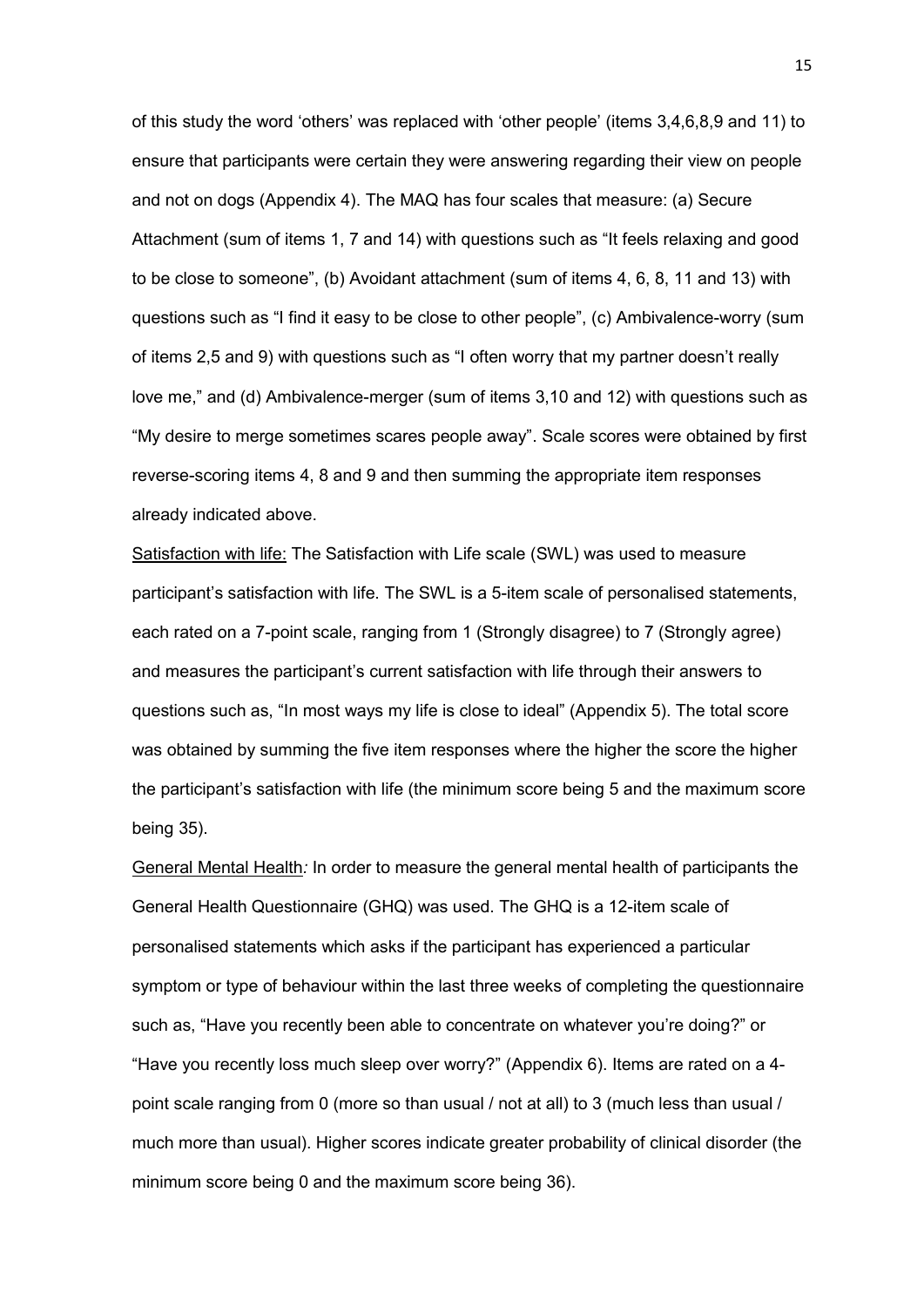#### **2.4. Procedure**

Participants were requested to take part in a voluntary, anonymous and confidential online questionnaire which was posted online using Google forms. The first page of the questionnaire contained an information page (Appendix 1) which informed participants that they needed to be over 18 and own a dog to take part. It also reminded participants of the voluntary nature of the questionnaire and of their right to withdraw at any stage in the completion of the questionnaire. In order to avoid biasing answers, participants were not given the full rationale behind the study before answering but were advised that a full debrief would be given at the end of the study before submitting their answers. Contact information was given should they have any questions about the questionnaire. On the second page participants were required to answer questions regarding general demographics (Appendix 2) such as age, gender, marital status, whether they had children or not, and if they did have children what age group they belonged to. They were also asked to confirm that they owned a dog and state whether they were the primary carer of the dog. Finally they were required to answer five qualitative questions. On the third and fourth page (given the length of this particular scale) participants were given the PAS to complete (Appendix 3). They were advised that should they have more than one dog they should answer the questionnaire based on the dog they felt closest to. On the fifth page of the questionnaire participants were required to complete the MAQ questionnaire based on how much they agreed or disagreed with the statements presented to them (Appendix 4). On the sixth page participants were required to complete the SWL scale (Appendix 5). Finally on the seventh page participants were required to complete the GHQ and were asked specifically to answer their questions based on how they felt over the last three weeks (Appendix 6). The final page of the survey (Appendix 7) thanked the participants for their time and gave full disclosure of the rationale behind the study. Participants were again reminded of the voluntary nature of the study and their right to withdraw at this stage. They were also reminded that once their answers were submitted that they could not be retrieved owing to the anonymous nature of the study.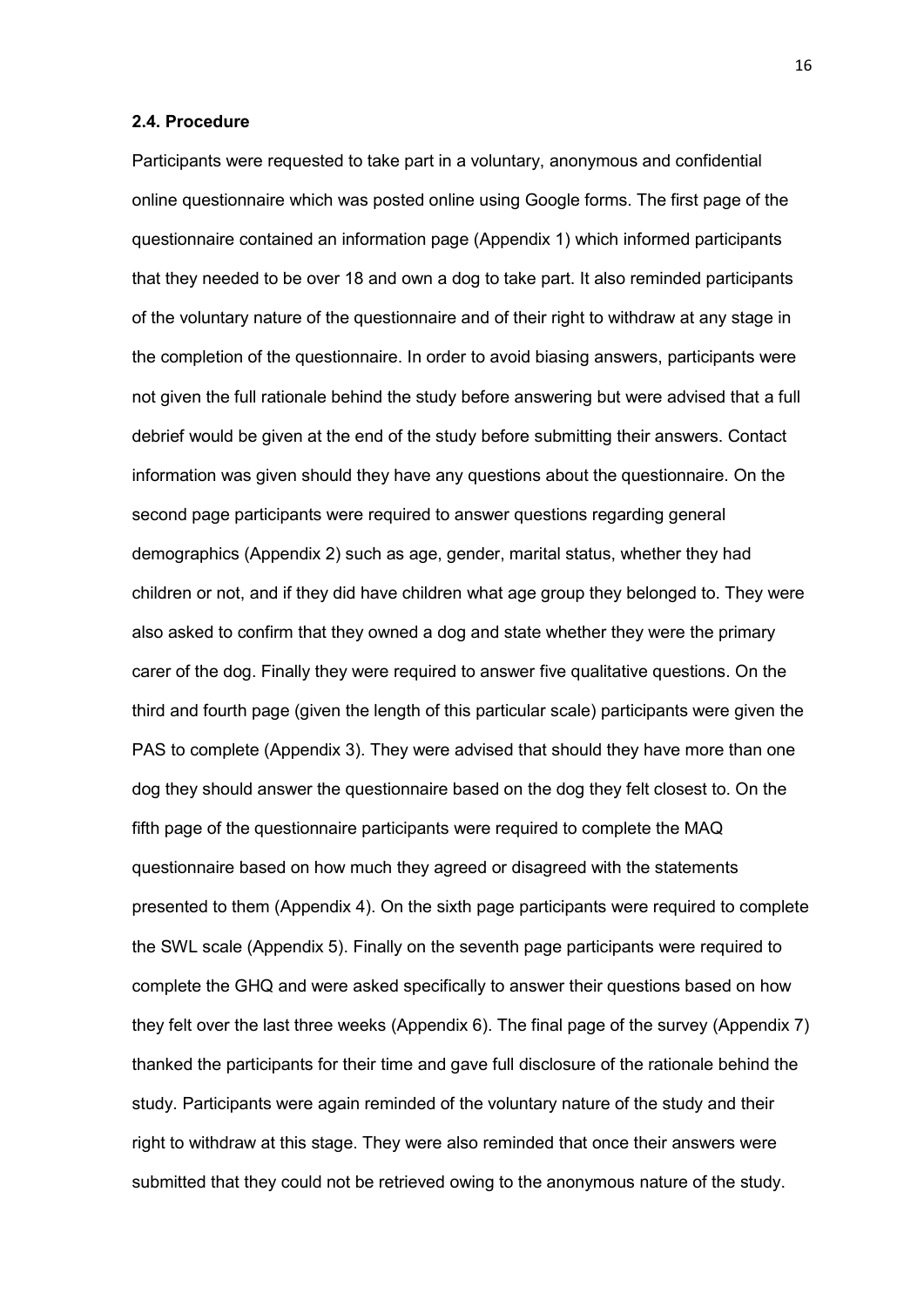Finally participants had to answer 'yes' or 'no' to the question, *"I understand that by submitting my answers I am giving my informed consent to have my answers used in the aforementioned study."* All participants answered yes which meant that all responses received could be used for the study. Participants were also given contact details to Dogs Trust Ireland and the Samaritans in the event they were affected by any issues that arose during their completion of the questionnaire.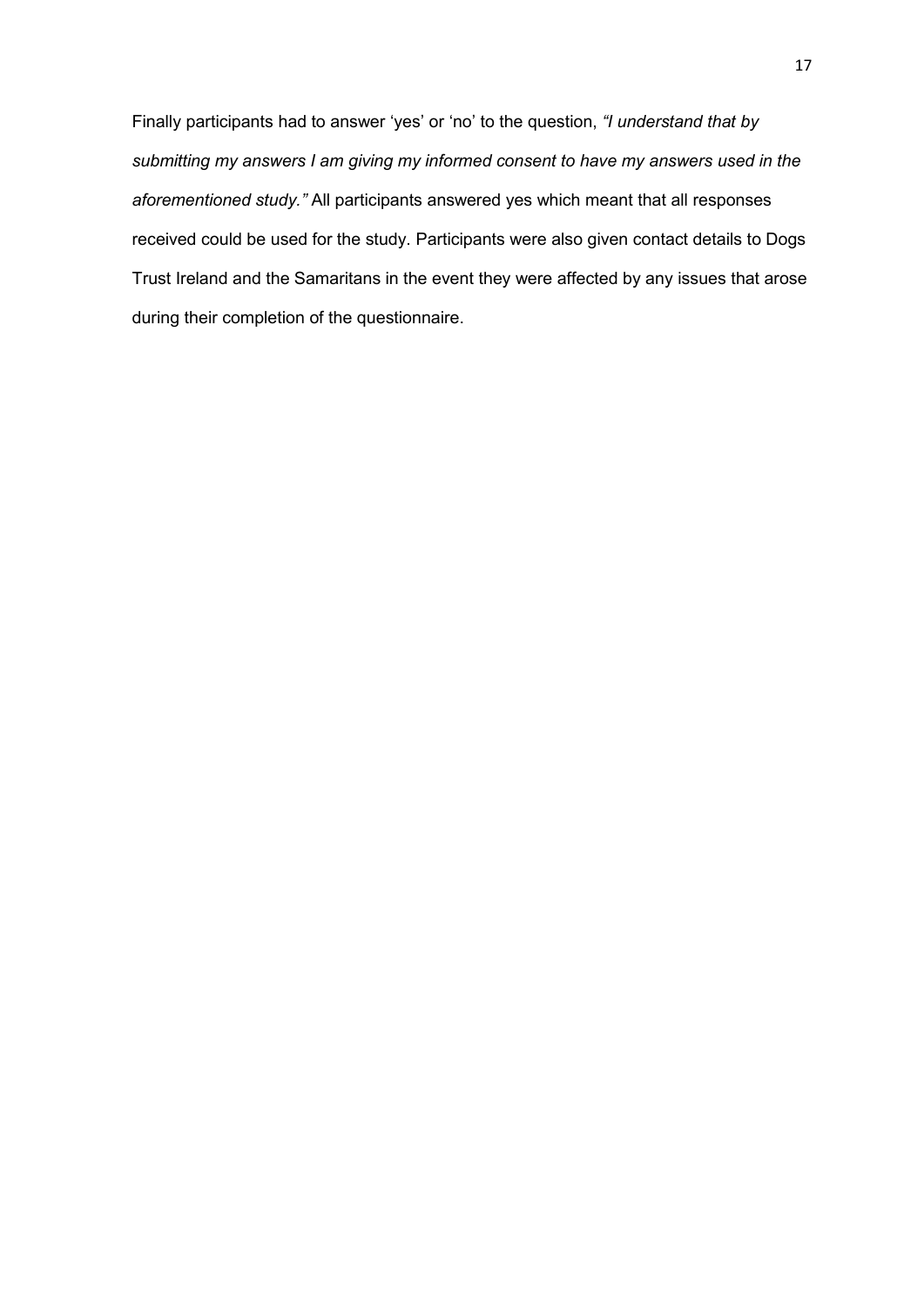SPSS, Version 22, was used to run statistical analysis. Parametric testing was used to perform all inferential statistics unless basic assumptions were broken (as in the case of the MAQ scales) and in these cases non-parametric testing was used*.* All variables were assessed for internal consistency using Cronbach's alpha and strong results were obtained which were also found to be in line with values reported in the original studies from which each scale was taken (see Table 1).

*Table 1: Mean scores, Standard deviations and Cronbach's alpha (from current study and original study) for each scale used* 

| Variable   | <b>Mean</b> | <b>SD</b> | Alpha (current) | Alpha (original) |
|------------|-------------|-----------|-----------------|------------------|
| <b>PAS</b> | 54          | 9.01      | .83             | not available    |
| Secure     | 9.73        | 1.97      | .68             | .72              |
| Avoidant   | 9.94        | 5.55      | .83             | .76              |
| Amb-Worry  | 5.20        | 2.17      | .68             | .69              |
| Amb-Merger | 4.74        | 1.90      | .74             | .73              |
| <b>SWL</b> | 24.20       | 7.53      | .84             | .84              |
| <b>GHQ</b> | 11.58       | 6.29      | .91             | .83              |

### **3.1. Hypothesis 1**

# **It is hypothesised that there will be a relationship between a dog owner's personal attachment style and the level of attachment to their dog.**

Using participant's scores on the PAS (CV) and scores on each of the four scales of the MAQ (PVs), a Kendall's tau b correlation was run and found that there was no significant relationship between scores on secure adult attachment and scores on the PAS (tau b  $(168) = -0.01$ , p=.844). There was also found to be no significant relationship between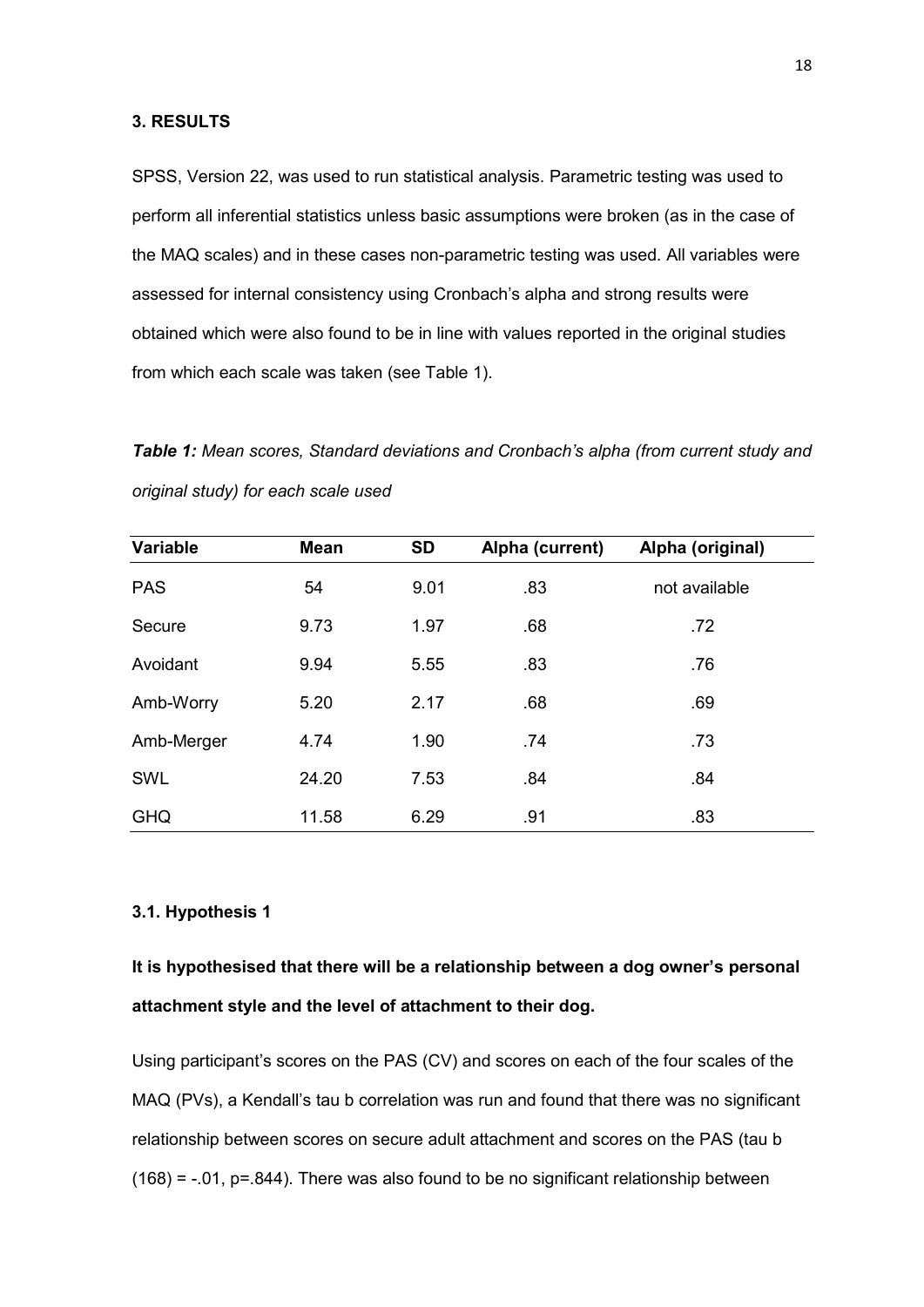scores on the PAS and scores on avoidant adult attachment (tau b  $(168) = -0.02$ , p=.755), ambivalent-worry attachment (tau  $b(168) = -.05$ ,  $p = .426$ ) and ambivalent-merger  $attachment (tau b (168) = -.08, p=.160).$ 

To further investigate this hypothesis the data was divided into three groups according to participant's score on the PAS; 'high attachment to dog' (score in the range of 26 - 50), 'normal attachment to dog' (a score in the range of 51 - 60) and 'low attachment to dog' (a score in the range of 61 - 85) to create a new variable 'PAS groups'. These ranges were assigned based on the range of results in the data (39 – 82) and the fact that the mean score of the group was 54% (indicating a 'normal' attachment in this particular data set).The rationale behind this divide was to explore whether there was a significant difference on scores on all four scales of the MAQ between these three groups. A one way between groups unrelated ANOVA was run and found that there were no significant differences in scores on all four scales of the MAQ between the three groups. Therefore the null was accepted overall.

However, it should be noted that descriptive statistics (Table 2) indicated that those in the 'low attachment to dog group' had the highest mean score in secure attachment and had the lowest means in the insecure attachment groups implying that attachment style has a small influence on dog attachment.

*Table 2: Mean scores on four attachment styles according to which PAS group participants belonged to*

| <b>PAS Group</b>      | <b>Secure</b> | Avoidant | Amb.-Worry | Amb.-Merger |  |
|-----------------------|---------------|----------|------------|-------------|--|
| High dog attachment   | 9.85          | 10.15    | 5.32       | 4.94        |  |
| Normal dog attachment | 9.48          | 10.21    | 5.27       | 4.83        |  |
| Low dog attachment    | 10.23         | 9.15     | 4.85       | 4.30        |  |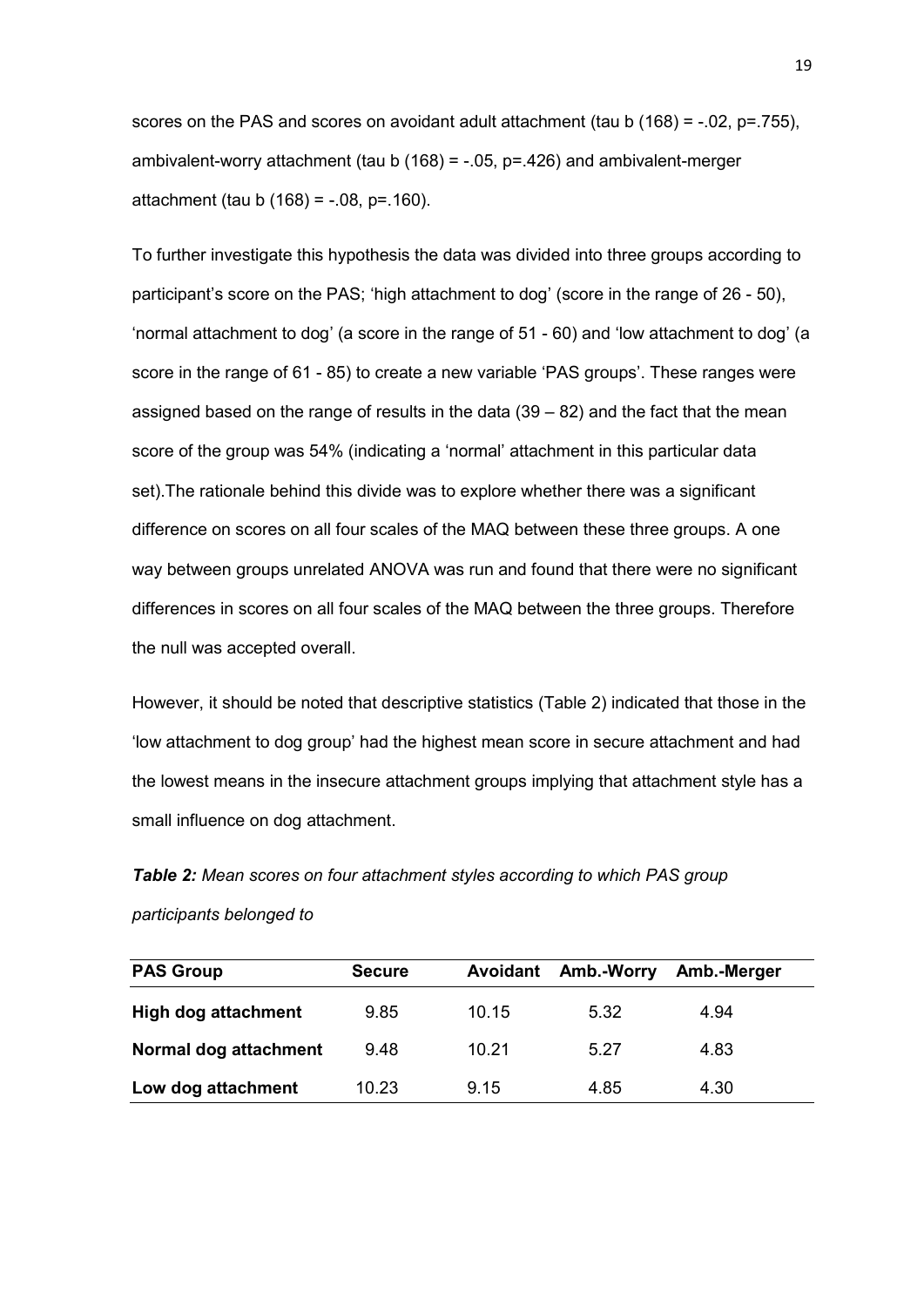#### **3.2. Hypothesis 2**

# **a) Dog owners without children will be more attached to their dog than owners with children**

An independent samples t-test was run using scores on the PAS (CV) and participants with and without children as the PV. It was found that there was no significant difference between levels of dog attachment between participants with children (M=56.83, SD=10.60) and those without children (M=53.26, SD=8.42), (t (166) =1.84, p=.071, CI (95%) -.323 -> 7.469). The null hypothesis was accepted.

However, it is interesting to note that the means scores of owners without children were lower than those of owners with children and the overall PAS average (shown on Table 1) indicating that they were more attached to their dogs.

#### **b) Single people without children will show the highest attachment to their dog.**

A one way between groups unrelated ANOVA was run using marital status (single, married and co-habiting) as the PVs and scores on the PAS as the CV. This ANOVA was run by dividing the data in to participants with children (F  $(2, 31)$  = .166, p= .848) and participants without children (F  $(2, 120) = 1.437$ , p = .242) and there were no significant results and therefore post hoc analysis was not required and the null was accepted.

Descriptive statistics (Figure 1) show that those co habiting in both the 'child' and 'no child groups' tended to show the lowest mean average scores on PAS (indicating higher attachment to their dog) with married participants showing the highest means. Also all marital groups without children show higher attachment to their dogs when compared to their counterparts with children implying those without children are more attached to their dogs generally.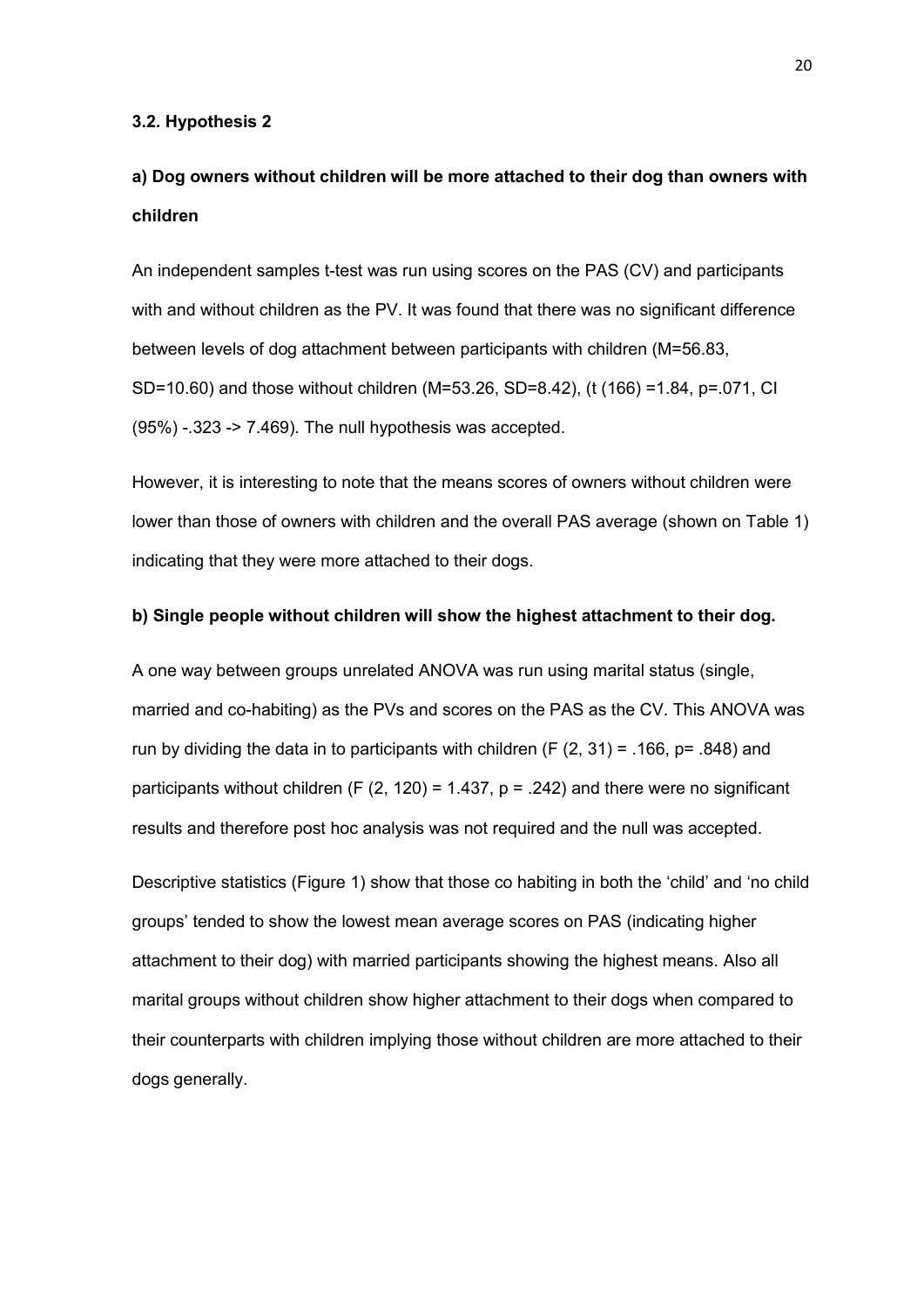

*Figure 1: Mean scores on PAS based on marital status and whether participants had children or not*

# **3.3. Hypothesis 3**

**There will be a relationship between dog owners' satisfaction with life and their level of attachment to their dog.**

Using scores on the PAS (CV) and scores on the SWL (PV), a pearson correlation coefficient was run found that there was no significant relationship between satisfaction with life scores (M = 24.17, SD = 7.55) and scores on the PAS (M = 54, SD = 9.01), (r  $(166) = -0.015$ ,  $p = 0.844$ ) and therefore the null hypothesis was accepted.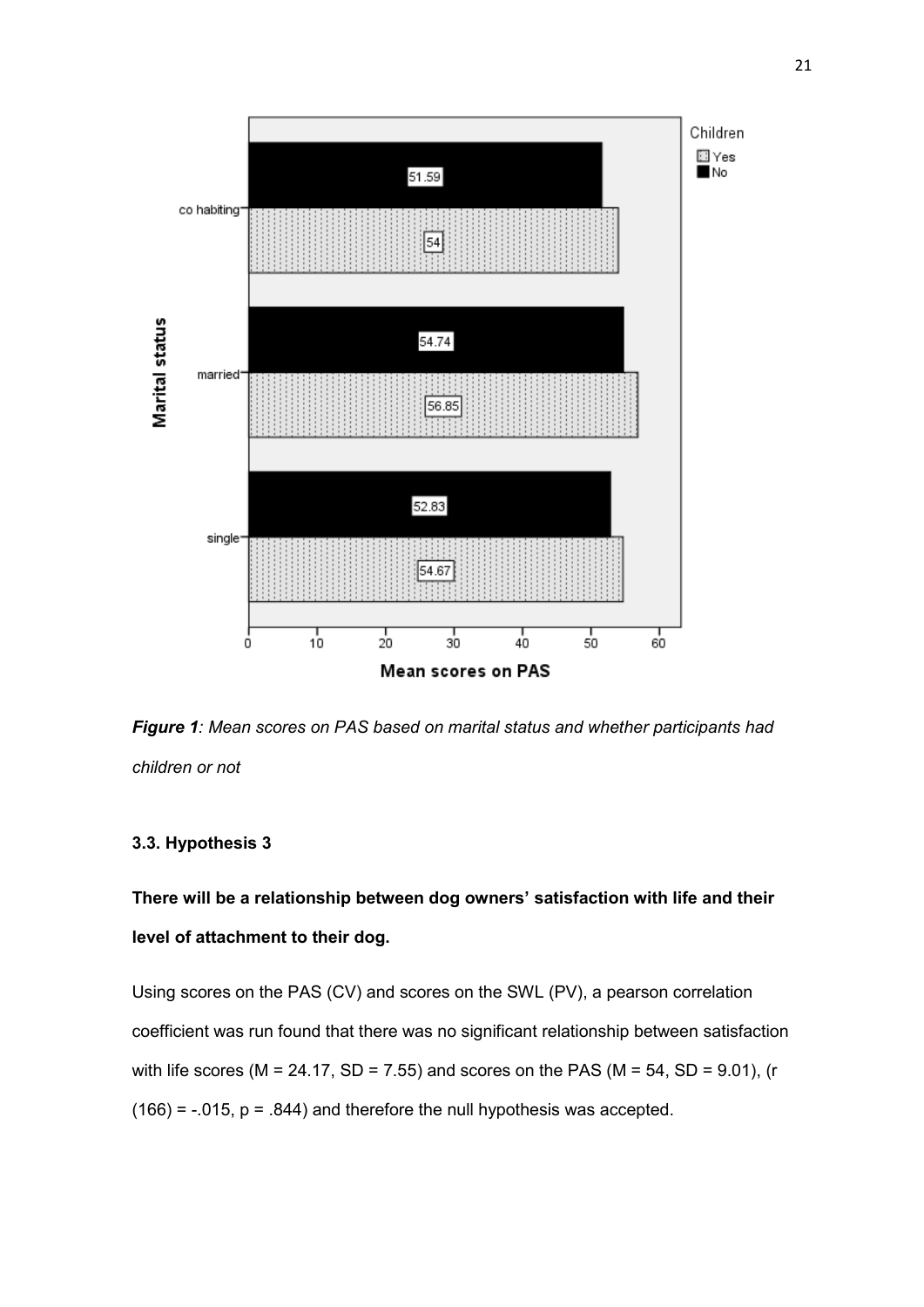To further investigate this hypothesis data was divided again into 'PAS groups' (as described in hypothesis 1) to see if there were any significant differences in scores on the SWL between the three groups. A one way between groups unrelated ANOVA was run but reported no significant results. However, descriptive statistics show that those in the 'high attachment to dog' ( $M = 23.98$ , SD = 7.82) group have slightly lower mean scores on the SWL than those in the normal ( $M = 24.30$ , SD = 7.16) and low attachment ( $M = 24.25$ , SD = 7.86) groups.

A final investigation involved splitting the data into three groups depending on participants performance on the SWL: dissatisfied (scores in the range of 5 and 14), normal (scores in the range of 15 and 25) and satisfied (scores in the range of 26 and 35). A one way unrelated between groups ANOVA was run using scores on the PAS as the DV and no significant results were found between the three groups. On the other hand, descriptive statistics (Figure 2) show that those in the dissatisfied group had the lowest mean scores on the PAS (M=  $53.29$ , SD =  $10.45$ ) compared to those in the normal (M=  $54.38$ , SD = 8.53) and satisfied ( $M = 53.93$ , SD = 8.99) groups.



*Figure 2: Mean scores on PAS according to SWL group participants belonged to*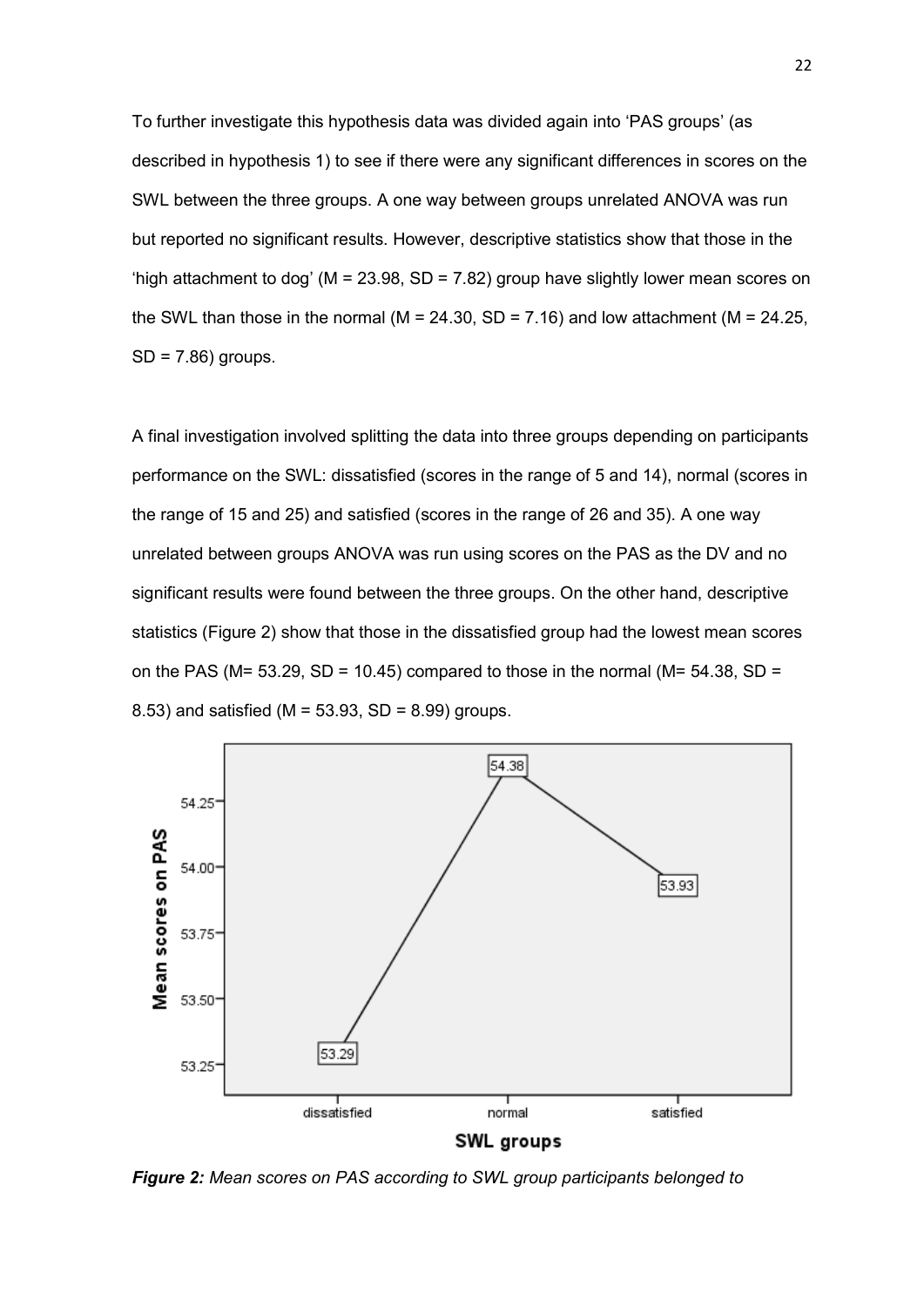#### **3.4. Hypothesis 4**

**There will be a relationship between dog owners' general mental health and their level of attachment to their dog.** 

Using scores on the PAS (CV) and scores on the GHQ (PV), a pearson correlation coefficient was run and found there was no significant relationship between scores on the GHQ (M = 11.58, SD = 6.22) and scores on the PAS (M = 54, SD = 9.01), (r (166) = -.009,  $p = .911$ ).

To investigate this further data was divided again into 'PAS groups' and a one way unrelated between groups ANOVA was run which reported no significant differences between the groups. Descriptive statistics (Figure 3) show that those in the high attachment group have the highest mean scores on the GHQ ( $M = 12.35$ , SD = 6.71) in comparison to those in the normal ( $M = 11.14$ , SD = 5.54) and low attachment ( $M = 11.03$ , SD = 6.22) groups indicating these owners were experiencing slightly more psychological distress than their counterparts and possibly were more attached to their dogs as a result.



*Figure 2: Mean scores on the GHQ with relation to PAS groups participants belonged to*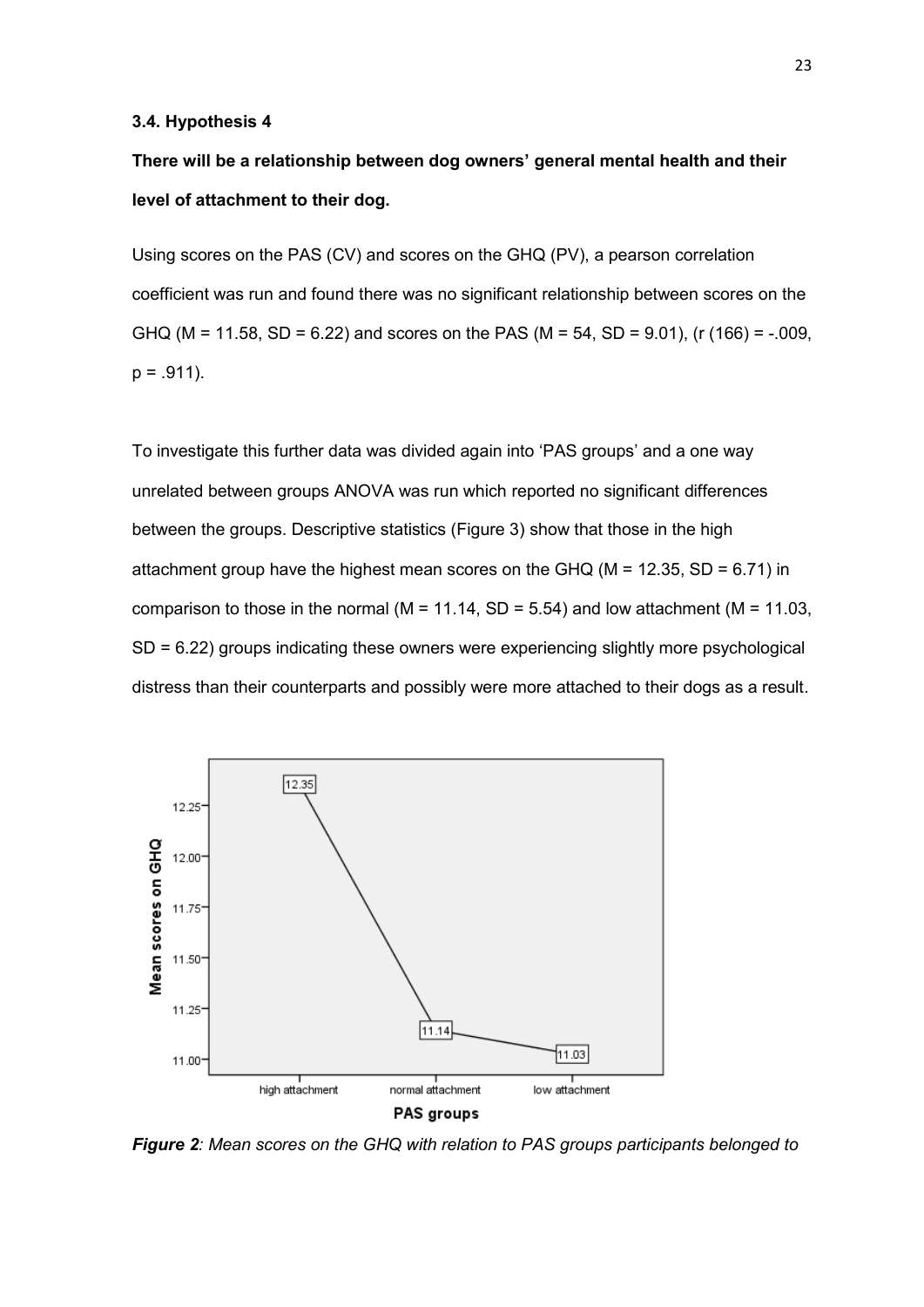#### **3.5. Qualitative results write up**

Thematic analysis was carried out, using the Braun and Clarke (2006) method, on five qualitative questions participants were required to answer. This method involved becoming familiar with the data and then coding the data into initial codes or themes and then gradually identifying main or overarching themes that emerged. There were 37 participants with children (HC= 'have children') and 135 participants without children (NC= 'no children'). Each question will be analysed individually but due to the restrictions placed on word count it will only be possible to discuss the most popular themes emerging for each question. A table is provided (Appendix 8) with a list of all main themes for each question should the reader wish to refer to it.

#### **Question 1: For what reason did you buy/ rescue/ adopt your dog?**

This question was asked to establish the purpose that the new dog would serve in the lives of their new owners and investigate whether people with children had different uses for their pet dog than those people without children. For both groups 'love of dogs' was sighted as a main theme (HC=8, NC=24) which may be obvious given the nature of the study. However, another primary theme to emerge for both groups was the fact that participants got a dog because they either 'grew up with a dog' or 'always had a dog in their lives' (HC=4, NC=36) as shown by the following quotes:

**Participant 1 (NC)**: "I always had a dog growing up. It wouldn't feel natural to me to have a home without a pet".

**Participant 89 (HC):**"Because I love animals and have always had a dog as part of my family"

Another theme to emerge in both groups was that participants either wanted to rescue a dog or were required to rescue a dog due to unforeseen circumstances (HC=5, NC=36): **Participant 5 (HC):** "We took on the dogs for a friend who was emigrating for work. He wanted to make sure they would be cared for in a good home."

**Participant 19 (NC):** "A friend who owned my dog was emigrating so I took him"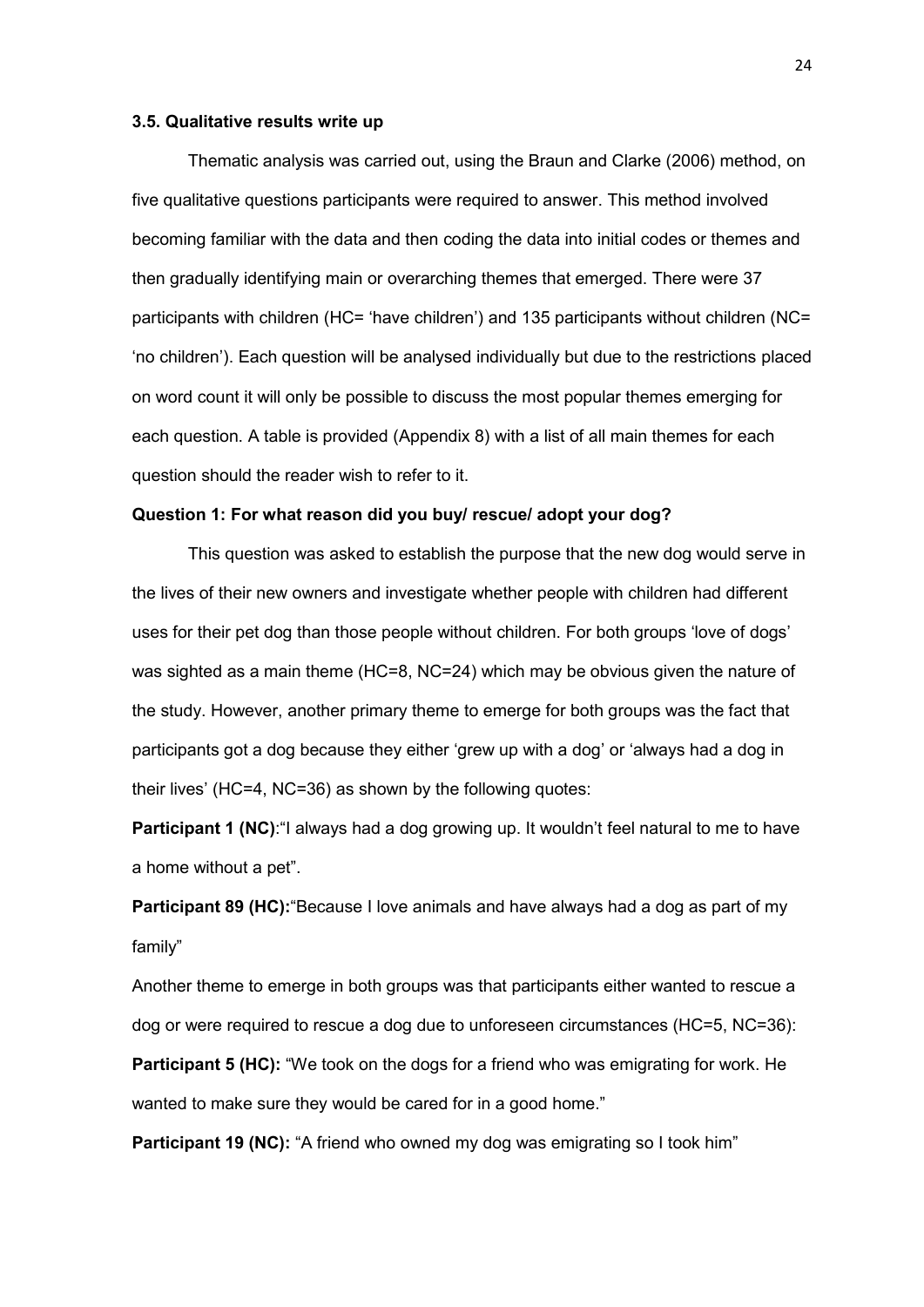A theme that specifically occurred in the HC group was that they got a dog because the family wanted a dog:

#### **Participant 105:** "For my child as a pet"

On the other hand, a theme that specifically occurred in the NC group was that participants wanted a dog for 'something to love' and 'to provide structure and purpose to their lives':

**Participant 12:** "I needed something to love who would love me back".

**Participant 41:** "Source of affection, fulfils need of taking care of a being".

#### **Question 2: What are the positive aspects to owning a dog?**

This question was asked to assess whether people with children saw different benefits from dog ownership compared to people without children. Four themes emerged that were common to both groups; the fact that a dog provides company was overwhelmingly the main theme for both groups (HC=22, NC=87), followed closely by the fact that they encourage more exercise and 'get you out' (HC=16, NC=81), the unconditional love dogs provide (HC=12, NC=57) followed next along with the happiness they provide (HC=7, NC=39):

**Participant 21 (NC):** "Great company, get me out and about, make me smile daily, give me unconditional love, make me happy."

**Participant 78 (HC):** "She gives us a lot of pleasure and we walk a lot more since we got her"

However the theme of security seemed to be more important to the HC group, whereas the entertainment and fun dogs provide appealed more to the NC group:

**Participant 5 (HC):** "Good companions at night when I'm on my own. Great watch dogs too."

Participant 18 (NC): "Fun, entertaining and they're great."

#### **Question 3: What are the negative aspects of owning a dog?**

This question was used to establish the challenges experienced by both groups and to see whether these are shared by both groups. It was found that the restrictive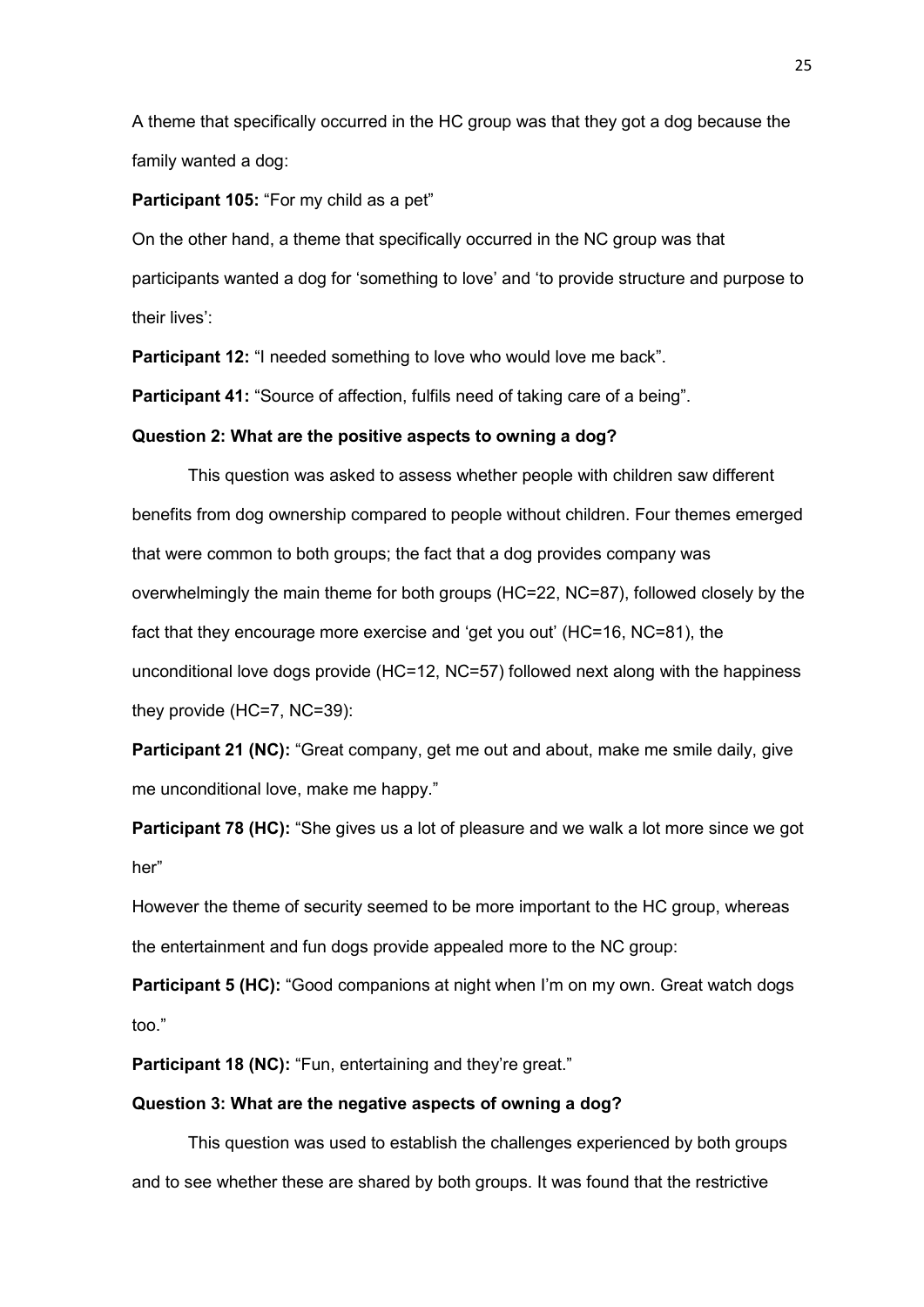nature of dog ownership was the main theme shared by both groups (HC=27, NC=93) and these restrictions were broken down into six sub themes: restrictions on going away, schedule, feeling confined, restricted when going on holidays, planning to go out or restricted socially*;*

**Participant 2 (HC):** "You can't just go away as you need to arrange someone to mind it". **Participant 19 (NC):** "If I'm going out need to make sure my dog is minded".

**Participant 27 (NC):** "You have to adapt your lifestyle to take the dog into consideration, you can't go away at the drop of a hat or have a mad night out as the dog will be home alone".

Cleaning (HC=9, NC= 32) and the cost of having a dog (HC= 7, NC=37) were the next popular themes to emerge for both groups. On a positive note, the answer 'none' was given by a number of participants in both groups (HC=5, NC=10).

#### **Question 4: Do you consider your dog a furbaby?**

(Refer to Appendix 2 for full question). This question was used to establish whether there is a marked difference in both groups as to how they view their dog in the context of their family and general lives. 127 participants (HC= 21, NC= 106) considered their dog a furbaby. The most common theme occurring for both groups was that the dog was seen as an important part of the family group:

**Participant 79 (HC):** "My dogs are part of our family and as such are my babies."

**Participant 27 (NC):** "When making big family decisions my husband and I would consider our dog's needs..."

Both groups also reported either seeing or regarding their dogs as a baby or a child which was the second most popular theme:

**Participant 99 (NC):** "I call him furbaby all the time. I treat him like a human".

**Participant 100 (HC):**"Like my real baby, I take care of and love him and he loves me back."

Interestingly, two common themes emerged among those participants who said they would not regard their dogs as a furbaby (HC= 16, NC= 29), the most common one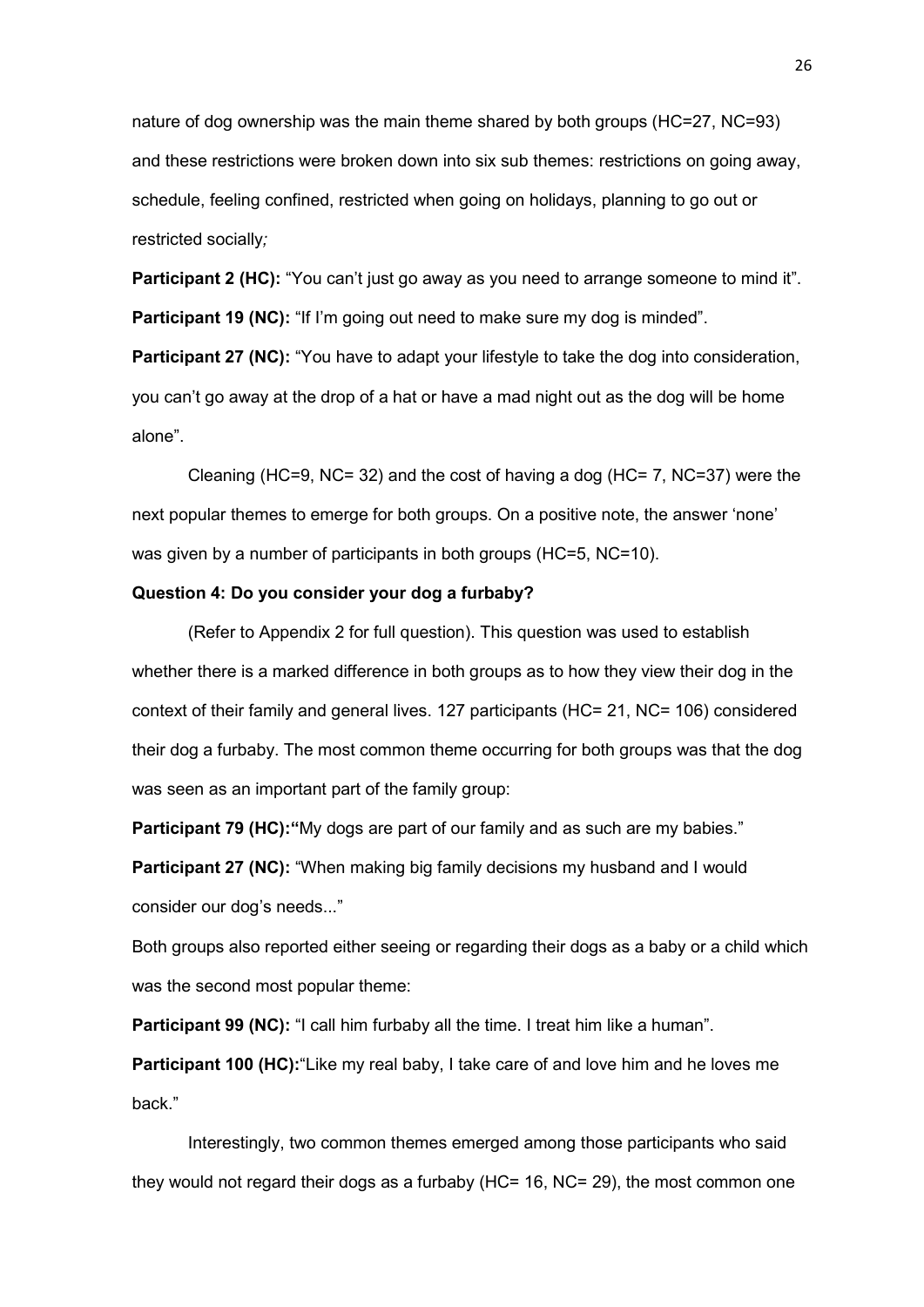being the need for boundaries between dogs and humans and for dogs to know that they are lower than humans on the pecking order:

**Participant 47 (NC):** "In my opinion if you have a furbaby and equal status there is no boundary or control."

**Participant 5 (HC):** The dogs understand that they are part of the pack...but they obey the commands of the kids and see me as their pack leader."

The second most popular theme to emerge from this group was that dogs were not equal to people or children nor were they considered to be a baby or child:

**Participant 8 (NC):**"I love my dog but I don't consider him equal to a person."

**Participant 105 (HC):**"Even though I consider her a part of the family I don't equate her to a baby."

# **Question 5: Do you think that society/local government bodies could do more to support dog owners in general?**

This question was used to establish whether dog owners feel there could be more done to support them. A total of 147 participants (HC= 30, NC= 117) felt that more could be done to support dog owners. The main theme in both groups was a call for more offlead, good quality dog parks where dogs could be let off the lead without worrying for their safety:

**Participant 20 (HC):** "Stop placing restrictions on walking dogs off-lead in parks."

**Participant 44 (NC):** "More off lead dog parks so that you won't bother other users of the park without dogs."

Interestingly the need for more dog friendly places and public transport appeared to be a major theme in the NC group with 53 participants overall requesting this service:

**Participant 99:** "I think more shops/ restaurants/ public areas should support dog owners and allow entry"

**Participant 41:** "Dogs are allowed on public transport in majority of European countries. This doesn't exist in Ireland. It pains me as I don't have a car but would like to travel with my dog."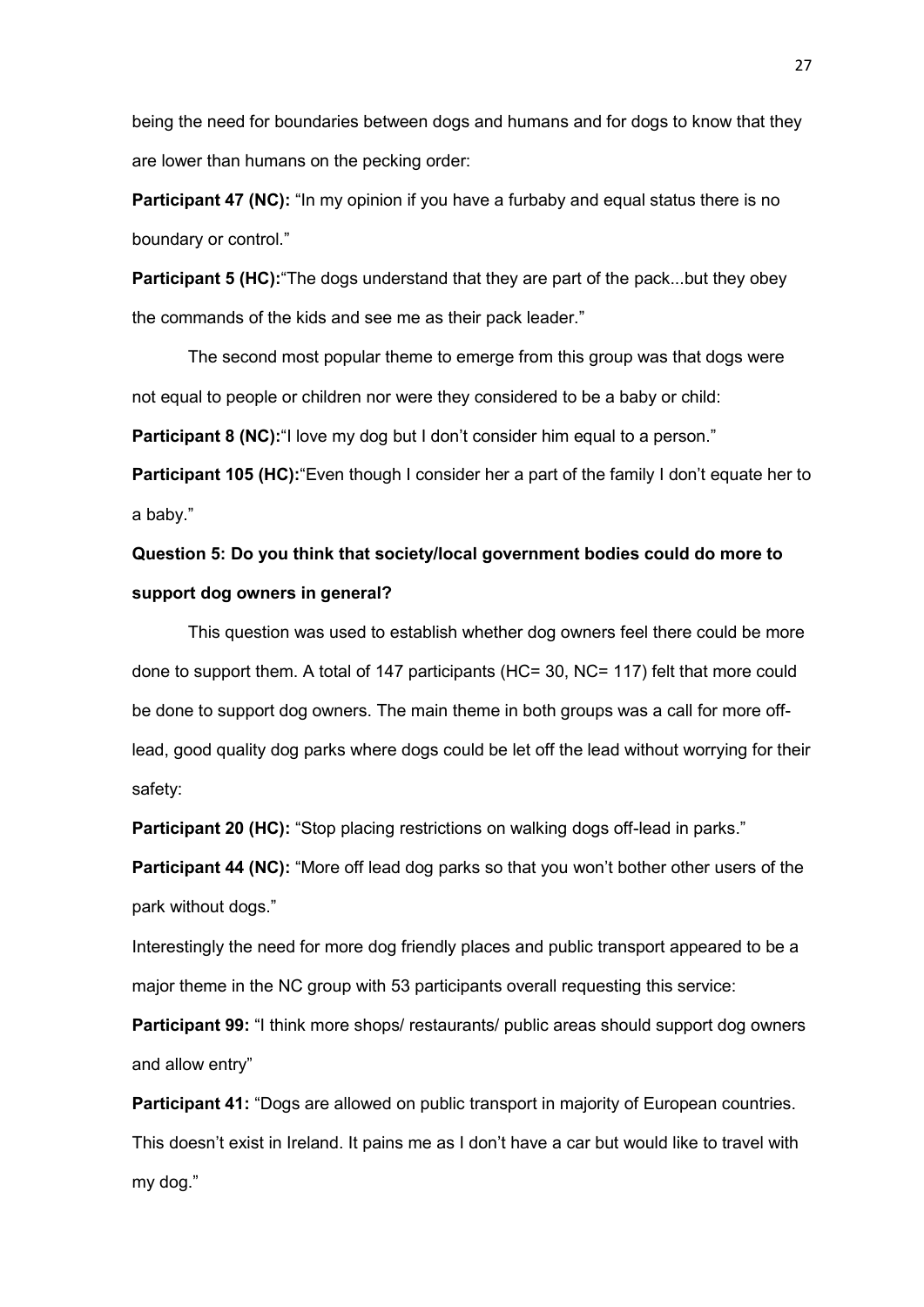On the other hand, educating people in responsible dog ownership and dog care and the introduction of better welfare laws appeared to be a theme more popular with the HC group:

**Participant 90**: "I believe that more education is needed around responsible dog ownership."

Of those participants that answered 'no' to the question the main reason stated was that it was a dog owner's own responsibility to look after and support their dog. Others left no comment.

Participant 17: "Onus on the owner to look after your pets if you decide to get a dog."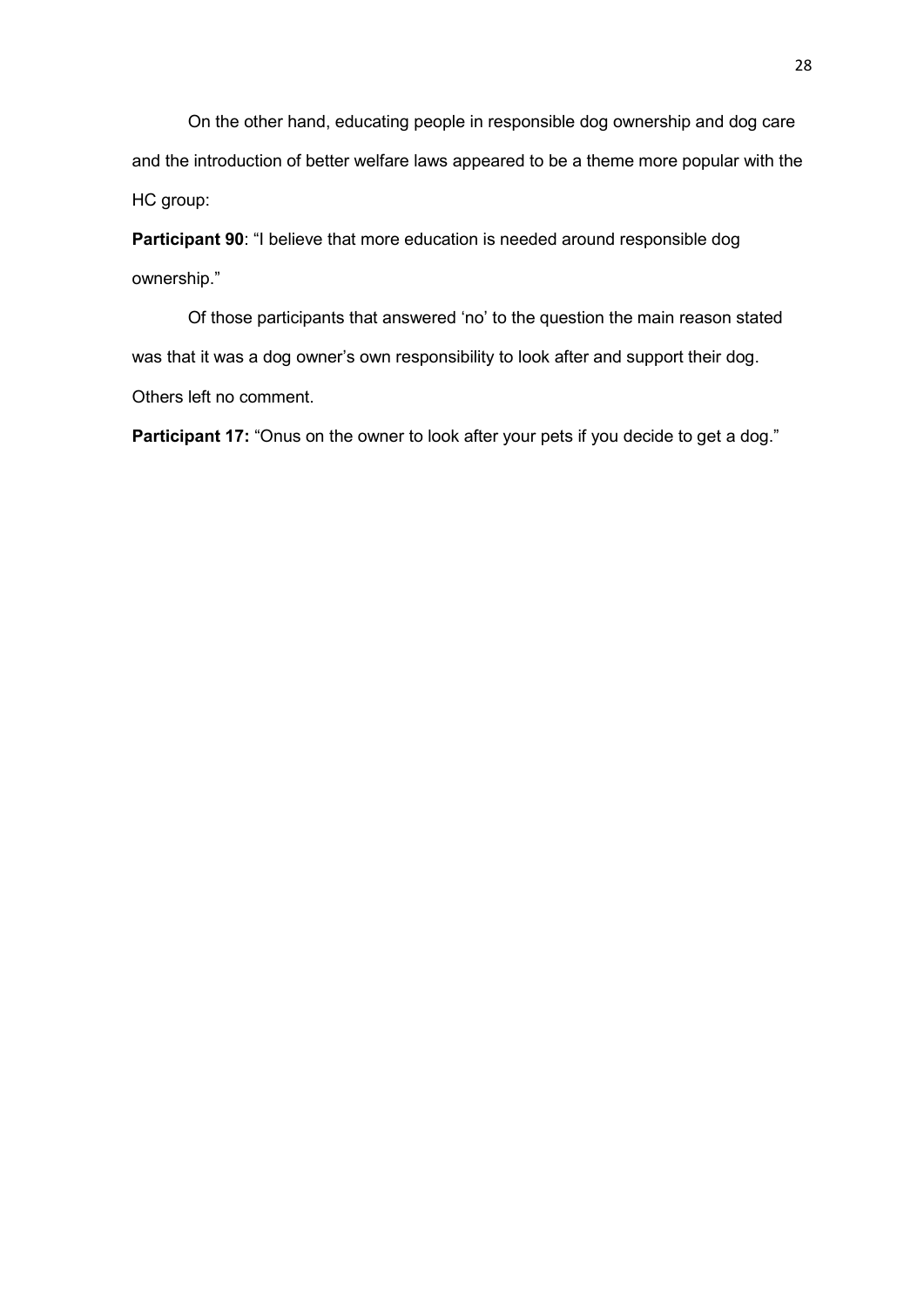#### **4. DISCUSSION**

The aim of this study was to add credence to the fact that an owner's attachment to their dog is based on valid psychological reasons. The fact that inferential statistics reported non-significant results for all hypotheses meant that the null was accepted in each case although descriptive statistics showed a number of non-significant trends that require further discussion.

#### **4.1. Hypothesis 1**

Attachment theory led to the development of Bowlby's (1969) conception of the 'internal working model' and Ainsworth's establishment of three different attachment styles that develop in childhood which can have implications on attachment bonds developed with others later in adulthood (McCarthy & Maughan, 2010). Securely attached people perceive others to be trustworthy and reliable and therefore are able to depend on others with confidence in times of difficulty (Howe, 2011) with little need to establish an emotional bond with their dog to replace this. The expectation was that those who were highly attached to their dogs were more likely to display insecure attachment, especially in avoidance, as they are unable to trust people completely with their emotional security and thereby would seek comfort in the consistent and non-judgemental temperament of their dog. Inferential statistics reported no significant results and descriptive statistics, whilst it did reveal that owners with the lowest attachment to their dog had the highest overall mean scores in secure attachment and lowest mean scores in all insecure attachment types (Table 2), did not report differences substantial enough to make inferences regarding pet attachment and therefore the null was accepted overall. The most surprising result emerged from qualitative analysis, which revealed that apart from loving dogs, participant's main reason for getting their dogs was because they either grew up with a dog or always had a dog in their lives. This reveals that it is not the individual's attachment style that influences their level of attachment to their dog but rather the internal working model of the dog that they developed in childhood which regards the dog as an integral part of the family structure and, as stated by Participant 1, it would seem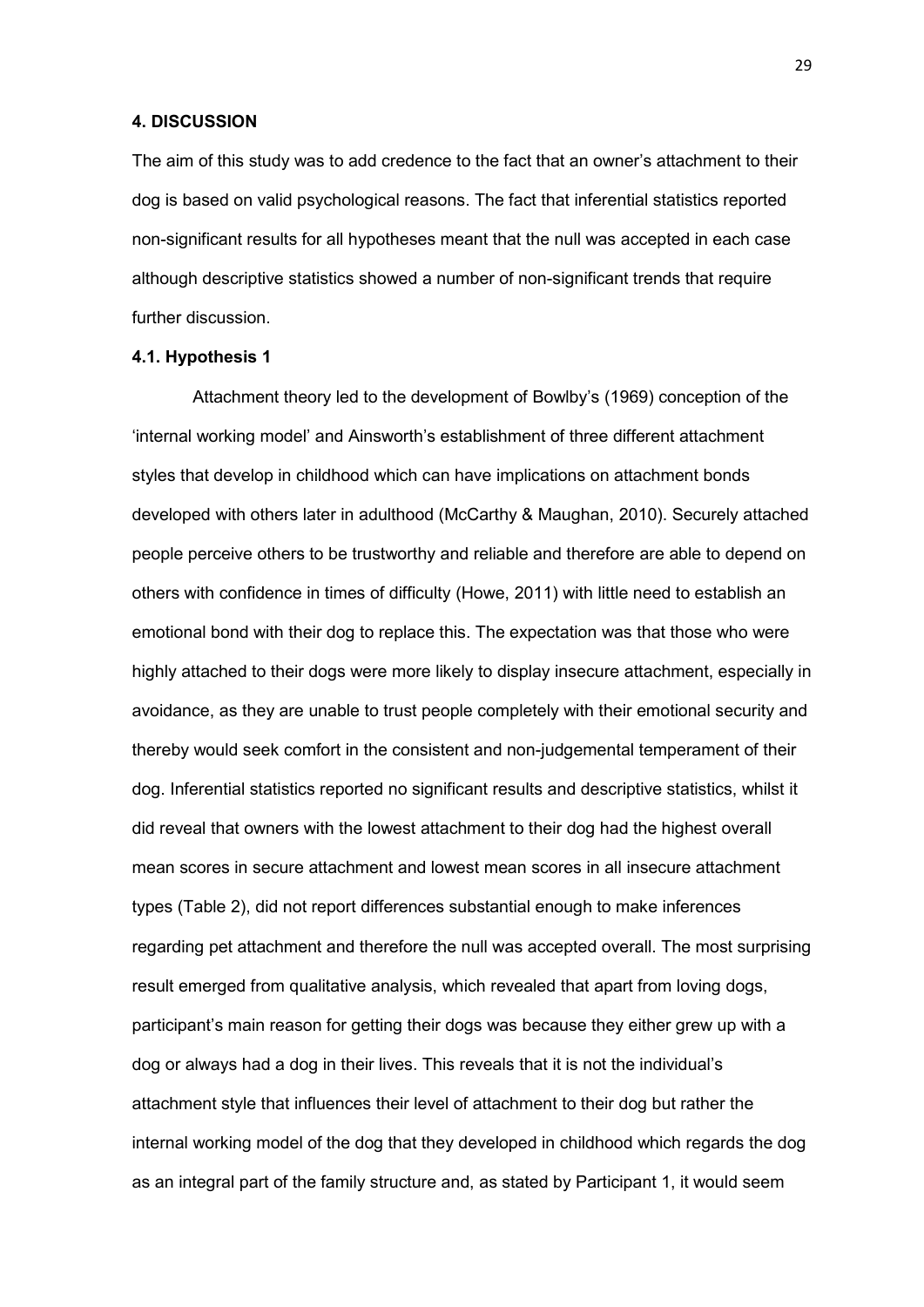unnatural not to have a dog as part of their lives. Consequently it could be suggested that people become attached to their dogs, not because of their attachment style but because they have learned early on that the dog belongs in their original working model of the secure base that is the family unit.

#### **4.2. Hypothesis 2 a) and 2 b)**

Inferential statistics reported non-significant results but descriptive statistics seemed to contradict these results and demonstrated that participants without children showed slightly higher attachment to their dogs than those with children (e.g. Figure 1). This, coupled with the fact that the majority of participants who took part in this voluntary study were woman, with no children, in the 25 – 45 age group seems to support the literature (Blackstone, 2014; Margolies, 1999; Turner, 2011) suggesting that owners, especially women, use dogs to fulfil an absent maternal need in their lives either because they cannot or have chosen not to have children or because their children have left home. Additionally, in support of this argument, one of the main themes to emerge from qualitative analysis that was unique to the 'no children' group was the fact that they got their dog because they wanted something to love or care for. On the other hand, the majority of participants, irrespective of whether they had children or not, considered their dog to be a furbaby and saw their dog as similar to or as an actual baby or child and treated them as such. Both groups also shared the same opinion regarding the most positive and negative aspects of owning a dog leading to the conclusion that whilst not having a child can be a primary reason that people introduce a dog into their lives it does not automatically ensure that they will develop the highest attachment to their dog. On the contrary, as demonstrated by the results of this study, owners with children are just as likely to become as attached to their dog as people without children and this could be attributed to the fact that (evidenced by studies from Siniscalchi et al., (2013); Nagasawa et al., (2009); Konok et. al., (2015)) dogs have evolved socially to mirror human attachment behaviour and as a result elicit the same care giving behaviour from their owner which is usually saved for the care of an infant or a child.

30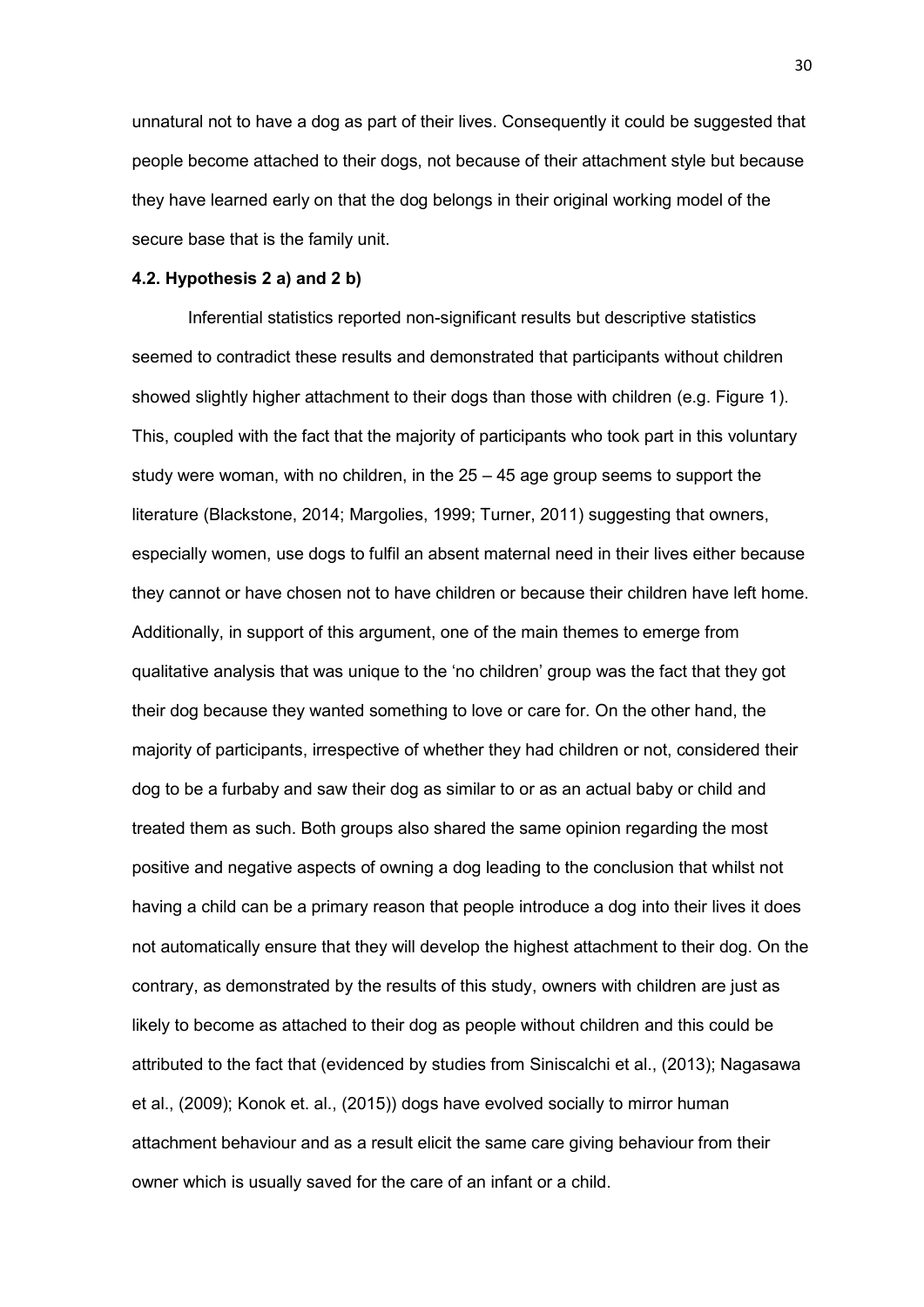#### **4.3. Hypotheses 3 and 4**

Chur-Hansen (2010) maintained that groups who were most likely to be attached to their dogs were those who were socially isolated or suffering from psychological or chronic illness. This study aimed to measure participant's psychological stress by measuring their satisfaction with life (SWL) and their general mental health (GHQ). With relation to hypothesis 3, inferential statistics showed no significant results whilst descriptive statistics showed that those who were dissatisfied with their lives showed slightly higher attachment to their dog than those who were satisfied (Figure 2). Similarly those who were classed as highly attached to their dog showed the lowest mean scores on the SWL. The fact that these differences were very small and also might be attributed to some other variable, such as marital status (which was positively correlated with SWL scores), meant that no inferences with relation to dog attachment could be made and the null was accepted. It would be preferable in future studies to replace this scale with a scale that specifically measures the degree of social isolation the participant experiences daily, thereby allowing more substantial inferences to be made from the results regarding pet attachment. Inferential statistics for hypothesis 4 again reported no significant results but descriptive statistics (Figure 3) did reveal that those who were highly attached to their dog had higher mean scores on the GHQ than those who displayed low attachment to their dog indicating slightly higher psychological distress within the highly attached group. Qualitative analysis revealed that company, exercise/getting you out, unconditional love and happiness were the main positive aspects of having a dog reported by participants which supports literature (Chur- Hansen, 2010; Chur-Hansen et. al, 2009) claiming that people are using dogs to combat social isolation and loneliness. However, considering the restrictive nature of dog ownership also revealed by qualitative analysis with regard to social outings and going on holidays, dogs also might inadvertently aggravate a person's negative social situation which would support the assertion by Peacock et.al. (2012) that the support from a companion animal is not equivalent to support gained from human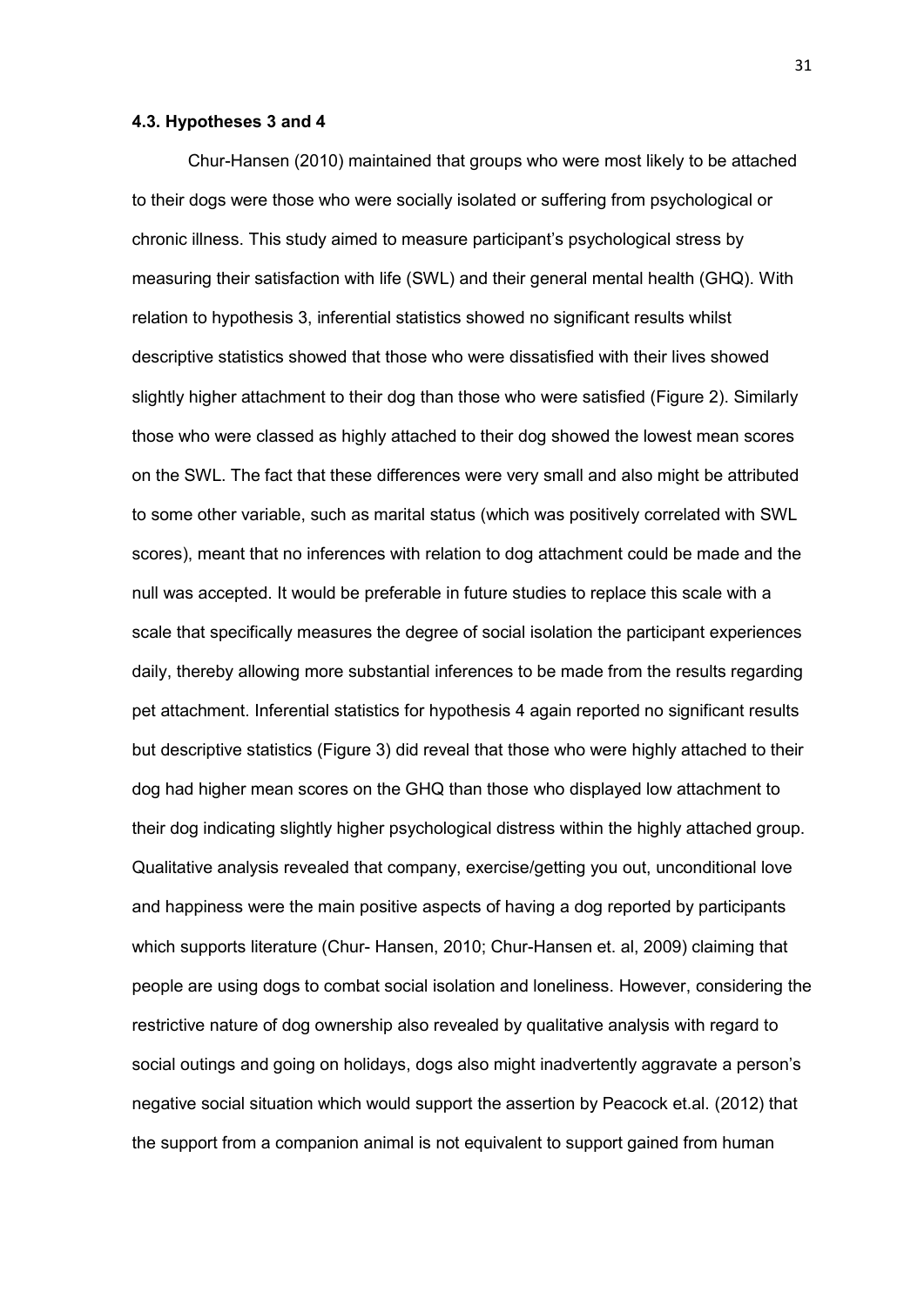interaction. As a result, the hypothesis regarding dog attachment's relationship with the mental health of the individual is partially accepted owing to the results found in this study.

#### **4.4. Strengths and limitations of the study**

This study aimed to be all encompassing and studied dog attachment from different psychological perspectives rather than just concentrating on one, allowing a more comprehensive picture of dog attachment to be drawn. Qualitative analysis added to the depth of this exploration. Restrictions placed upon this thesis prevented a deeper qualitative analysis from being presented and therefore only a limited amount of the information collected is contained within. This study may be criticised for obtaining its participants from a group of people who would be considered as dog lovers and probably already quite attached to their dogs (as only dog lovers would frequent the sites that the online study was posted on) and therefore it may be argued that this may have diluted the impact of scores between the different groups analysed. It would have been preferable to have gained the data from a more general population of dog owners, however the data that was collected still proved diverse with PAS scores showing a normal distribution and therefore capable of withstanding analysis.

#### **4.5. Future research and conclusion**

Dogs were chosen for this study to ensure consistency of results with regard to pet attachment and it would be interesting to employ the same study using different pets as the main variable (such as cats, horses and small animals) to compare the results. Additionally, the gender imbalance in the data prevented investigation into whether levels of dog attachment differ between genders and it would be beneficial to repeat this study on a male population and again compare results.

Qualitative analysis revealed that the majority of participants view their dogs as furbabies and also called upon local authorities to provide more dog friendly places, transport and better quality dog parks so that they could include their dogs more frequently and easily in their daily lives. The intention of this study was to determine the psychological factors that contribute to people's attachment to their dog and, in doing so,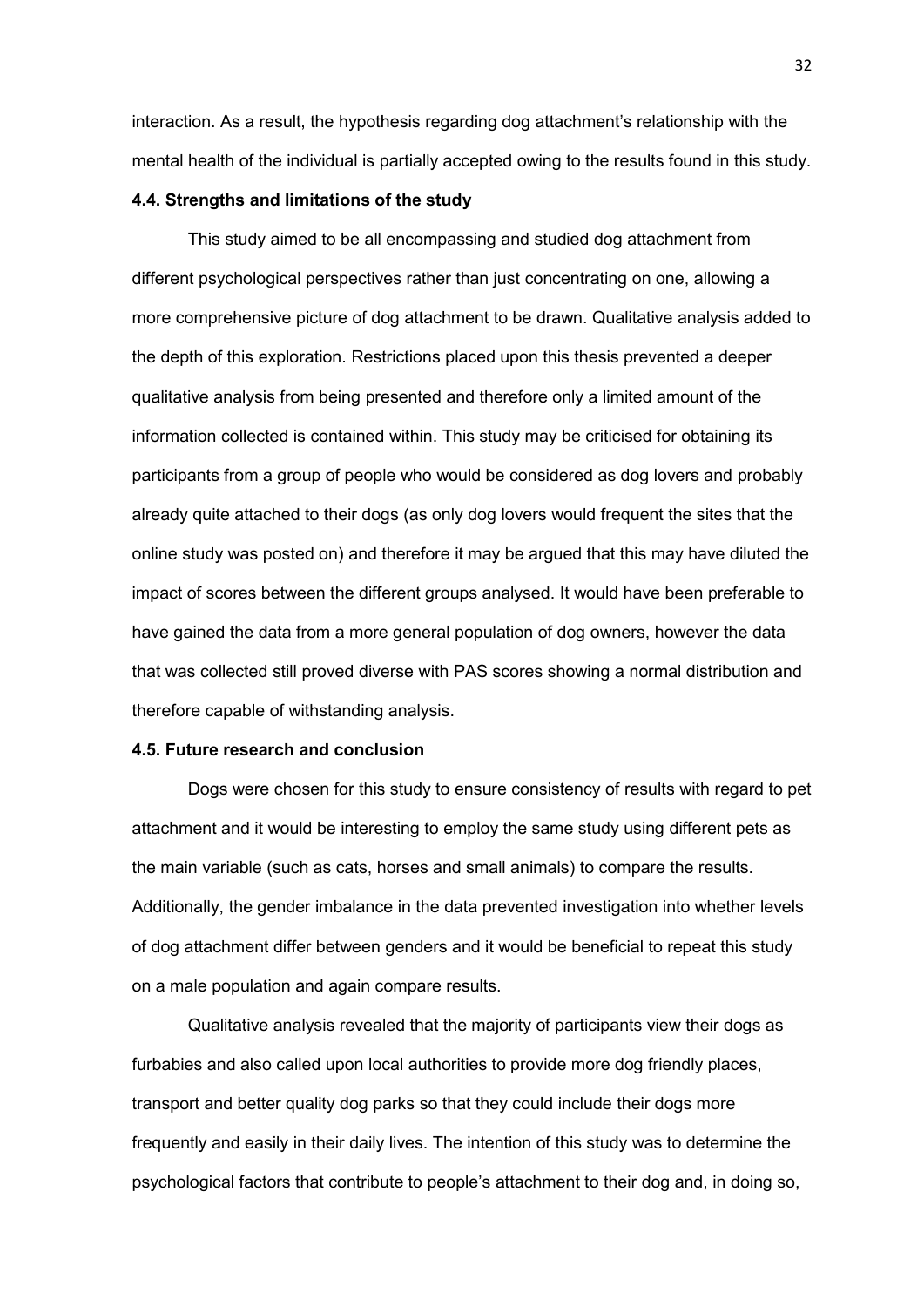demonstrate that it is an attachment that should be taken seriously by the wider population of Ireland. It is hoped that the results of this study will open a dialogue that aims to support the dog owning population of Ireland and accept the fact that the furbaby is now no longer an isolated phenomenon but a valid psychological construct that exists in Irish society today.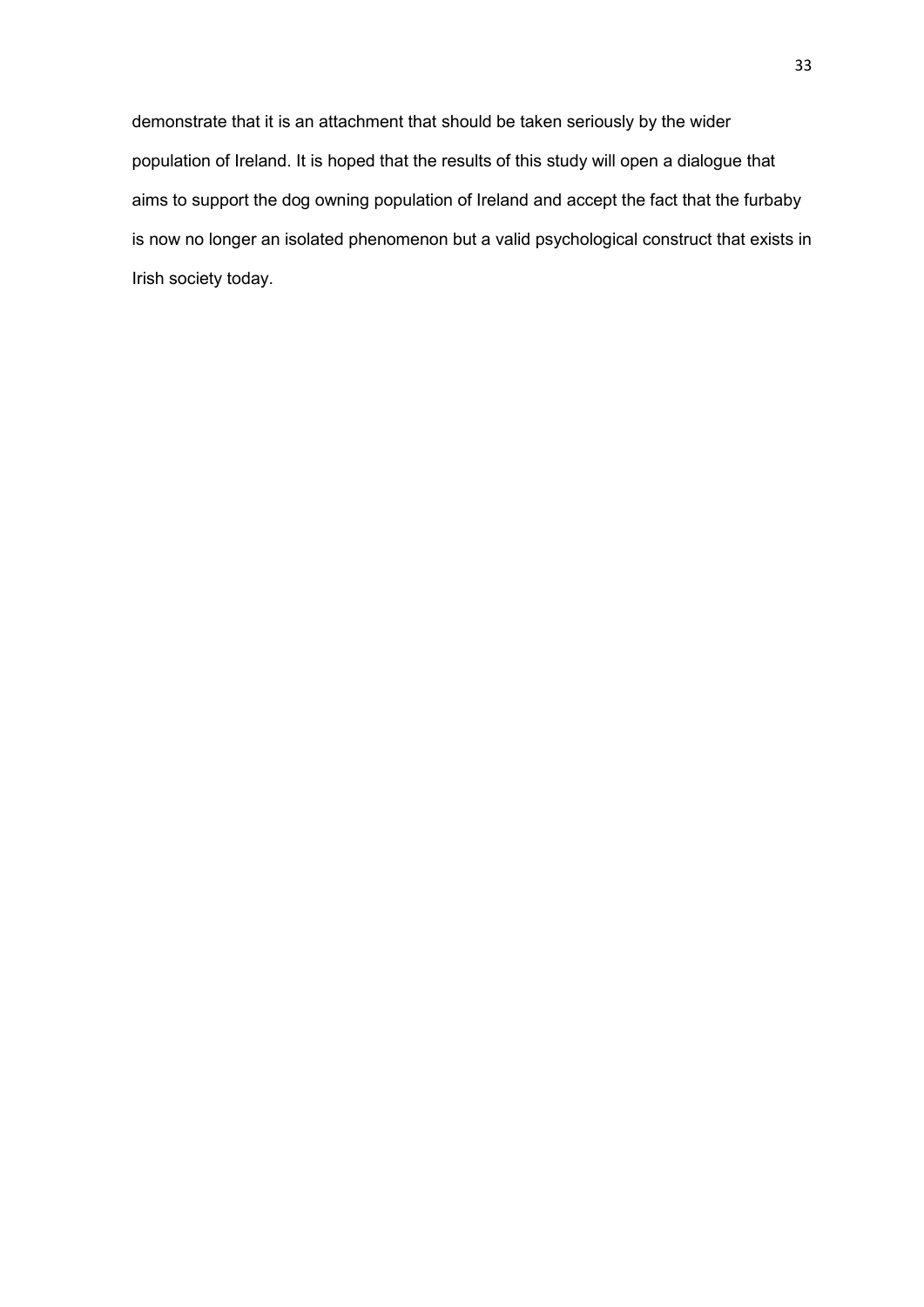#### **5. REFERENCES**

- Ainsworth, M.D.S. & Bell, S.M. (1970). Attachment, exploration, and separation: illustrated by the behaviour of one-year-olds in a strange situation. *Child Development,* 41, 49–67. Retrieved from [http://eds.b.ebscohost.com](http://eds.b.ebscohost.com/)
- Anderson, D.C. (2007). *Assessing the Human-Animal Bond: A Compendium of Actual Measures.* West Lafayette, Indiana: Purdue University Press.
- Blackstone, A. (2014). Doing family without having kids. *Sociology Compass*, 8(1), 52–622. DOI: 10.1111/soc4.12102
- Bowlby, J. (1969). *Attachment*, vol. 1 of *Attachment and loss*. Pimlico: London.
- Bowlby, J. (2003). *A Secure Base: Clinical Applications of Attachment Theory*. Brunner-Routledge: Great Britain.
- Braun, V. & Clarke, V. (2006). Using thematic analysis in psychology. *Qualitative Research in Psychology,* 3(2), 77 - 101. DOI: 10.1191/1478088706qp063oa
- Carver, C. S. (2013). Measure of Attachment Qualities (MAQ). *Measurement Instrument Database for the Social Science (MIDSS)*. Retrieved from [www.midss.org](http://www.midss.org/)
- Carver, C.S. (2013). Adult attachment and personality: Converging evidence and a new measure. *Personality and Social Psychology bulletin*, 23(8), 865 -883. Retrieved from [www.miami.edu](http://www.miami.edu/) via<https://scholar.google.com/scholar>
- Central Statistics Office (CSO). (2011). *CDD06. Population of each province, county and city, classified by sex, age group and detailed marital status*. Retrieved February 25, 2016, from<http://www.cso.ie/en/census/census2011reports/census2011thisisirelandpart1>
- Central Statistics Office (CSO). (2011). *CDD12. Number of private households and persons in private households, classified by composition and size*. Retrieved February 25, 2016, from<http://www.cso.ie/en/census/census2011reports/census2011thisisirelandpart1>
- Chur- Hansen, A., Winefield, H.R. & Beckwith, M. (2009). Companion animals for elderly women: The importance of attachment. *Qualitative Research in Psychology,* 6, 281–293. DOI: 10.1080/14780880802314288
- Chur-Hasen, A. (2010). Grief and bereavement issues and the loss of a companion animal: People living with a companion animal, owners of livestock, and animal support workers. *Clinical Psychologist*, 14(1), 14–21. DOI: 10.1080/13284201003662800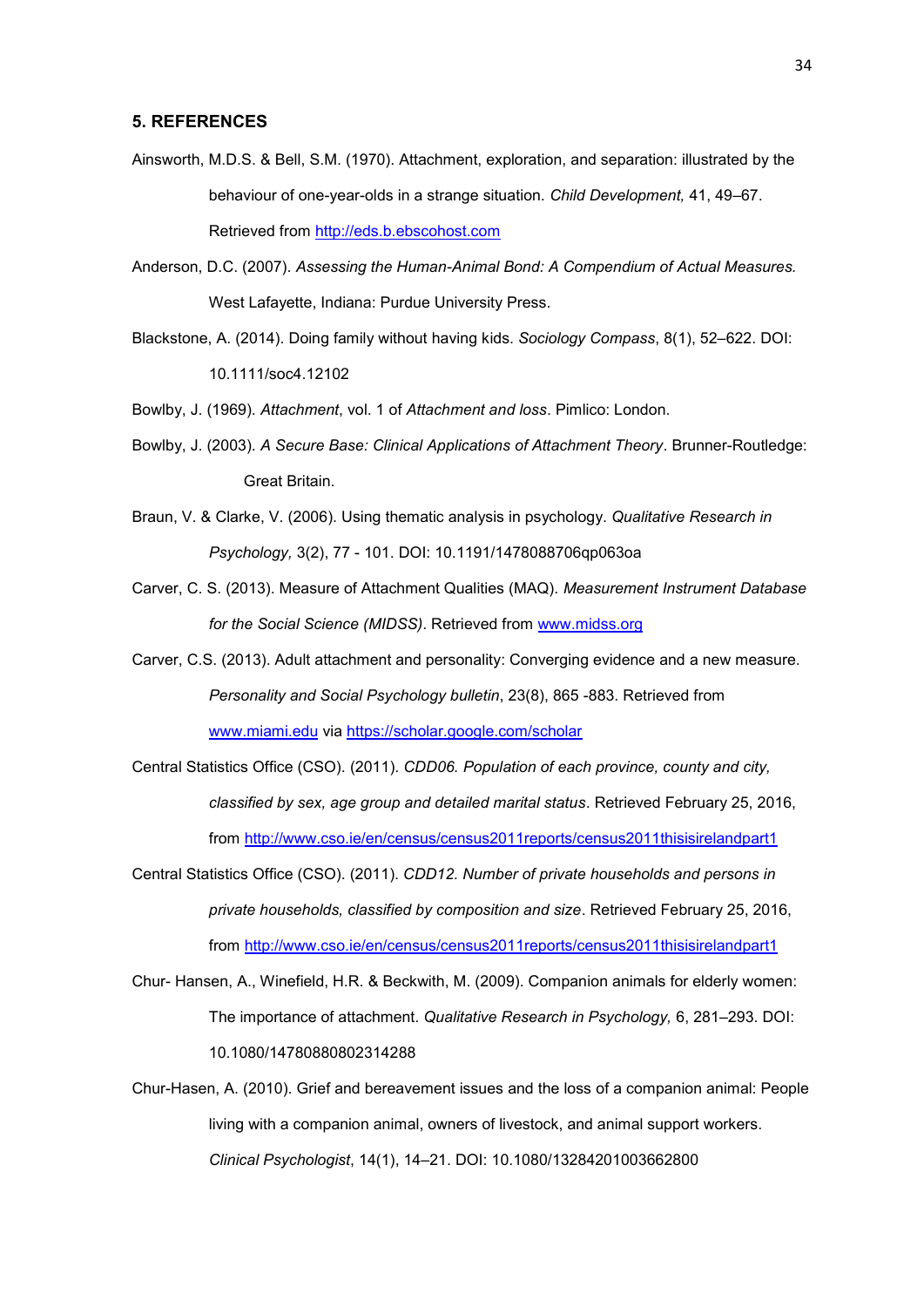- Crain, W. (2005).*Theories of Development: Concepts and Applications.* (5th Ed). London: Pearson Education Ltd.
- Goldberg, D. (1992). *General Health Questionnaire (GHQ-12).* Windsor: NFER-NELSON.
- Greenebaum, J. (2004). It's a dog's life: Elevating status from pet to "Fur Baby" at Yappy Hour. *Society & Animals,* 12(2), 117 – 135. Retrieved from [www.animalsandsociety.org](http://www.animalsandsociety.org/) via https://scholar.google.com
- Harlow, H. F. & Zimmermann, R. R. (1959). Affectional responses in the infant monkey. *Science,*  130(3373), 421 -432. Retrieved from [www.comhem.se](http://www.comhem.se/) via [https://scholar.google.com](https://scholar.google.com/)
- Holcomb, R. Williams, R. C. & Richards, P.S. (1985). The elements of attachment: Relationship maintenance and intimacy. *Journal of the Delta Society*, 2(1), 28–34 (as cited by Anderson, 2007)
- Howe, D. (2011). *Attachment across the Lifecourse: A Brief Introduction*. Palgrave-Macmillan: Great Britain.
- Kellert, S.R. (1984). American attitudes toward and knowledge of animals: An update. *Advances in Animal Welfare Science,* 177-213. Retrieved from [www.animalstudiesrepository.org](http://www.animalstudiesrepository.org/) via [https://scholar.google.com](https://scholar.google.com/)
- Konok, V., Kosztolányi, A., Rainer, W., Mutschler, B., Halsband, U., &Miklósi, Á. (2015). Influence of owners' attachment style and personality on their dogs' (Canisfamiliaris) Separation-Related Disorder. *PLoS ONE*, 10(2). DOI:10.1371/journal.pone.0118375
- Kurdek, L.A. (2009). Pet dogs as attachment figures for adult owners. *Journal of Family Psychology*, 23, 439-446. DOI: 10.1037/a0014979
- Margolies, L. (1999). The long good-bye: Women, companion animals and maternal loss. *Clinical Social Work Journal,* 27(3), 289 – 304. Retrieved from [http://eds.b.ebscohost.com](http://eds.b.ebscohost.com/)
- McCarthy, G. & Maughan, B. (2010). Negative childhood experiences and adult love relationships: The role of internal working models of attachment. *Attachment & Human Development*, 12(5), 445–461. DOI: 10.1080/14616734.2010.501968
- Nagasawa, M., Kikusui, T., Onaka, T. &Ohta, M. (2009). Dog's gaze at its owner increases owner's urinary oxytocin during social interaction. *Hormones and Behaviour,* 55, 434–441. DOI:10.1016/j.yhbeh.2008.12.002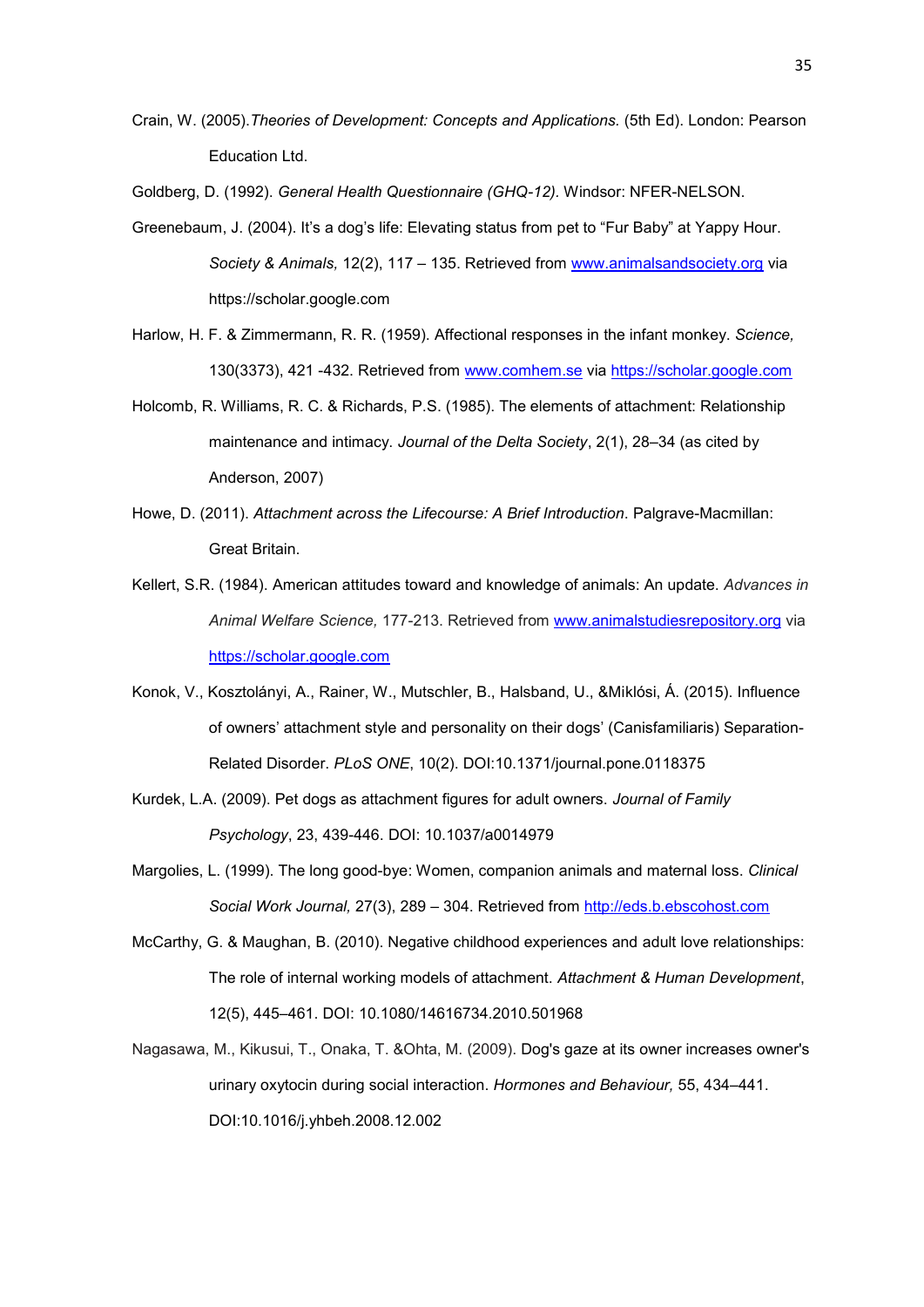- Netting, F.E., Wilson, C.C., Goodie, J.L., Stephens, M.B., Byers, C.G. & Olsen, C.H. (2013). Attachment, social support, and perceived mental health of adult dog walkers: What does age have to do with it? *Journal of Sociology & Social Welfare*, 110(4), 261 -283. Retrieved from [www.wmich.edu](http://www.wmich.edu/) via https://scholar.google.com
- Pavot, W. & Diener, E. (2013).The Satisfaction with Life Scale (SWL). Measurement Instrument Database for the Social Science (MIDSS). Retrieved from www.midss.org
- Peacock, J., Chur-Hansen, A. & Winefield, H. (2012). Mental health implications of human attachment to companion animals. *Journal of clinical psychology,* 68(3), 292–303. DOI: 10.1002/jclp.20866
- Rockett, B. & Carr, S. (2014). Animals and Attachment Theory. *Society & Animals*, 22, 415-433. DOI 10.1163/15685306-12341322
- Sable, P. (2013). The pet connection: An attachment perspective. *Clinical Social Work Journal,* 41, 93–99. DOI: 10.1007/s10615-012-0405-2
- Siniscalchi, M., Stipo, C. & Quaranta, A. (2013). "Like Owner, Like Dog": Correlation between the owner's attachment profile and the owner-dog bond*. Plosone,* 8(10). DOI:10.1371/journal.pone.0078455
- Turner, W. (2001). Our new children: The surrogate role of companion animals in women's lives. *The Qualitative Report,* 6(1). Retrieved from http://nsuworks.nova.edu/tqr/vol6/iss1/5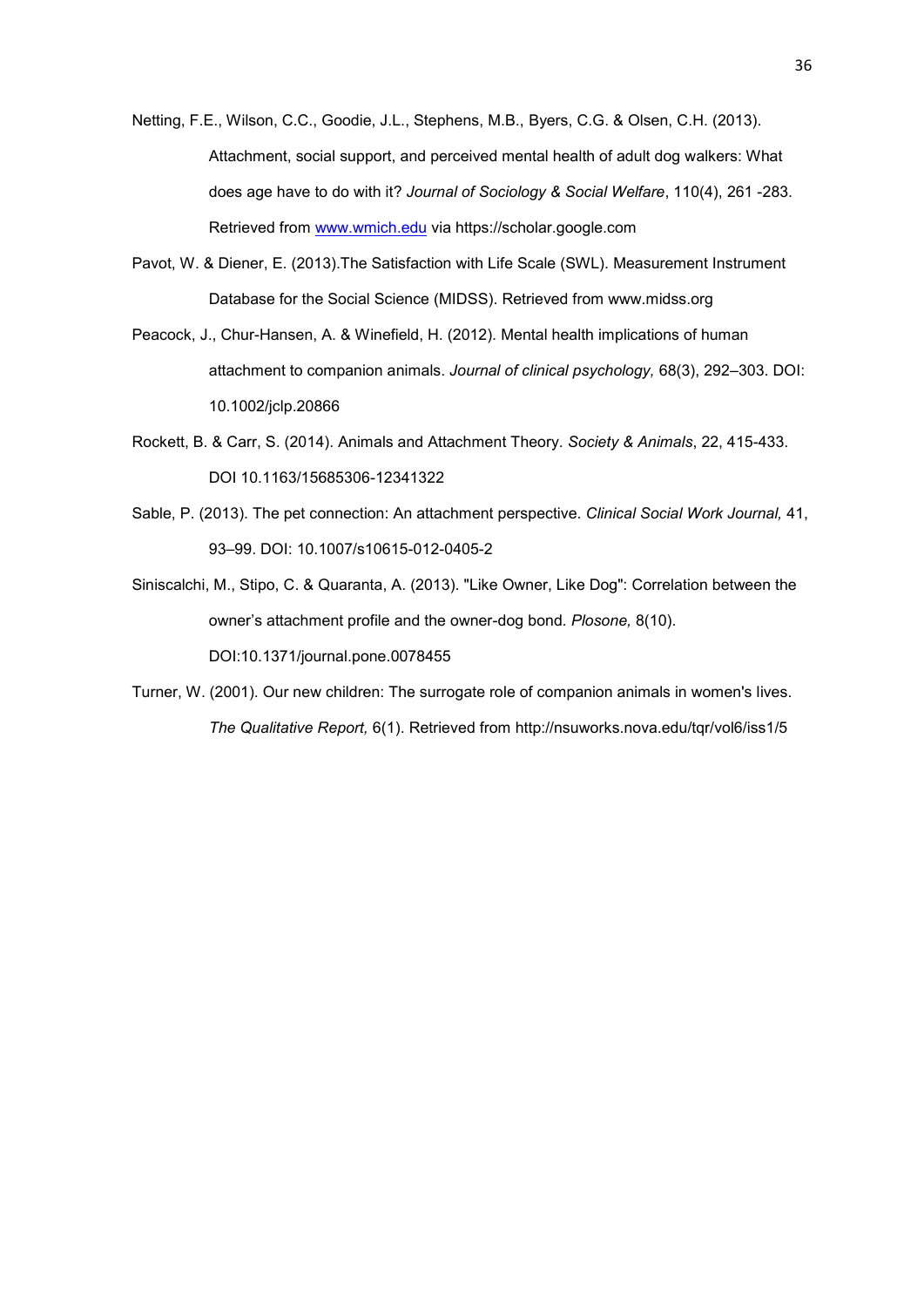# **6. Appendices**

#### **Appendix 1:**

#### **Questionnaire exploring owner's attachment to their pet dogs**

My name is Amy Fortune and I am currently studying a Higher Diploma in Psychology in Dublin Business School (DBS). To complete my course I must undertake a research project, that will be submitted for examination in March, and as a result am looking for your participation in the following questionnaire.

Before taking part in this survey there are a few important points to take note of:

- You must be over 18 years of age
- You must own a dog
- Participation in this questionnaire is completely voluntary and you are not obliged to take part. You have the right to withdraw even if you have begun answering some of the questions.
- Participation is anonymous and confidential. Thus responses cannot be attributed to any one participant. For this reason, it will not be possible to withdraw from participation after the questionnaire has been submitted.
- The questionnaires and data collected will be securely stored on a password protected computer and only I will have access to any data collected.
- There may be the possibility that the thesis I produce, drawing on the data collected through this questionnaire, will be published in peer reviewed journals/articles or used in conference papers. However, I would like to reassure you that you can in no way be identified in this questionnaire as it is completely anonymous and confidential.
- It is necessary that you be naive to the exact research question as, knowing this, it may influence your responses. Therefore, I can only inform you that I am conducting research to explore the attachment that people have to their pet dogs. A debriefing will be provided at the end of the questionnaire which will explain the purpose of the study more fully and will give you the opportunity to opt-out of submitting your responses should you wish them not to be included in the research.
- The attached questionnaire will take, at most, 15 minutes to complete. While some questions might cause some negative feelings, the questionnaires have been used widely in research. If any of the questions do raise difficult feelings for you, contact information for support services are included on the final page.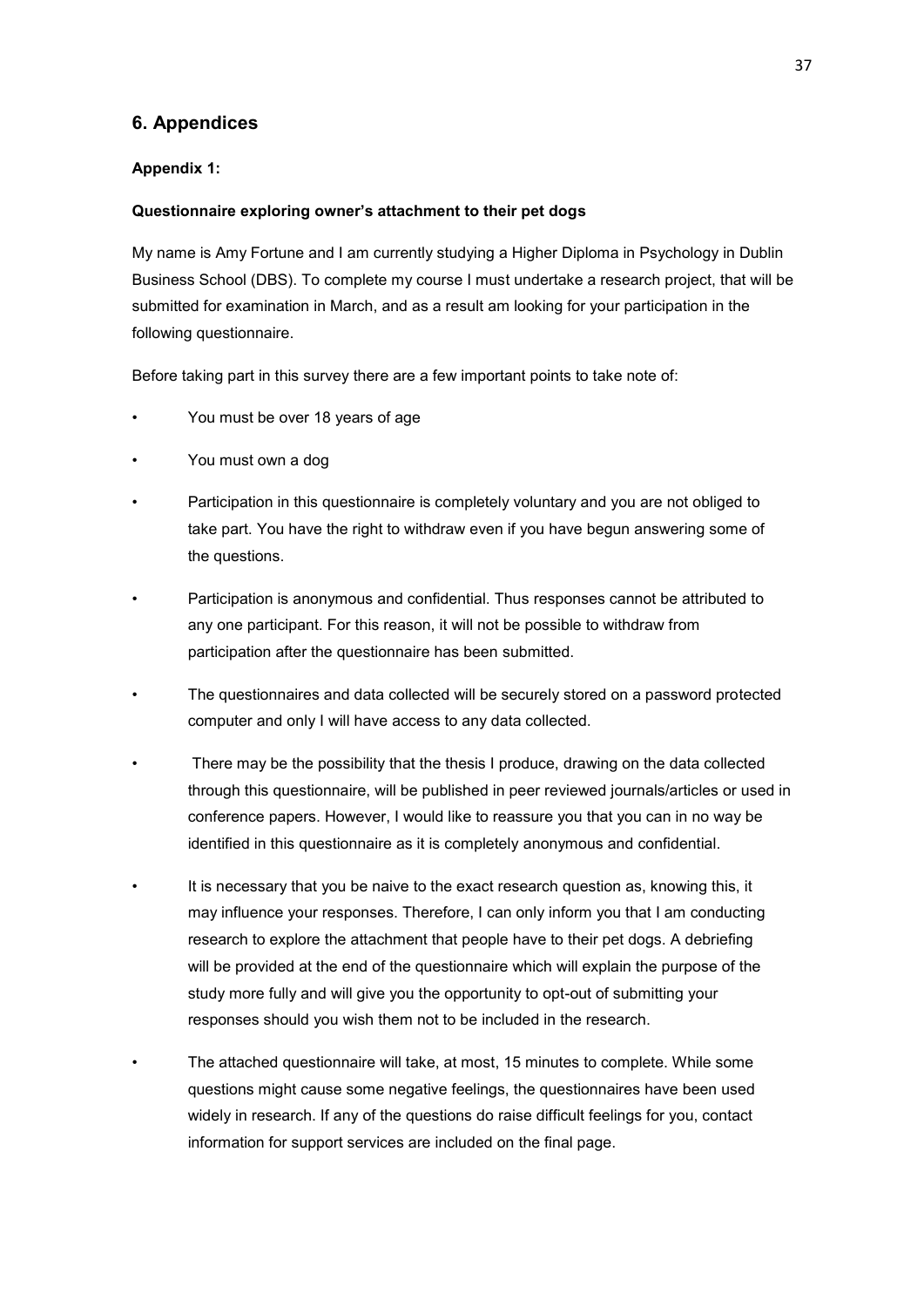It is important that you understand that by completing and submitting the questionnaire that you are consenting to participate in the study.

Should you require any further information about the research, please contact ...... (*details not included in appendix*)

Thank you for taking the time to complete this survey.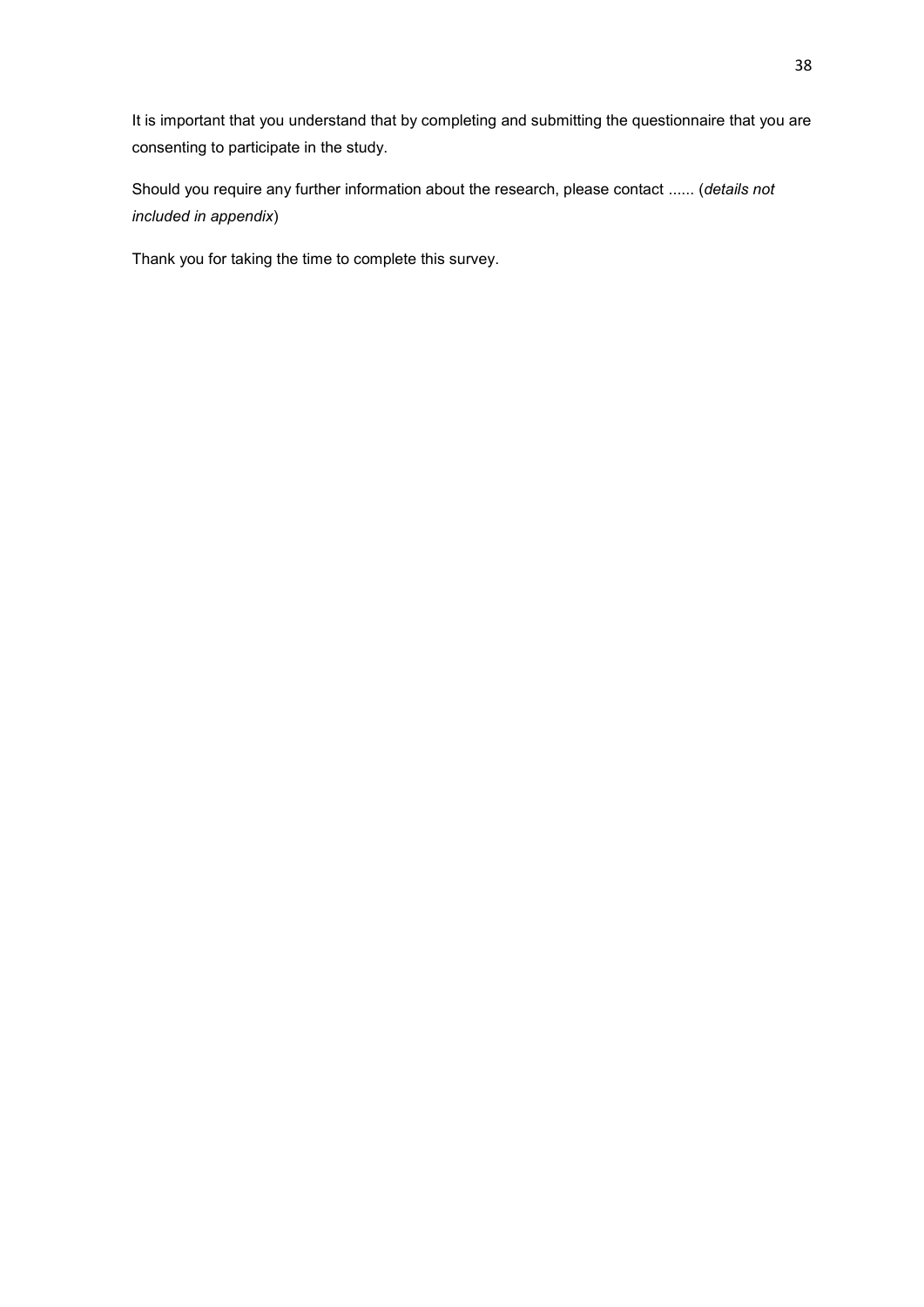### **Appendix 2:**

|     | Questionnaire to capture demographics and qualitative data                                                                                                                                                                                       |  |  |  |  |
|-----|--------------------------------------------------------------------------------------------------------------------------------------------------------------------------------------------------------------------------------------------------|--|--|--|--|
| 1)  | What gender are you? 1) Male 2) Female                                                                                                                                                                                                           |  |  |  |  |
| 2)  | What age group do you belong to?                                                                                                                                                                                                                 |  |  |  |  |
| 75  | 2) $26 - 35$ 3) $36 - 45$ 4) $46 - 55$ 5) $56 - 65$<br>1) $18 - 25$<br>$6) 66 -$<br>$7)76+$                                                                                                                                                      |  |  |  |  |
| 3)  | Do you have children? 1) Yes<br>(If no please go to question 4)<br>2) No                                                                                                                                                                         |  |  |  |  |
| 4)  | How many children do you have?                                                                                                                                                                                                                   |  |  |  |  |
| 5)  | What age group does your child/children belong to? (tick all that apply)                                                                                                                                                                         |  |  |  |  |
|     | $1) 0 - 10$<br>$2) 11 - 17$ 3) $18 - 25$ 4) $26 +$                                                                                                                                                                                               |  |  |  |  |
| 6)  | What is your marital status?                                                                                                                                                                                                                     |  |  |  |  |
|     | 1) Single<br>2) Married<br>3) Co habiting 4) Widowed 5) Divorced                                                                                                                                                                                 |  |  |  |  |
|     | 6) Other                                                                                                                                                                                                                                         |  |  |  |  |
| 7)  | Do you own a pet dog? 1) Yes<br>2) No                                                                                                                                                                                                            |  |  |  |  |
|     | (If no please discontinue this questionnaire)                                                                                                                                                                                                    |  |  |  |  |
| 8)  | Are you the primary caregiver of the dog?<br>$2)$ No<br>1) Yes                                                                                                                                                                                   |  |  |  |  |
| 9)  | Why did you adopt/rescue/buy your dog?                                                                                                                                                                                                           |  |  |  |  |
|     | (Please be as detailed as you can)                                                                                                                                                                                                               |  |  |  |  |
| 10) | In your opinion what are the positive aspects of owning a dog?                                                                                                                                                                                   |  |  |  |  |
|     | (Please be as detailed as you can)                                                                                                                                                                                                               |  |  |  |  |
| 11) | In your opinion what are the negative aspects of owning a dog?                                                                                                                                                                                   |  |  |  |  |
|     | (Please be as detailed as you can)                                                                                                                                                                                                               |  |  |  |  |
| 12) | The term 'fur baby' is defined, for the purposes of this study, as a term of<br>endearment for a pet which has been elevated to hold equal status with other family<br>members, usually as a child. Would you consider your dog to be a furbaby? |  |  |  |  |
|     | 1) Yes 2) No                                                                                                                                                                                                                                     |  |  |  |  |
|     | (Please explain your answer)                                                                                                                                                                                                                     |  |  |  |  |
| 13. | Do you think that society/local government bodies could do more to support dog owners<br>in general?                                                                                                                                             |  |  |  |  |
|     | 1) Yes 2) No                                                                                                                                                                                                                                     |  |  |  |  |
|     | (Please explain your answer)                                                                                                                                                                                                                     |  |  |  |  |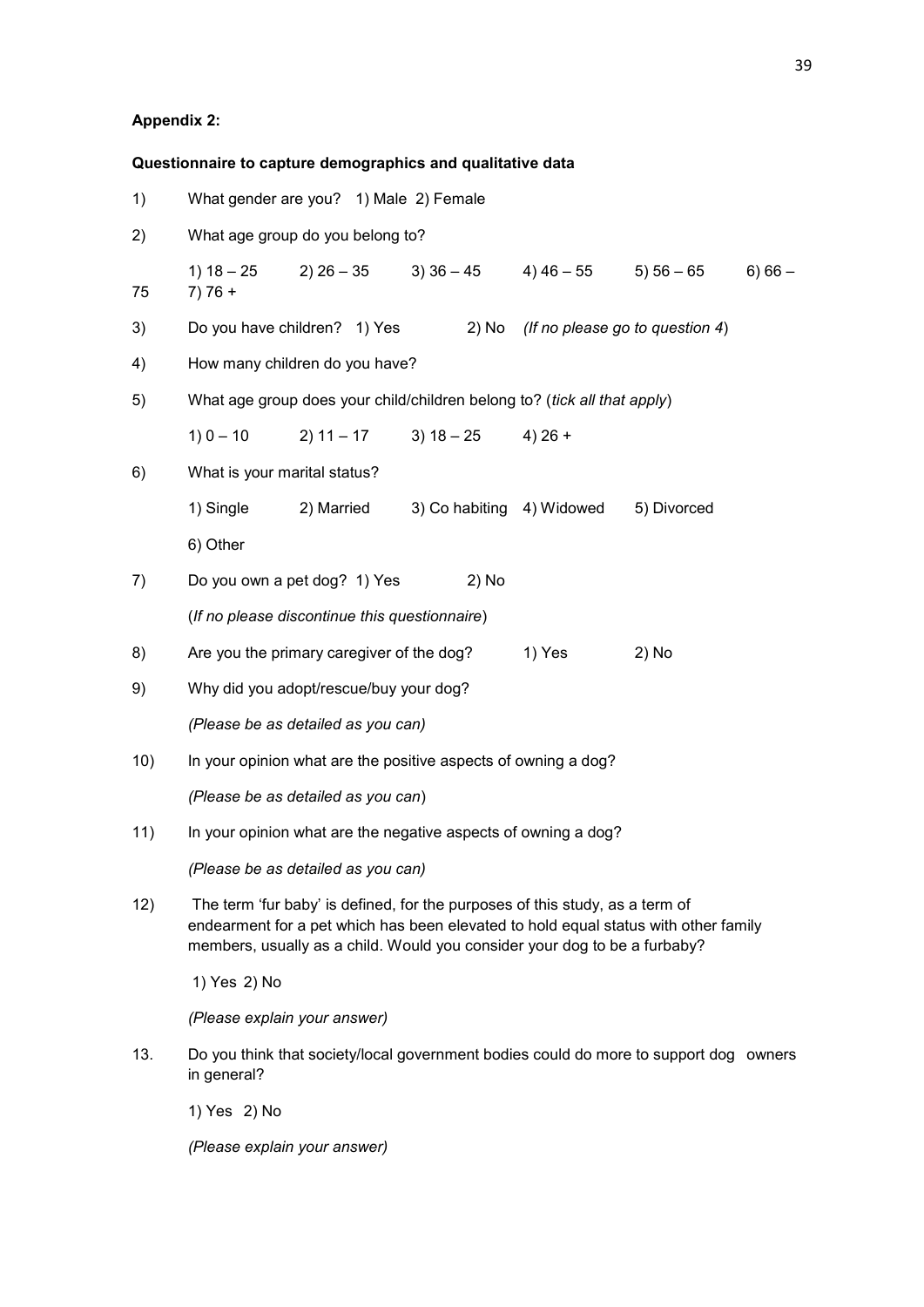#### **Appendix 3:**

# **CENSHARE Pet Attachment Survey also known as Pet Attachment Scale (Holcomb, Williams & Richards, 1985)**

#### *(The following statement introduced the questionnaire to the participants)*

The following statements are intended to establish how you experience the relationship you have with your pet dog. If you have more than one dog please answer the following statements in relation to the dog you feel closest to. Please answer as honestly as you can. Remember there are no wrong or right answers and this questionnaire is completely anonymous and confidential

- 1. Within your family, your pet likes you best
- 2. You are too busy to spend time with your pet
- 3. You spend time each day playing with or exercising your pet
- 4. Your pet comes to greet you when you arrive
- 5. You talk to your pet as a friend
- 6. Your pet is aware of your different moods
- 7. Your pet pays attention and obeys you quickly
- 8. You confide in your pet
- 9. You play with your pet when he/she approaches
- 10. You spend time each day training your pet
- 11. You show photos of your pet to your friends
- 12. You spend time each day grooming your pet
- 13. You ignore your pet when he/she approaches
- 14. When you come home, your pet is the first one you greet
- 15. Your pet tries to stay near by following you
- 16. You buy presents for your pet
- 17. When you feel bad, you seek your pet for comfort
- 18. You prefer to be with your pet more than with most people you know
- 19. Your pet is a nuisance and a bother to you
- 20. You consider your pet to be a member of your family
- 21. You like to touch and stroke your pet
- 22. You feel sad when you are separated from your pet
- 23. You like to have your pet sleep near your bed
- 24. You like to have your pet sleep on your bed
- 25. You have your pet near you when you study, read, or watch TV
- 26. You don't like your pet to get too close to you

Items 2, 13, 19, 26 are reverse coded.

Answers coded as follows: 1= Almost Always, 2=Often, 3 = Sometimes, 4 = Almost Never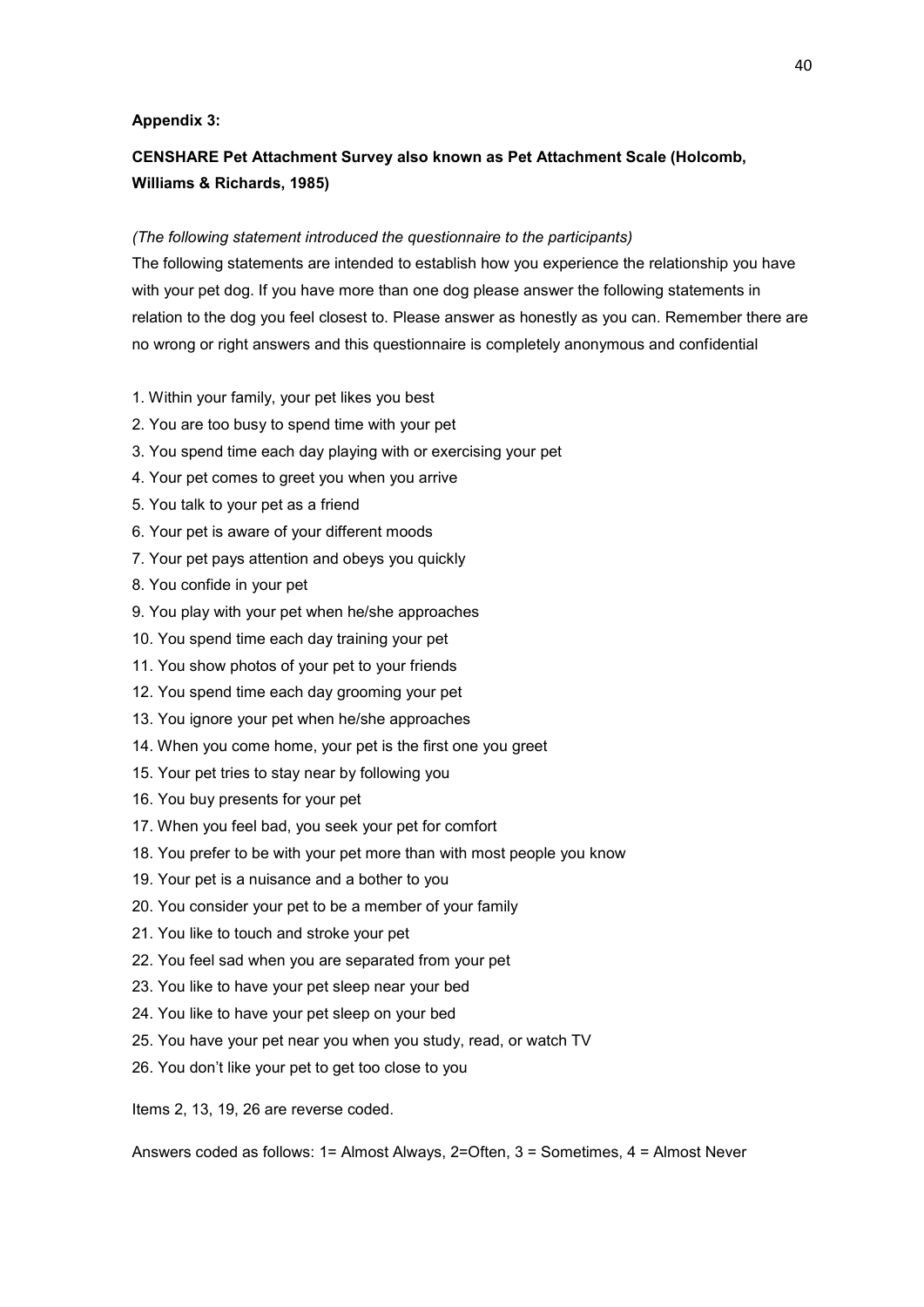#### **Appendix 4:**

#### **Measure of Attachment Qualities (MAQ) – Carver, 2013**

#### *(The following statement introduced the questionnaire to the participants)*

Respond to each of the following statements by expressing how much you agree with it (if you do generally agree) or how much you disagree with it (if you generally disagree). Please be as accurate as you can be throughout, and try especially hard not to let your answer to any one item influence your answer to any other item. Treat each one as though it is completely unrelated to the others. There are no right or wrong answers, you are simply to express your own personal feelings and opinions

- 1. When I'm close to someone, it gives me a sense of comfort about life in general.
- 2. I often worry that my partner doesn't really love me.
- 3. I have trouble getting others to be as close as I want them to be.
- 4. I find it easy to be close to others.
- 5. I often worry my partner will not want to stay with me.
- 6. Others want me to be more intimate than I feel comfortable being.
- 7. It feels relaxing and good to be close to someone.
- 8. I am very comfortable being close to others.
- 9. I don't worry about others abandoning me.
- 10. My desire to merge sometimes scares people away.
- 11. I prefer not to be too close to others.
- 12. I find others are reluctant to get as close as I would like.
- 13. I get uncomfortable when someone wants to be very close.
- 14. Being close to someone gives me a source of strength for other activities.

Answers coded as follows:

.

- 1 = I Disagree with the statement a lot
- 2 = I Disagree with the statement a little
- 3 = I agree with the statement a little
- 4 = I agree with the statement a lot

Items 4, 8, and 9 are reverse coded.

Security = Items 1, 7, and 14. Avoidance = Items 4, 6, 8, 11, and 13. Ambivalence-worry = Items 2, 5, and 9. Ambivalence-merger = Items 3, 10, and 12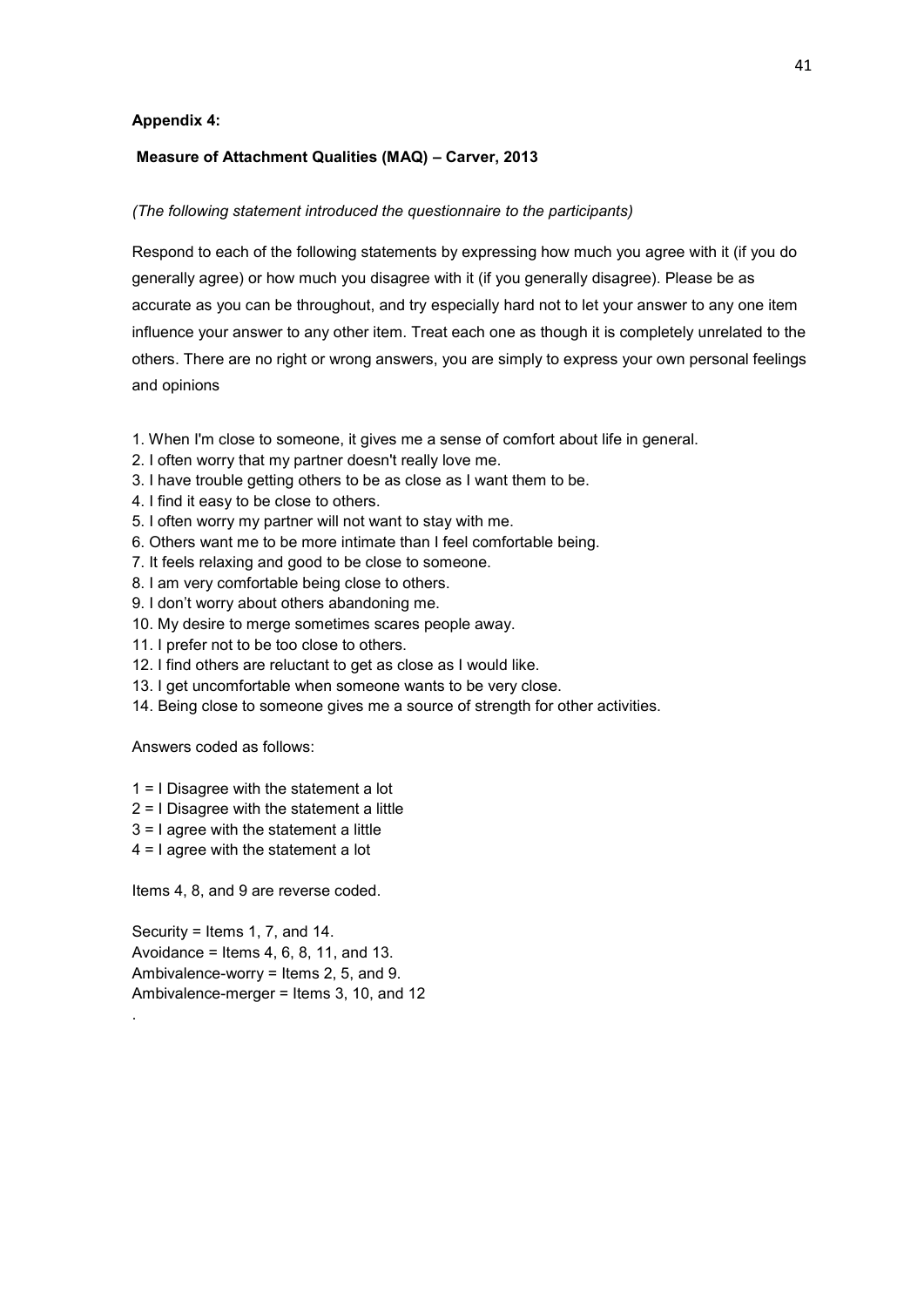#### **Appendix 5:**

#### **Satisfaction With Life (SWL) scale (Pavot & Diener, 2013)**

#### *(The following statement introduced the questionnaire to the participants*)

Below are five statements that you may agree or disagree with. Please indicate which answer best describes how you feel about each statement. Please be open and honest in your responding, there are no right or wrong answers.

- 1. In most ways my life is close to my ideal.
- 2. The conditions of my life are excellent.
- 3. I am satisfied with my life.
- 4. So far I have gotten the important things I want in life.
- 5. If I could live my life over, I would change almost nothing.
- Answers coded as follows:
- 7 = Strongly agree
- $6 = \text{Agree}$
- 5 = Slightly agree
- 4 = Neither agree nor disagree
- 3 = Slightly disagree
- 2 = Disagree
- 1 = Strongly disagree
- 31 35 = Extremely satisfied
- $26 30$  = Satisfied
- $21 25$  = Slightly satisfied
- 20 = Neutral
- 15 19 = Slightly dissatisfied
- $10 14$  = Dissatisfied
- 5 9 = Extremely dissatisfied

#### **Appendix 6:**

#### **General Health Questionnaire (GHQ) – Goldberg, 1992**

*Due to copyright restrictions it is not possible to include this particular scale in the appendices section.*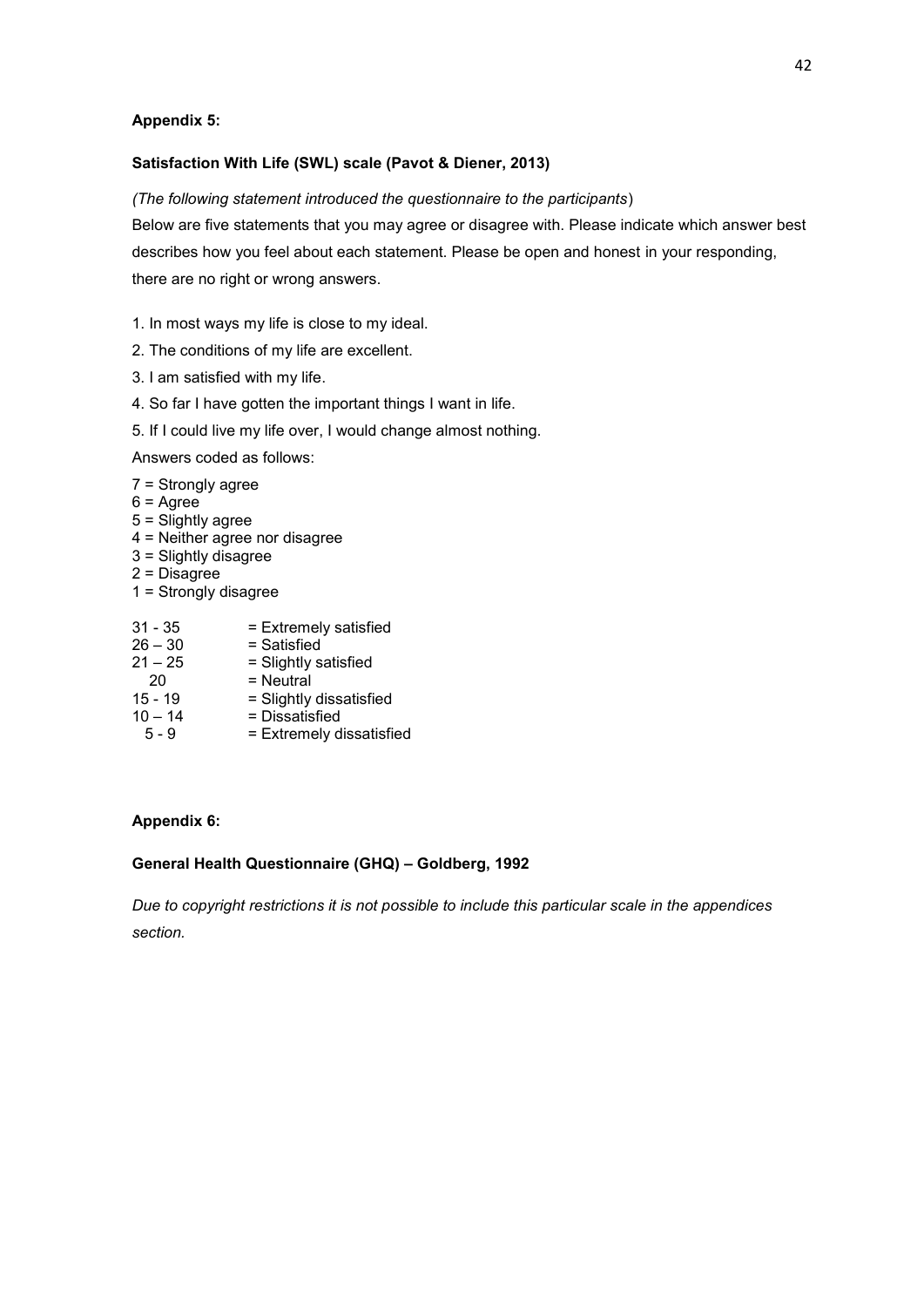#### **Appendix 7:**

#### **Debrief**

Thank you for taking time to complete this survey. I really appreciate your participation!

Through the responses that have been recorded I am endeavouring to research the phenomenon of the 'fur baby'. The research primarily explores the attachment relationships between owners and their dogs. In addition, there is a focus on the attachment styles with pets and how this relates to: the number and ages of children in the family; attachment style in human relationships; general satisfaction with life; and general psychological health.

By taking part in this study you will help me add to the existing literature regarding pet attachment and, as a result, contribute further information on the importance of the attachment bond that exists between different groups of dog owners and their pet dogs. It is my hope that the research will provide further insight regarding the attachment that owners feel for their dog as to date the vast majority of attachment research has neglected these relationships.

Now that you have been debriefed as to the focus of the study - I must again remind you that participation is completely voluntary and by submitting your answers to the questionnaire you are consenting to participate in the study.

Due to the anonymous nature of the survey it will be impossible to withdraw once answers have been submitted.

The following contact details may prove useful if you have been affected by any of the issues addressed in this questionnaire:

Dogs Trust Ireland

Phone: 01 8791000 Emails: enquiries@dogstrust.ie

Website: www.dogstrust.ie

**Samaritans** 

Phone: 01 6710071 Website: [www.samaritans.org](http://www.samaritans.org/)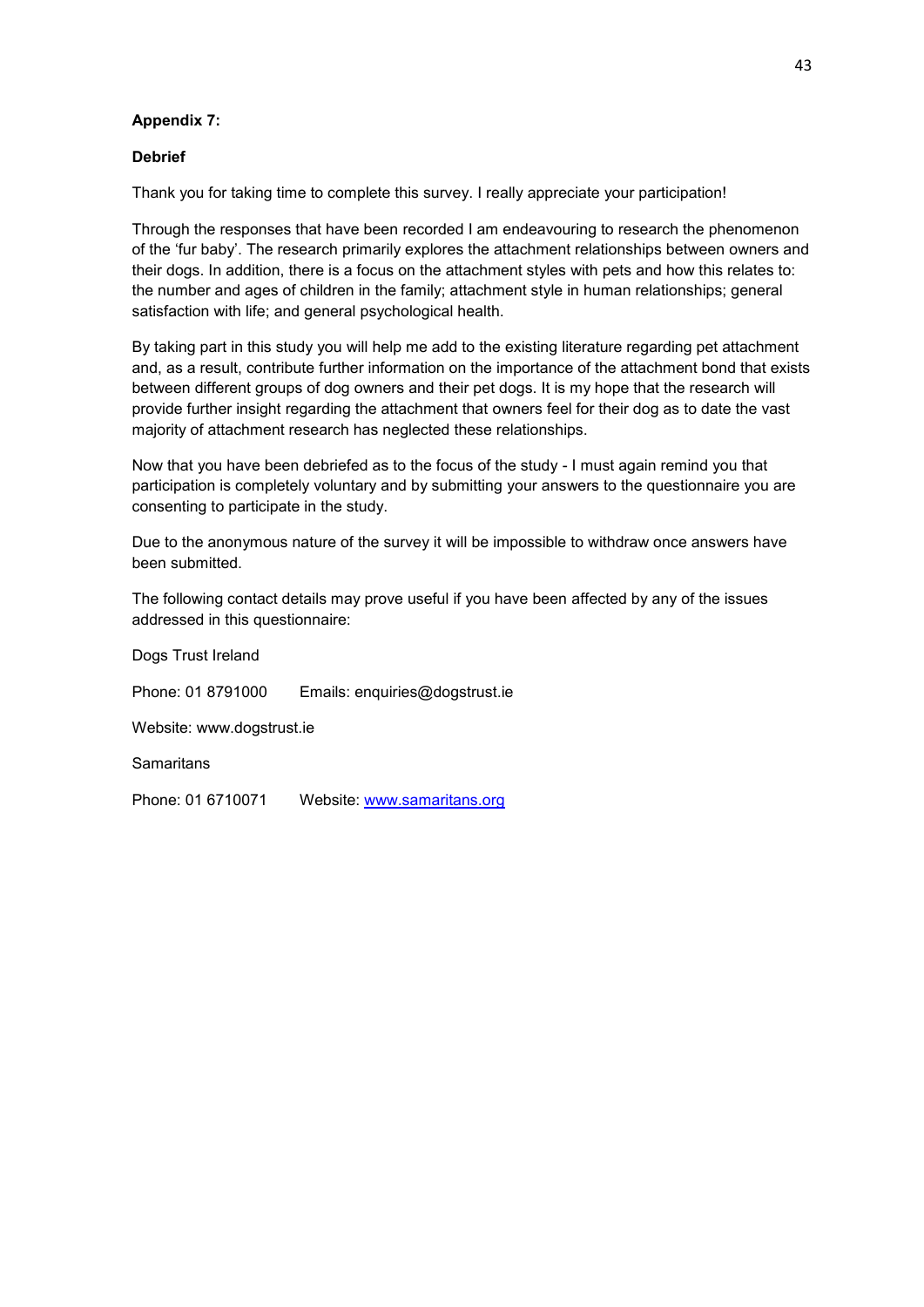# **Appendix 8 Main themes that appeared in response to qualitative questions**

| Have children (HC) | No Children (NC) |
|--------------------|------------------|
| 8                  | 24               |
| 4                  | 36               |
| $\overline{2}$     |                  |
| 1                  |                  |
| 8                  |                  |
| 5                  | 36               |
| 3                  | 23               |
| 6                  | 26               |
| $\overline{2}$     | 13               |
| $\overline{2}$     | 13               |
| 1                  | 1                |
| 1                  | 6                |
|                    | $\overline{2}$   |
|                    | $\overline{2}$   |
|                    | 1                |
|                    | 5                |
|                    | 5                |
|                    | 9                |
|                    |                  |

*Question 1: For what reason did you buy/ rescue/ adopt your dog?*

*Question 2: What are the positive aspects of owning a dog?*

| <b>Theme</b>                     | Have children (HC) | No Children (NC) |
|----------------------------------|--------------------|------------------|
| Friend/ship                      | 5                  | 10               |
| Rewarding                        | 3                  | 15               |
| Loyalty                          | 5                  | 14               |
| Entertainment/Fun                | 5                  | 38               |
| Responsibility                   | 2                  | 11               |
| Improved mental health           | 3                  | 5                |
| Unconditional love/ love         | 12                 | 57               |
| Something to look after/care for | 1                  | 9                |
| Exercise                         | 16                 | 81               |
| Greeting                         | 5                  | 13               |
| Company                          | 22                 | 87               |
| Social life                      | 4                  | 17               |
| Good with kids                   | 1                  |                  |
| Affection                        | 4                  | 9                |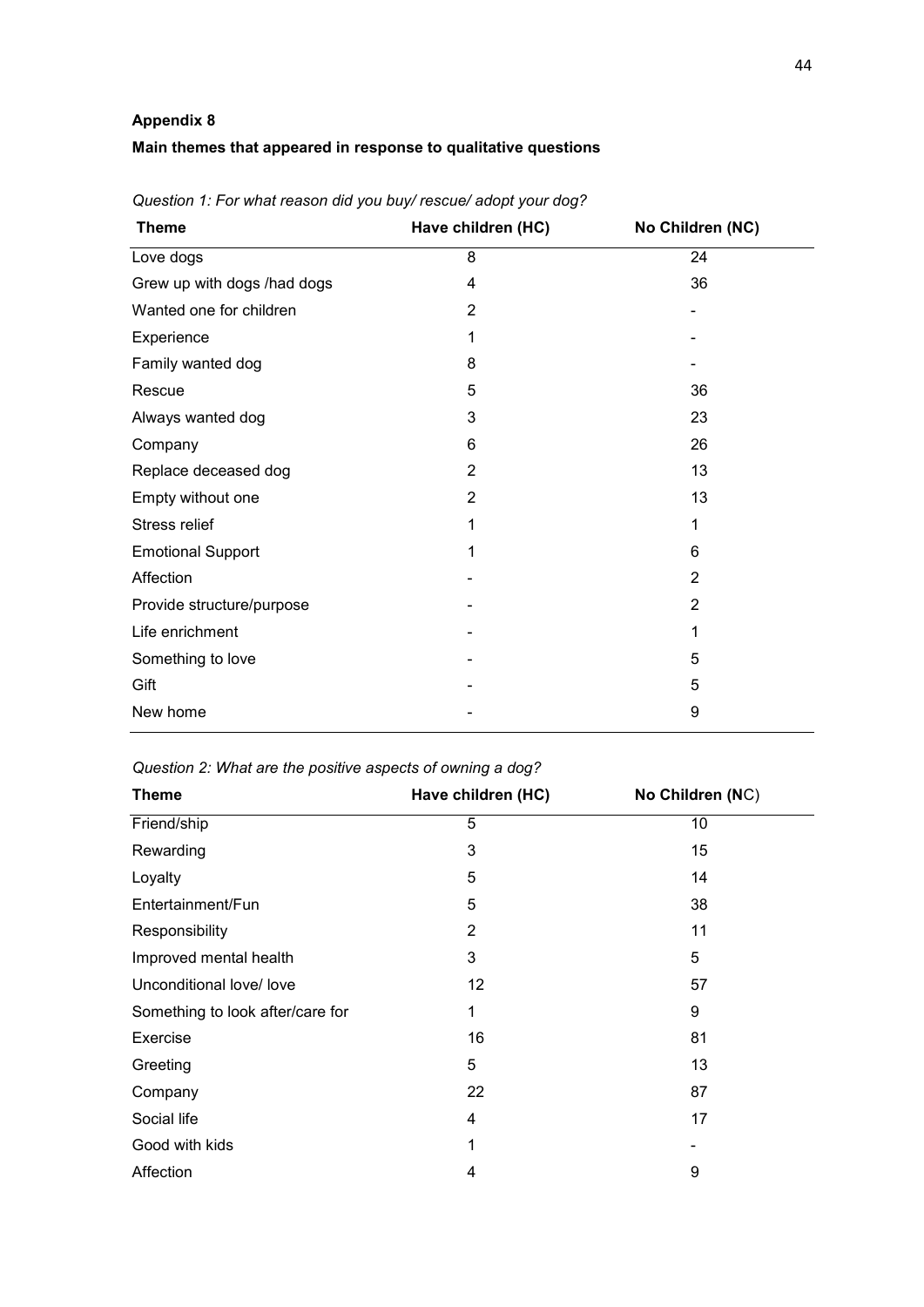| Good for children/teaches responsibility | 7 |    |
|------------------------------------------|---|----|
| Comfort                                  | 3 | 15 |
| Security                                 | 6 | 13 |
| Stress relief                            | 2 | 11 |
| Feeling needed                           | 1 |    |
| New experiences                          | 1 | 8  |
| Happiness                                | 7 | 39 |
| Like a child/satisfies maternal instinct | 2 | 2  |
| Emotional support                        | 1 | 7  |
| Relationship/special bond                |   | 4  |
| Sense of purpose/focus in life           |   | 3  |
| Part of family                           |   | 2  |
| Everything                               |   | 3  |
| Improved relationship                    |   | 3  |
| Consistency/non judgemental              |   | 6  |
| Encourages self care/better person       |   | 2  |

*Question 3: What are the negative aspects of owning a dog?*

| <b>Theme</b>                             | Have children (HC) | No Children (NC) |
|------------------------------------------|--------------------|------------------|
|                                          |                    |                  |
| Restrictive (general)                    | $\overline{2}$     | $\overline{7}$   |
| Restrictive (going away)                 | 5                  | 18               |
| Restrictive (schedule)                   | 6                  | 18               |
| Feeling confined                         | 1                  | 1                |
| Restricted (holidays)                    | 5                  | 20               |
| Restricted (going out)                   | 5                  | 22               |
| Restricted (social)                      | 3                  | 7                |
| Not enough time with dog                 | 1                  | 1                |
| Cleaning/ Dog hairs                      | 9                  | 32               |
| Cost                                     | 7                  | 37               |
| Worry                                    | 1                  | 10               |
| None                                     | 5                  | 10               |
| Having to walk everyday                  | 1                  | 11               |
| Lack of dog friendly places              | 2                  | 6                |
| Time commitment                          | 1                  | 8                |
| No lie ins                               | 1                  | 3                |
| Demanding / extra responsibility         | $\overline{2}$     | 18               |
| Bad behaviour/ Damage                    | 2                  | 13               |
| Guilt leaving dog/missing dog while away | 1                  | 12               |
| Lack of support/other people's attitudes | 2                  | $\overline{2}$   |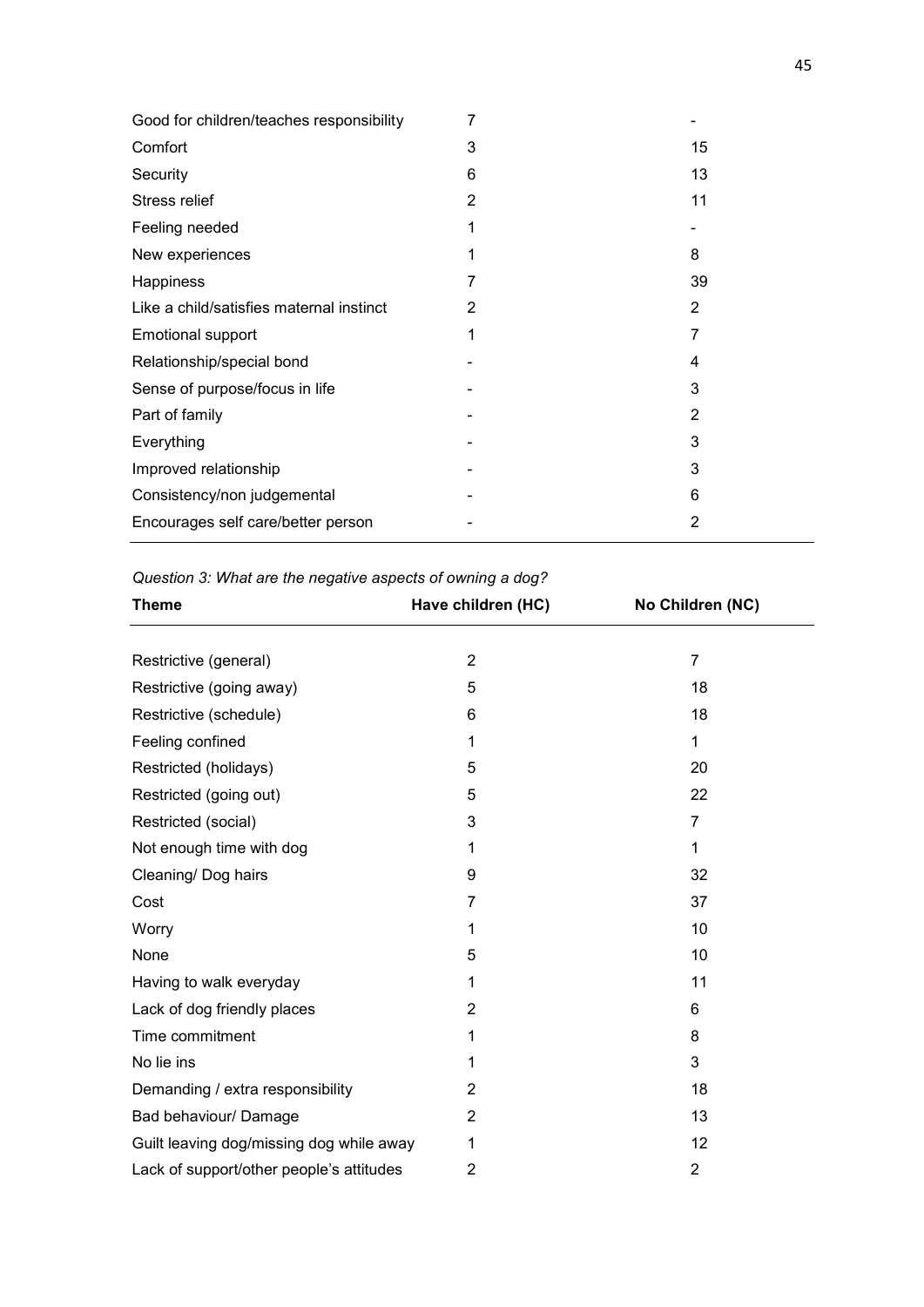| Finding somebody to care for them | $\overline{\phantom{a}}$ |  |
|-----------------------------------|--------------------------|--|
| Short lives                       | -                        |  |

| 'Yes' Response                    |                    |                  |  |  |  |
|-----------------------------------|--------------------|------------------|--|--|--|
| <b>Theme</b>                      | Have children (HC) | No Children (NC) |  |  |  |
|                                   |                    |                  |  |  |  |
| Part of the family                | 6                  | 34               |  |  |  |
| Seen as a baby/child              | 7                  | 13               |  |  |  |
| Worry about them                  | 1                  |                  |  |  |  |
| Need to look after them           | $\overline{2}$     |                  |  |  |  |
| Similar feelings for dog as child | $\overline{2}$     | $\overline{2}$   |  |  |  |
| Like a baby/child                 | 5                  | 17               |  |  |  |
| Different from a child            | 1                  |                  |  |  |  |
| Emotionally tied to dog           | 1                  |                  |  |  |  |
| Accurate definition               |                    | 1                |  |  |  |
| Do same for dog as child          |                    | 9                |  |  |  |
| Considered when making decisions  |                    | $\overline{2}$   |  |  |  |
| Like more than people             |                    | 3                |  |  |  |
| Responsibility                    |                    | 4                |  |  |  |
| Love like family                  |                    | $\overline{2}$   |  |  |  |
| Empty without                     |                    | 1                |  |  |  |
| Substitute child                  |                    | 13               |  |  |  |
| Most important thing              |                    | 5                |  |  |  |
| Impacts life same as child        |                    | 1                |  |  |  |
| More rewarding than kids          |                    | 1                |  |  |  |
|                                   |                    |                  |  |  |  |

#### *Question 4: Do you consider your dog a furbaby?*

|  | 'No' Response |  |
|--|---------------|--|

| <b>Theme</b>                  | Have children (HC) | No Children (NC) |  |
|-------------------------------|--------------------|------------------|--|
|                               |                    |                  |  |
| Need boundaries/lower in pack | 5                  | 5                |  |
| Not equal to baby/human       | 7                  | 6                |  |
| Still deserves love/respect   | 2                  | 3                |  |
| Not as much looking after     | 1                  | 2                |  |
| Not substitute child          |                    | 5                |  |
| Wouldn't use definition       | 1                  | 1                |  |
| Have own needs                |                    | 4                |  |
| Not a human/child             |                    | 10               |  |